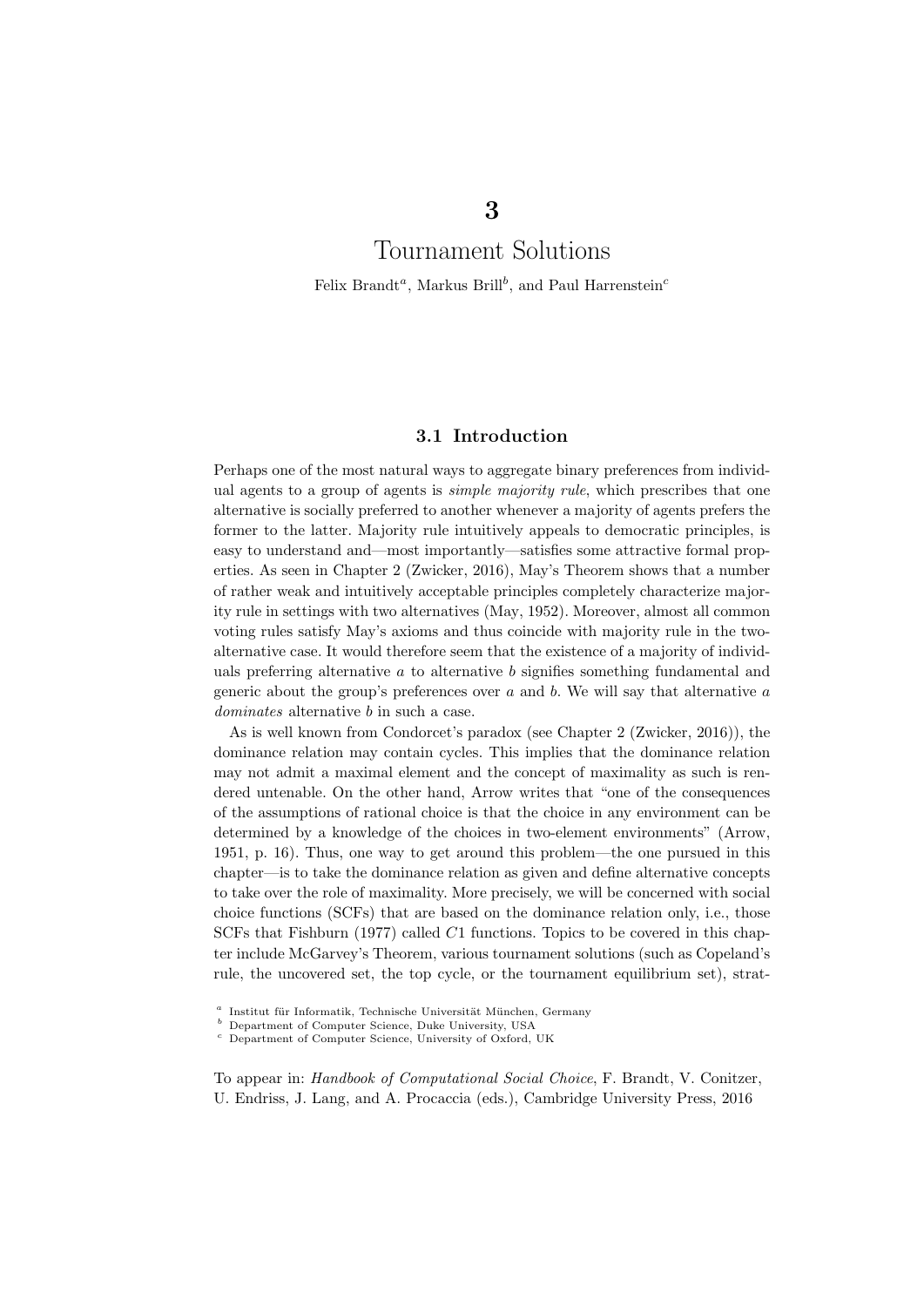egyproofness, implementation via binary agendas, and extensions of tournament solutions to weak tournaments. Particular attention will be paid to the issue of whether and how tournament solutions can be computed efficiently.

In this chapter, we will view tournament solutions as  $C1$  SCFs. However, for varying interpretations of the dominance relation, tournament solutions and variants thereof can be applied to numerous other settings such as multi-criteria decision analysis (Arrow and Raynaud, 1986; Bouyssou et al., 2006), zero-sum games (Fisher and Ryan, 1995; Laffond et al., 1993a; Duggan and Le Breton, 1996), and coalitional games (Brandt and Harrenstein, 2010).

## 3.2 Preliminaries

We first introduce and review some basic concepts and notations used in this chapter. Let  $N = \{1, \ldots, n\}$  be a set of voters, A a set of m alternatives, and  $R = (\succcurlyeq_1, \ldots, \succcurlyeq_n)$  a vector of linear orders over A.  $\succsim_i$  is the preference relation of voter i and R is called a preference profile. The majority relation  $\gtrsim$  for R is defined such that for all alternatives  $a$  and  $b$ ,

 $a \succsim b$  if and only if  $|\{i \in N : a \succsim_i b\}| \geq |\{i \in N : b \succsim_i a\}|.$ 

See Figure 3.1 for an example preference profile and the corresponding majority relation. A Condorcet winner is a (unique) alternative a such that there is no other alternative b with  $b \gtrsim a$  (or in other words, an alternative a such that  $a \succ b$  for all  $b \in A \setminus \{a\}$ , where  $\succ$  is the asymmetric part of  $\succsim$ ). By definition, the majority relation is complete, i.e.,  $a \succeq b$  or  $b \succeq a$  for all alternatives a and b. Apart from completeness, the majority relation has no further structural properties, i.e., every complete relation over a set of alternatives can be obtained as the majority relation for some preference profile. This result is known as McGarvey's Theorem.

**Theorem 3.1** (McGarvey, 1953) Let A be a set of m alternatives and  $\geq a$  complete relation over A. Then, there is a preference profile  $R = (\xi_1, \ldots, \xi_n)$  over A with  $n \leq m(m-1)$  such that  $\geq \geq \geq$ .

*Proof* Denote the asymmetric part of  $\geq$  by  $>$ . For every pair  $(a, b)$  of alternatives with  $a > b$ , introduce two voters,  $i_{ab}$  and  $j_{ab}$ , i.e.,  $N = \{i_{ab}, j_{ab} : a > b\}$ . Define the preference profile R such that for all  $a, b \in A$ ,

$$
a \succ_{i_{ab}} b \succ_{i_{ab}} x_1 \succ_{i_{ab}} \cdots \succ_{i_{ab}} x_{m-2}
$$
 and  
 $x_{m-2} \succ_{j_{ab}} \cdots \succ_{j_{ab}} x_1 \succ_{j_{ab}} a \succ_{j_{ab}} b$ ,

where  $x_1, \ldots, x_{m-2}$  is an arbitrary enumeration of  $A \setminus \{a, b\}$ . It is easy to check that the majority relation  $\succeq$  for R coincides with  $\geq$ . By asymmetry of  $\gt$ , moreover, we have  $a > b$  for at most  $\frac{1}{2}m(m-1)$  pairs  $(a, b)$  and thus  $n = |N| \le m(m-1)$ .  $\Box$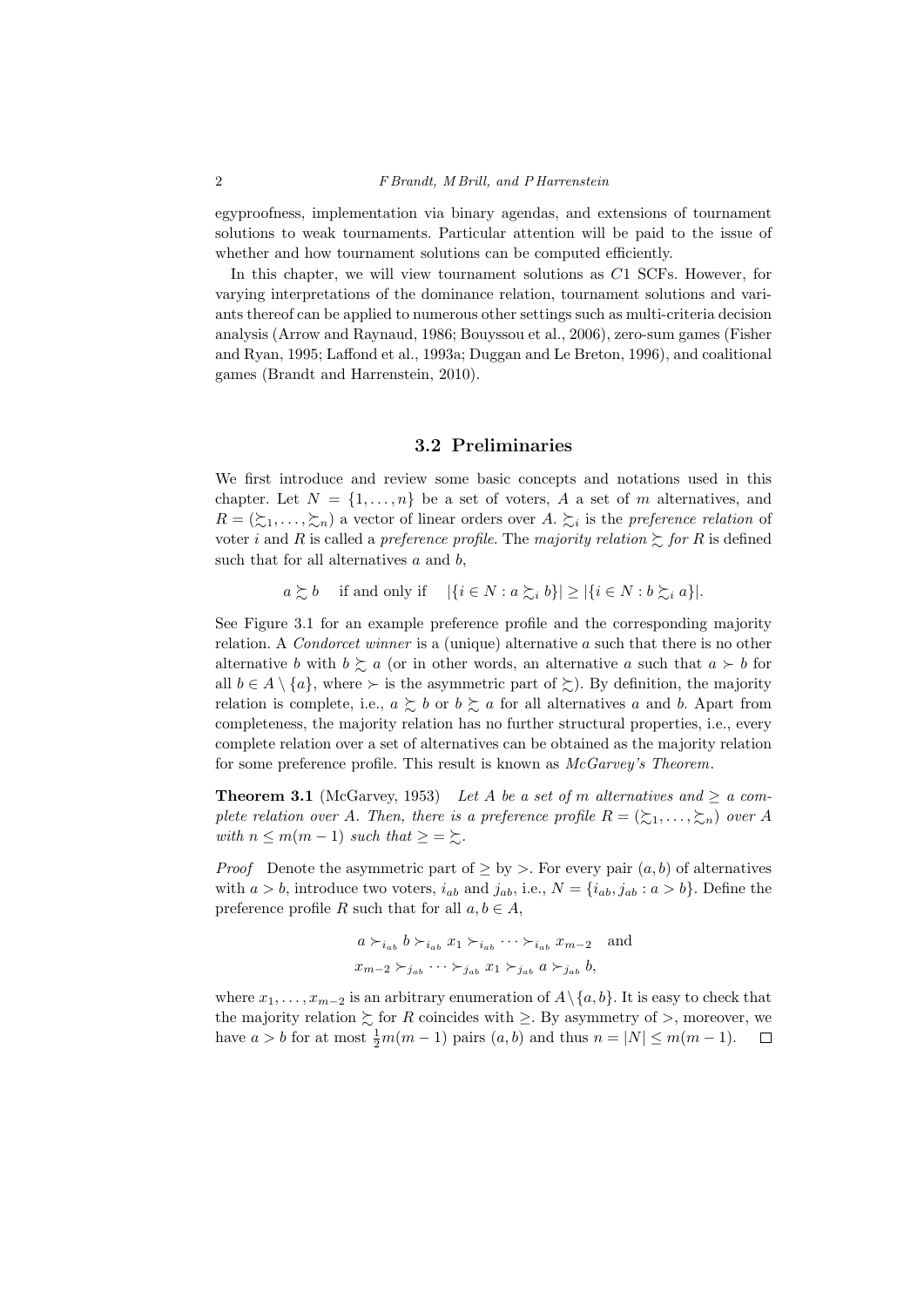#### Tournament Solutions 3

The minimal number of voters required to obtain any majority relation has subsequently been improved by Stearns (1959) and Erdős and Moser (1964), who have eventually shown that this number is of order  $\Theta(\frac{m}{\log m})$ . This implies that for any fixed number of voters, there are tournaments which are not induced by any preference profile. Only little is known about the classes of majority relations that can be induced by preference profiles with small fixed numbers of voters (see Bachmeier et al., 2019).

#### 3.2.1 Tournaments

If the number of voters is odd, there can be no majority ties and the majority relation is antisymmetric. In this case, the asymmetric part  $\succ$  of the majority relation  $\succsim$  is connex and irreflexive and will be referred to as the *dominance relation*.<sup>1</sup> A dominance relation can be conveniently represented by an oriented complete graph, a tournament (see Figure 3.1).



Figure 3.1 A tournament  $T = (\{a, b, c, d, e\}, \succ)$ , which depicts the asymmetric part of the majority relation of the 3-voter preference profile on the right.

Formally, a *tournament* T is a pair  $(A, \succ)$  where A is a set of vertices and  $\succ$  is an asymmetric and connex relation over the vertices. Tournaments have a rich mathematical theory and many results for C1 SCFs have a particularly nice form if the dominance relation constitutes a tournament. Moreover, many C1 functions have only been defined for tournaments and possess a variety of possible generalizations to majority graphs that are not tournaments. None of these generalizations can be seen as the unequivocal extension of the original function. We therefore assume the dominance relation to be antisymmetric and discuss generalizations of functions in Section 3.5.<sup>2</sup>

The dominance relation can be raised to sets of alternatives and we write  $A \succ B$ to signify that  $a \succ b$  for all  $a \in A$  and all  $b \in B$ . Using this notation, a Condorcet

A relation  $\succ$  is connex if  $a \succ b$  or  $b \succ a$  for all distinct alternatives a and b. In the absence of majority ties,  $\succ$  and  $\succsim$  are identical except that  $\succsim$  is reflexive while  $\succ$  is not.

 $2\text{ }$  The preference profile constructed in the proof of Theorem 3.1 involves an even number of voters. It is easily seen, however, that no single additional voter, no matter what his preferences are, will affect the dominance relation  $\succ$  and we may assume that every tournament is also induced by a preference profile with an odd number of voters. Likewise, the result by Erdős and Moser (1964) also holds for tournaments (Moon, 1968, Ch. 19, Ex. 1 (d)).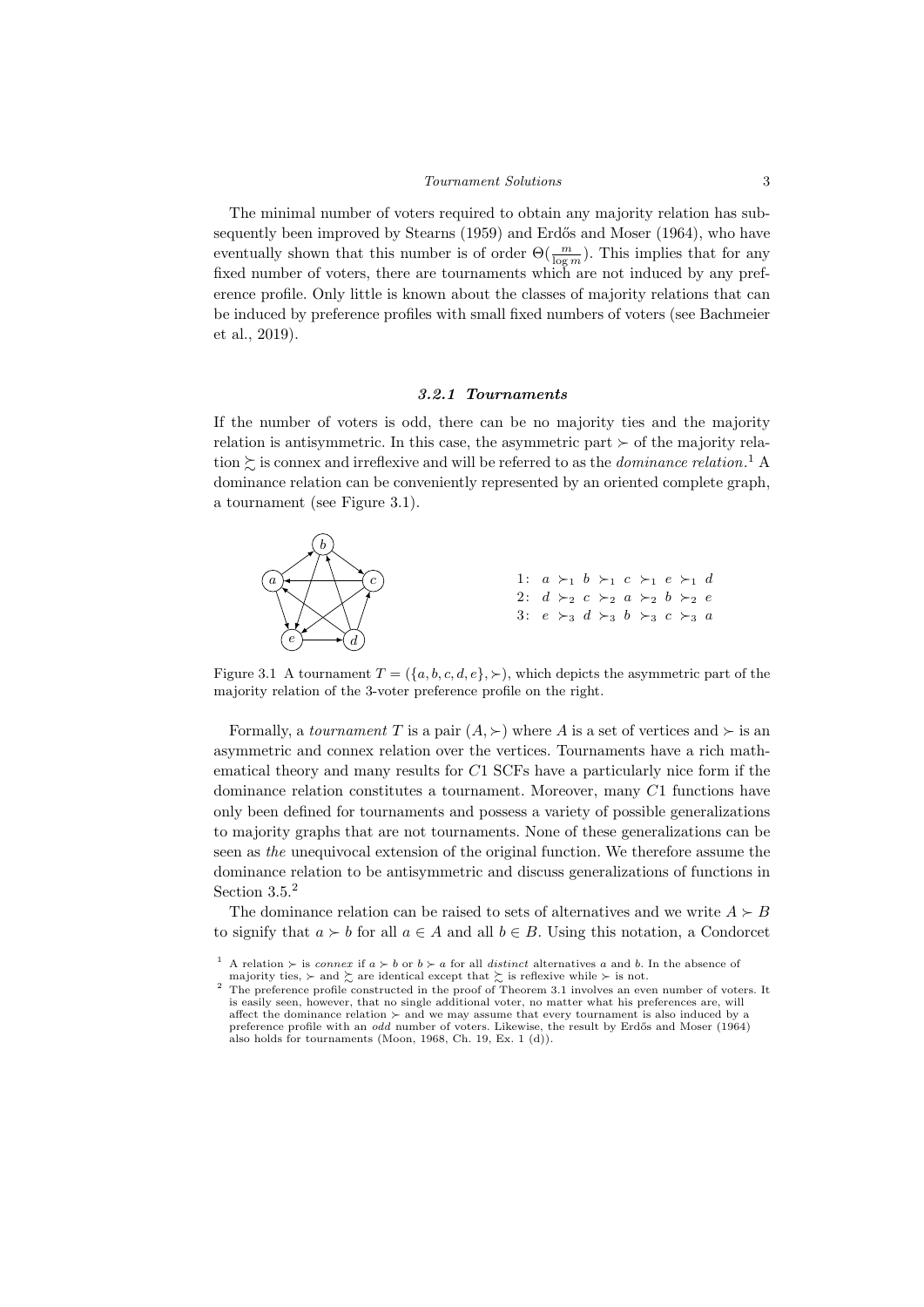winner can be defined as an alternative a such that  $\{a\} \succ A \setminus \{a\}$ . For a subset of alternatives  $B \subseteq A$ , we will sometimes consider the restriction  $\succ_B = \{(a, b) \in B \times B :$  $a \succ b$  of the dominance relation  $\succ$  to B.  $(B, \succ_B)$  is then called a *subtournament* of  $(A, \succ)$ .

For a tournament  $(A, \succ)$  and an alternative  $a \in A$ , we denote by  $D(a)$  the dominion of a, i.e.,

$$
D(a) = \{ b \in A : a \succ b \},
$$

and by  $\overline{D}(a)$  the *dominators* of a, i.e.,

$$
\overline{D}(a) = \{ b \in A : b \succ a \}.
$$

The *order* |T| of a tournament  $T = (A, \succ)$  refers to the cardinality of A.

The elements of the *adjacency matrix*  $M(T) = (m_{ab})_{a,b \in A}$  of a tournament T are 1 whenever  $a \succ b$  and 0 otherwise. The skew-adjacency matrix  $G(T)$  of the corresponding tournament graph is skew-symmetric and defined as the difference of the adjacency matrix and its transpose, i.e.,  $G(T) = M(T) - M(T)^t$  (see Figure 3.2).



Figure 3.2 The tournament T from Figure 3.1 with its adjacency matrix  $M(T)$  and its skew-adjacency matrix  $G(T)$ . Here, for instance,  $D(a) = \{b, e\}$  and  $\overline{D}(b) = \{a, d\}$ .

An important structural notion in the context of tournaments is that of a component. A *component* is a nonempty subset of alternatives  $B \subseteq A$  that bear the same relationship to any alternative not in the set, i.e., for all  $a \in A \setminus B$ , either  $B \succ \{a\}$  or  $\{a\} \succ B$ . A decomposition of T is a partition of A into components.

For a given tournament  $\tilde{T}$ , a new tournament T can be constructed by replacing each alternative with a component. Let  $B_1, \ldots, B_k$  be pairwise disjoint sets of alternatives and consider tournaments  $T_1 = (B_1, \succ_1), \ldots, T_k = (B_k, \succ_k),$ and  $\tilde{T} = (\{1, \ldots, k\}, \tilde{\succ})$ . The product of  $T_1, \ldots, T_k$  with respect to  $\tilde{T}$ , denoted by  $\Pi(\tilde{T}, T_1, \ldots, T_k)$ , is the tournament  $(A, \succ)$  such that  $A = \bigcup_{i=1}^k B_i$  and for all  $b_1 \in B_i, b_2 \in B_j,$ 

 $b_1 \succ b_2$  if and only if  $i = j$  and  $b_1 \succ_i b_2$ , or  $i \neq j$  and  $i \stackrel{\sim}{\succ} j$ .

Here,  $\tilde{T}$  is called the *summary* of T with respect to the above decomposition. In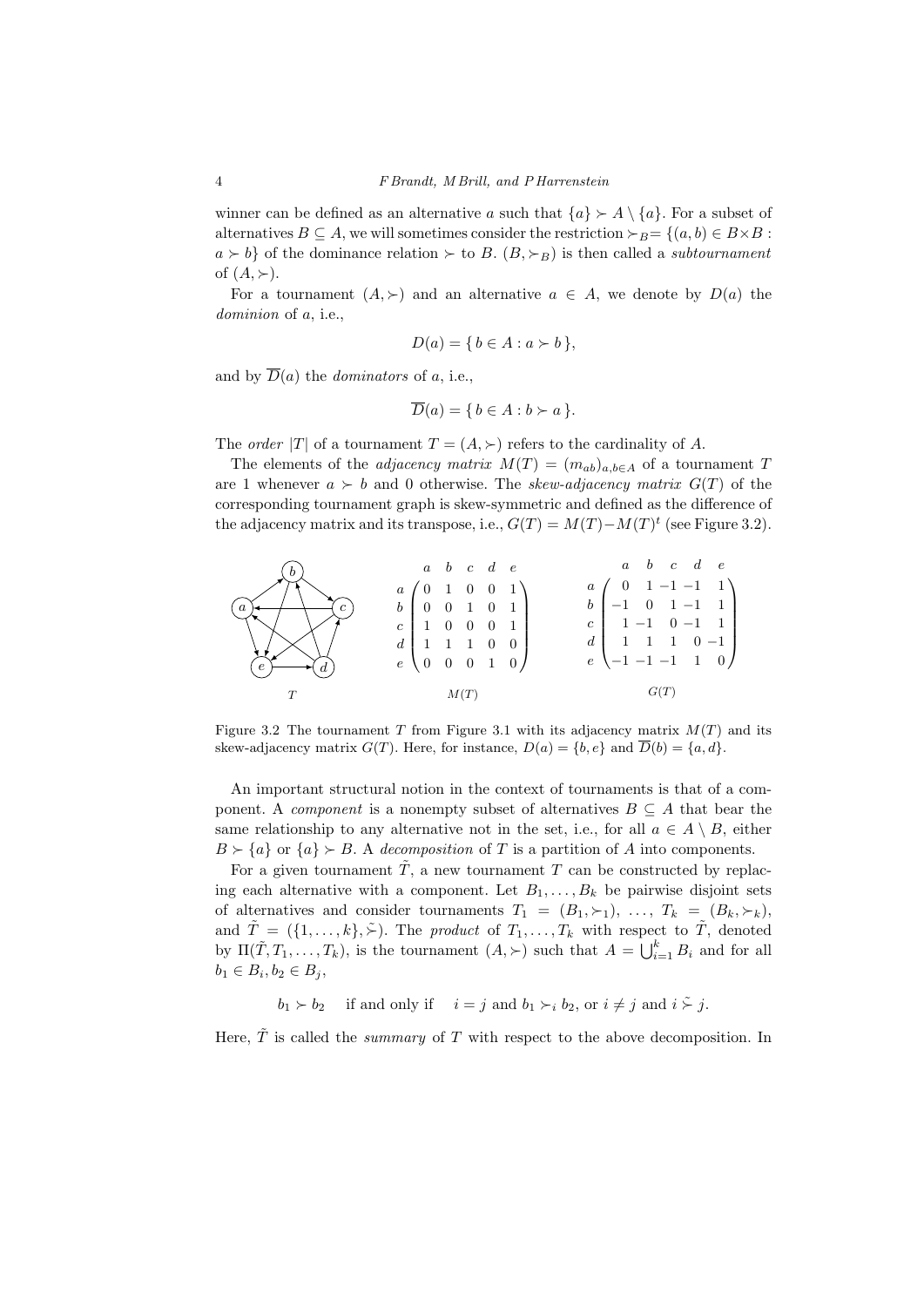the tournament depicted in Figure 3.2, for example,  $\{a, b, c\}$ ,  $\{d\}$ , and  $\{e\}$  are components and  $\{\{a, b, c\}, \{d\}, \{e\}\}\$ is a decomposition. The tournament can therefore be seen as the product of a 3-cycle and two singleton tournaments with respect to a 3-cycle summary. Importantly, every tournament admits a unique decomposition that is minimal in a well-defined sense (Laslier, 1997, pp. 15–23).

## 3.2.2 Tournament Solutions

A tournament solution is a function S that maps each tournament  $T = (A, \succ)$ to a nonempty subset  $S(T)$  of its alternatives A called the *choice set*. The formal definition further requires that a tournament solution does not distinguish between isomorphic tournaments, i.e., if  $h: A \to A'$  is an isomorphism between two tournaments  $(A, \succ)$  and  $(A', \succ')$ , then

$$
S(A', \succ') = \{h(a) : a \in S(A, \succ)\}.
$$

As defined in Chapter 2 (Zwicker, 2016), an SCF is a C1 function if its output only depends on the dominance relation. Since the dominance relation is invariant under renaming voters, C1 SCFs are anonymous by definition. Moreover, due to the invariance of tournament solutions under isomorphisms, tournament solutions are equivalent to *neutral*  $C1$  functions. In contrast to Laslier (1997), we do not require tournament solutions to be Condorcet-consistent, i.e., to uniquely select a Condorcet winner whenever one exists.

For a tournament  $T = (A, \succ)$  and a subset  $B \subseteq A$ , we write  $S(B)$  for the more cumbersome  $S(B, \succ_B)$ . For two tournament solutions S and S', we write  $S' \subseteq S$ , and say that S' is a refinement of S and S a coarsening of S', if  $S'(T) \subseteq S(T)$  for all tournaments T.

The literature on rational choice theory and social choice theory has identified a number of desirable properties for (social) choice functions, also referred to as axioms, which can be readily applied to tournament solutions. In this section, we review three of the most important properties in this context—monotonicity, stability, and composition-consistency. As we will see in Section 3.3.2, another important property of SCFs—Pareto-optimality—is intimately connected to a particular tournament solution, the uncovered set.

A tournament solution is monotonic if a chosen alternative remains in the choice set when its dominion is enlarged, while leaving everything else unchanged.

**Definition 3.2** A tournament solution S is monotonic if for all  $T = (A, \succ),$  $T' = (A, \succ'), a \in A$  such that  $\succ_{A \setminus \{a\}} = \succ'_{A \setminus \{a\}}$  and for all  $b \in A \setminus \{a\}, a \succ' b$ whenever  $a \succ b$ ,

 $a \in S(T)$  implies  $a \in S(T')$ .

Monotonicity of a tournament solution immediately implies monotonicity of the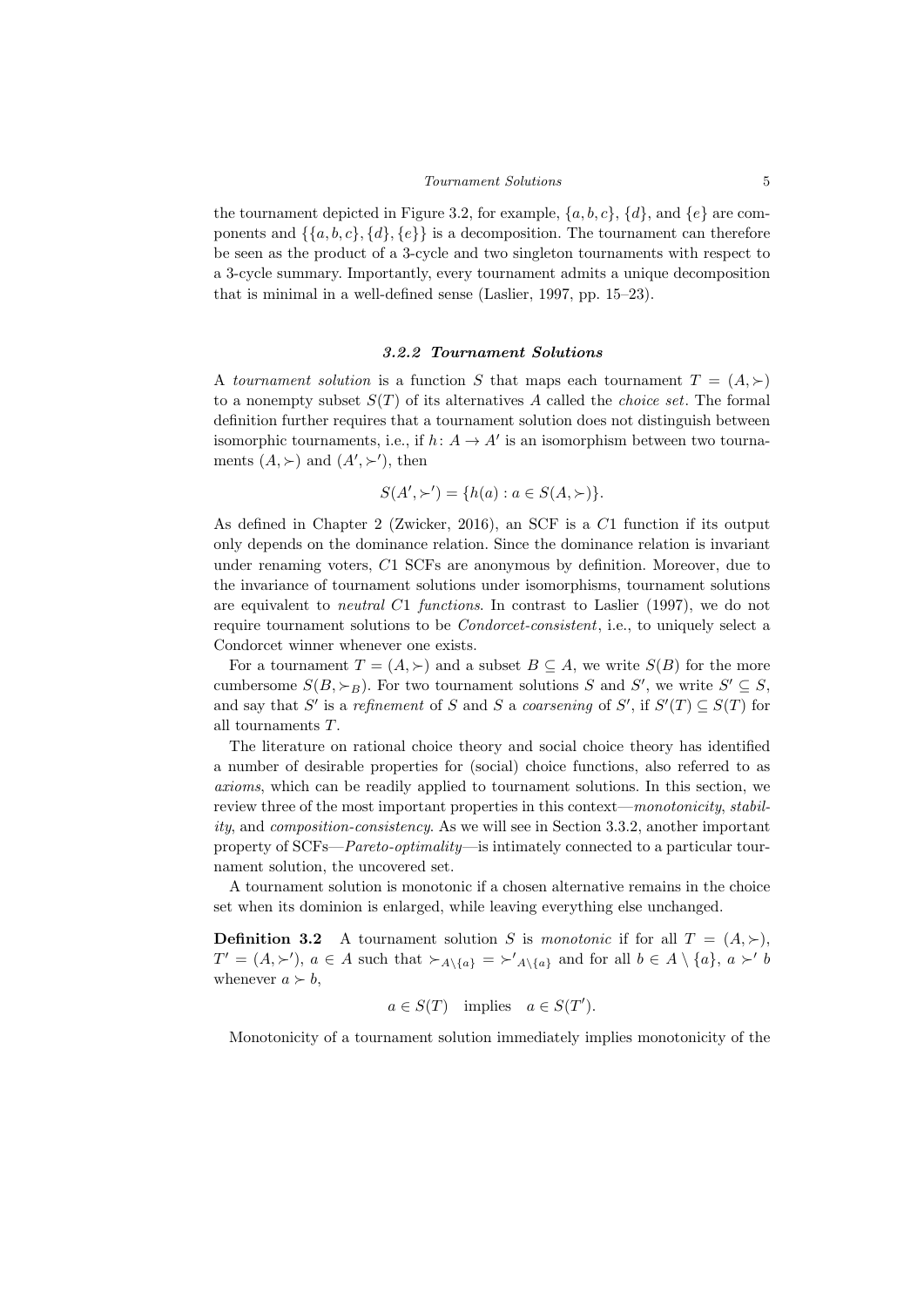corresponding C1 SCF. Note that this notion of monotonicity for irresolute SCFs is one of the weakest one could think of.

While monotonicity relates choices from tournaments of the same order to each other, the next property relates choices from different subtournaments of the same tournament to each other. Informally, stability (or self-stability) requires that a set is chosen from two different sets of alternatives if and only if it is chosen from the union of these sets.

**Definition 3.3** A tournament solution S is *stable* if for all tournaments  $T =$  $(A, \succ)$  and for all nonempty subsets  $B, C, X \subseteq A$  with  $X \subseteq B \cap C$ ,

$$
X = S(B) = S(C) \quad \text{if and only if} \quad X = S(B \cup C).
$$

In comparison to monotonicity, stability appears to be much more demanding. It can be factorized into two conditions,  $\hat{\alpha}$  and  $\hat{\gamma}$ . Condition  $\hat{\gamma}$  corresponds to the implication from left to right whereas  $\hat{\alpha}$  is the implication from right to left (Brandt and Harrenstein, 2011).  $\hat{\alpha}$  is also known as Chernoff's *postulate* 5<sup>\*</sup> (Chernoff, 1954), the strong superset property (Bordes, 1979), outcast (Aizerman and Aleskerov, 1995), and the *attention filter axiom* (Masatlioglu et al., 2012).<sup>3</sup>  $\hat{\alpha}$  implies *idempotency*,<sup>4</sup> i.e.,

$$
S(S(T)) = S(T)
$$
 for all T.

Finally, we consider a structural invariance property that is based on components and strengthens common cloning-consistency conditions. A tournament solution is composition-consistent if it chooses the "best" alternatives from the "best" components.

**Definition 3.4** A tournament solution  $S$  is *composition-consistent* if for all tournaments  $T, T_1, \ldots, T_k$ , and  $\tilde{T}$  such that  $T = \prod(\tilde{T}, T_1, \ldots, T_k)$ ,

$$
S(T) = \bigcup_{i \in S(\tilde{T})} S(T_i).
$$

Consider again the tournament given in Figure 3.2. Non-emptiness and neutrality imply that every tournament solution has to select all alternatives in a 3-cycle. It follows that every composition-consistent tournament solution has to select all five alternatives in this tournament.

Besides its normative appeal, composition-consistency can be exploited to speed up the computation of tournament solutions. Brandt et al. (2011) introduced the decomposition degree of a tournament as a parameter that reflects its decomposability and showed that computing any composition-consistent tournament solution is

<sup>&</sup>lt;sup>3</sup> We refer to Monjardet (2008) for a more thorough discussion of the origins of this condition.

<sup>4</sup> Tournament solutions that fail to satisfy idempotency (such as the uncovered set) can be made idempotent by iteratively applying the tournament solution to the resulting choice sets until no further refinement is possible. The corresponding tournament solutions, however, often violate monotonicity.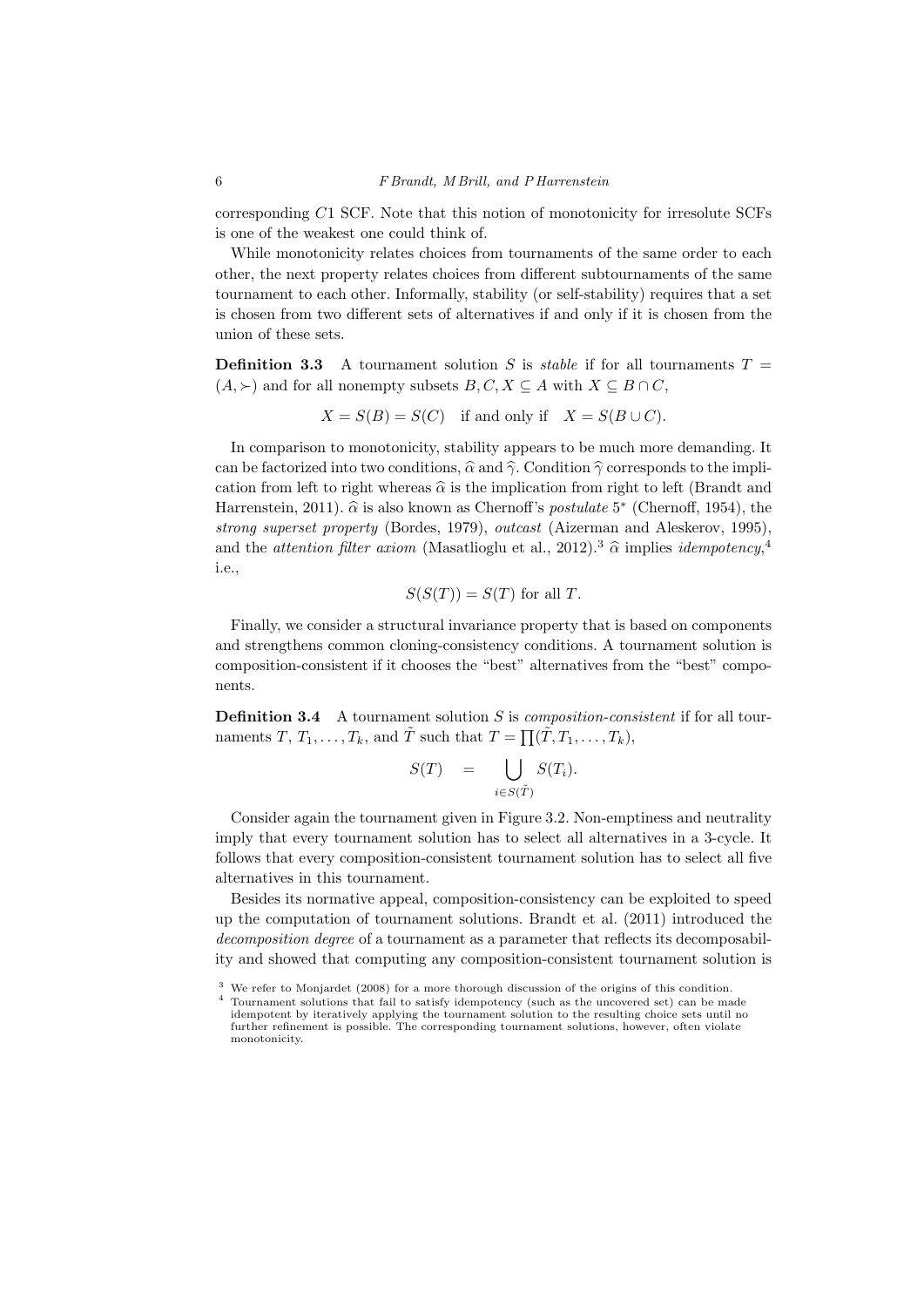fixed-parameter tractable with respect to the decomposition degree. Since computing the minimal decomposition requires only linear time, decomposing a tournament never hurts, and often helps.<sup>5</sup>

A weaker notion of composition-consistency, called weak composition-consistency, requires that for every pair of tournaments  $T = (A, \succ)$  and  $T' = (A, \succ')$  that only differ with respect to the dominance relation on some component  $Y$  of  $T$ , both (i)  $S(T) \setminus Y = S(T') \setminus Y$ , and (ii)  $S(T) \cap Y \neq \emptyset$  if and only if  $S(T') \cap Y \neq \emptyset$ .

## 3.3 Common Tournament Solutions

In this section we review some of the most common tournament solutions. On top of the axiomatic properties defined in the previous section, particular attention will be paid to whether and how a tournament solution can be computed efficiently. Whenever a tournament solution is computationally intractable, we state NP-hardness of the decision problem of whether a given alternative belongs to the choice set of a given tournament. This implies hardness of computing the choice set. By virtue of the construction in the proof of Theorem 3.1, it is irrelevant whether the input for this problem is a tournament or a preference profile.

Let us start with two extremely simple tournament solutions. The trivial tournament solution TRIV always selects all alternatives from any given tournament. While TRIV does not discriminate between alternatives at all and as such is unsuitable as a tournament solution, it is easily verified that it satisfies monotonicity, stability, and composition-consistency, and, of course, can be "computed" efficiently.<sup>6</sup> One of the largest non-trivial tournament solutions is the set of Condorcet nonlosers (CNL). A Condorcet loser is a (unique) alternative a such that  $A \setminus \{a\} \succ \{a\}$ . In tournaments of order two or more, CNL selects all alternatives except Condorcet losers. CNL is barely more discriminating than  $TRIV$ , yet already fails to satisfy stability and composition-consistency (monotonicity is satisfied).

All tournament solutions defined in the following generalize the concept of a Condorcet winner in one way or another.

#### 3.3.1 Solutions Based on Scores

In this section, we introduce four tournament solutions that are defined via various methods of assigning scores to alternatives: the Copeland set, the Slater set, the Markov set, and the bipartisan set.

<sup>&</sup>lt;sup>5</sup> Since the representation of a tournament of order m has size  $\Theta(m^2)$ , the asymptotic running time of a linear time algorithm is in  $O(m^2)$ .

<sup>6</sup> Many axiomatizations of tournament solutions only require inclusive properties (i.e., properties which demand that alternatives ought to be included in the choice set under certain circumstances) and inclusion-minimality (see, e.g., Brandt et al., 2013a, pp. 224–226).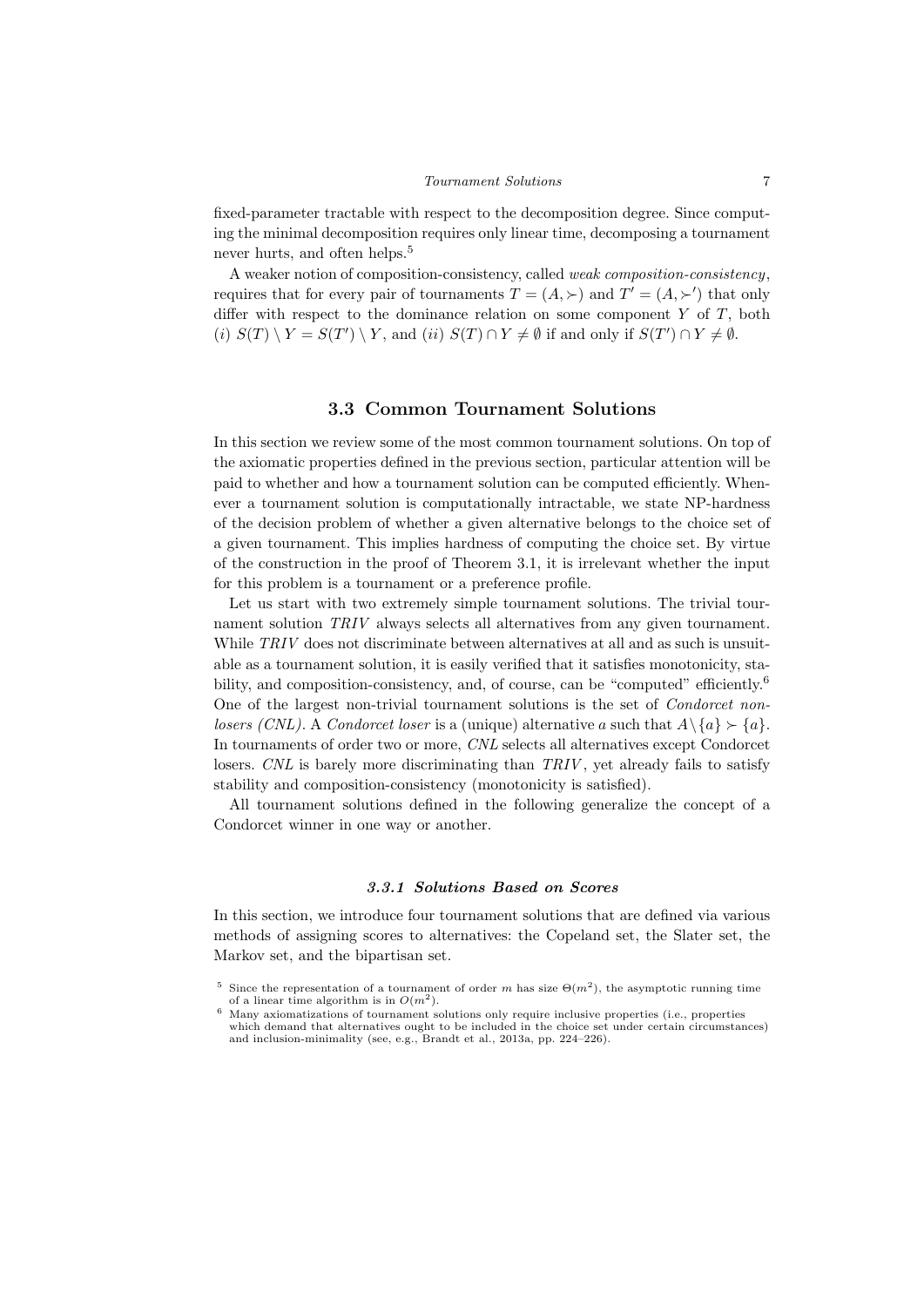## Copeland Set

The Copeland set is perhaps the first idea that comes to mind when thinking about tournament solutions. While a Condorcet winner is an alternative that dominates all other alternatives, Copeland's rule selects those alternatives that dominate the most alternatives (see, e.g., Copeland, 1951). Formally, the Copeland set  $CO(T)$  of a tournament  $T$  consists of all alternatives whose dominion is of maximal size, i.e.,

$$
CO(T) = \arg\max_{a \in A} |D(a)|.
$$

 $|D(a)|$  is also called the *Copeland score* of a. In graph-theoretic terms,  $|D(a)|$  is the outdegree of vertex a.

In the example tournament given in Figure 3.3,  $CO(T) = \{a, b\}$ , since both a and  $b$  have a Copeland score of 2, whereas the Copeland score of both  $c$  and  $d$  is 1.



Figure 3.3 Tournament T with  $MA(T) = SL(T) = \{a\}$ ,  $CO(T) = \{a, b\}$ ,  $UC(T) =$  ${a, b, d}$ , and  $TRIV(T) = CNL(T) = TC(T) = {a, b, c, d}$ . All other tournament solutions considered in this chapter coincide with  $UC$ . All omitted edges are assumed to point rightwards, i.e.,  $a \succ b$ ,  $a \succ c$ ,  $b \succ c$ ,  $b \succ d$ , and  $c \succ d$ .

It is straightforward to check that CO satisfies monotonicity. On the other hand, stability and composition-consistency do not hold. This can be seen by again examining the tournament in Figure 3.3. Since  $CO(CO(T)) = \{a\} \neq \{a, b\} = CO(T)$ , CO violates idempotency and thus stability. Moreover, as  $\{\{a\}, \{b, c\}, \{d\}\}\$ is a decomposition of T, composition-consistency would require that  $d \in CO(T)$ , which is not the case. A similar example shows that CO even violates weak compositionconsistency. An axiomatic characterization of CO was provided by Henriet (1985).

CO can be easily computed in linear time by determining all Copeland scores and choosing the alternatives with maximum Copeland score.<sup>7</sup>

### Theorem 3.5 The Copeland set can be computed in linear time.

It is possible to define "second-order" Copeland scores by adding the Copeland scores of all alternatives within the dominion of a given alternative. The process of iteratively computing these scores is guaranteed to converge (due to the Perron-Frobenius Theorem) and leads to a tournament solution, which is sometimes referred to as the Kendall-Wei method (see, e.g., Moon, 1968, Ch. 15; Laslier, 1997, pp. 54–56). Kendall-Wei scores can be computed in polynomial time by finding the eigenvector associated with the largest positive eigenvalue of the adjacency matrix.

Brandt et al. (2009) have shown that deciding whether an alternative is contained in  $CO(T)$  is TC<sup>0</sup>-complete and therefore not expressible in first-order logic.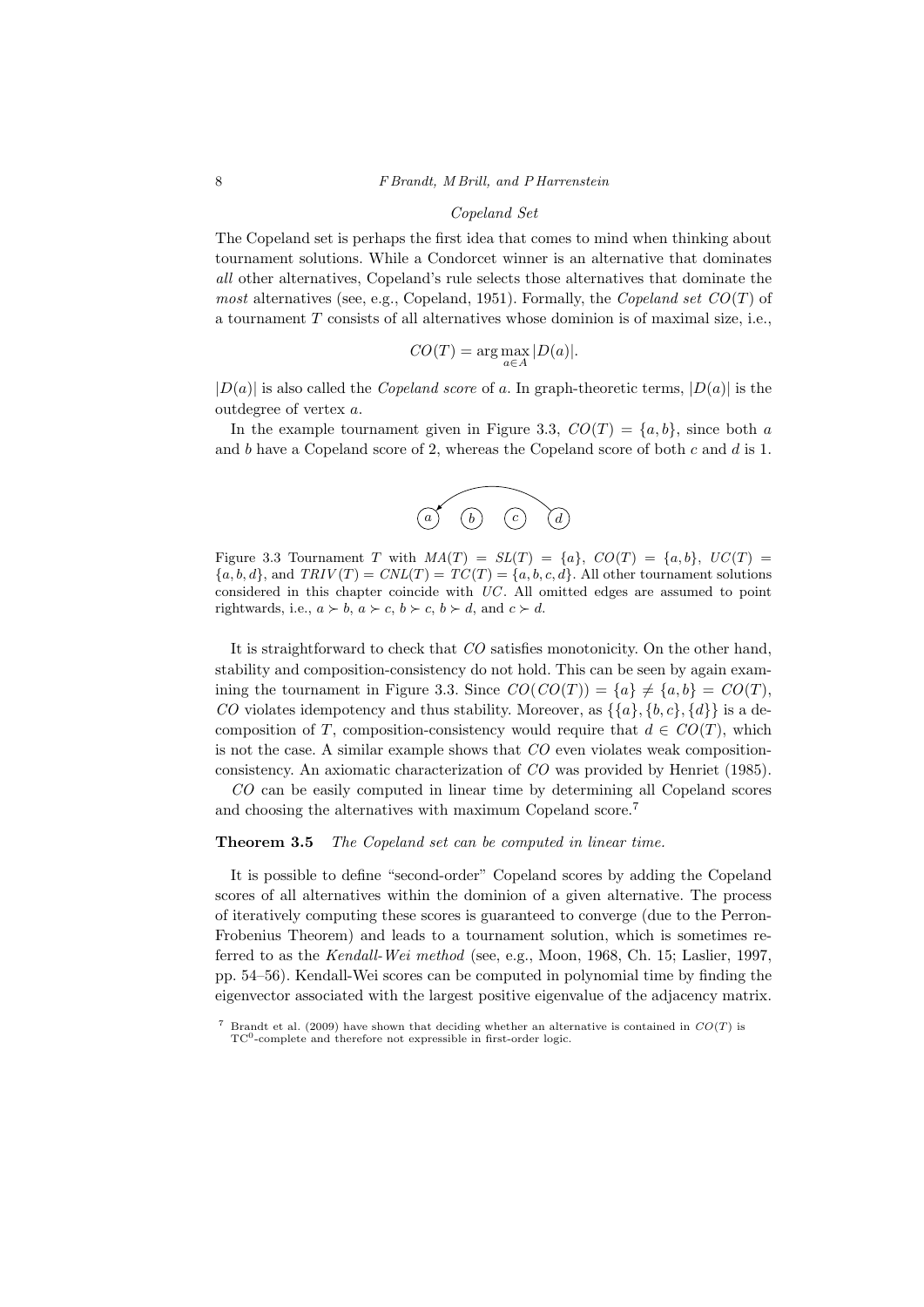#### $T_{\text{Our} \textit{namen} t \textit{Solutions}}$  9

#### Slater Set

Although the dominance relation  $\succ$  of a tournament may fail to be a strict linear order, it can be linearized by inverting edges in the tournament graph. The intuition behind Slater's rule is to select from a tournament  $(A, \succ)$  those alternatives that are maximal elements (i.e., Condorcet winners) in those strict linear orders that can be obtained from  $\succ$  by inverting as few edges as possible, i.e., in those strict linear orders that have as many edges in common with  $\succ$  as possible (Slater, 1961).<sup>8</sup> Thus, Slater's rule can be seen as the unweighted analogue of Kemeny's social preference function (see Chapter 2 (Zwicker, 2016) and Chapter 4 (Fischer et al., 2016)).

Denote the maximal element of A according to a strict linear order  $>$  by max $(>)$ . The *Slater score* of a strict linear order  $>$  over the alternatives in A with respect to tournament  $T = (A, \succ)$  is  $| \gt \cap \succ |$ . A strict linear order is a *Slater order* if it has maximal Slater score. Then, the Slater set SL is defined as

 $SL(T) = \{ \max(\geq) : \geq \text{ is a Slater order for } T \}.$ 

In the example in Figure 3.3,  $SL(T) = \{a\}$  because  $a > b > c > d$  is the only Slater order. SL satisfies monotonicity, but violates stability and composition-consistency.

Finding Slater orders is equivalent to solving an instance of the minimum feedback arc set problem, which is known to be NP-hard, even in tournaments.<sup>9</sup> Therefore, checking membership in SL is NP-hard as well.

**Theorem 3.6** (Alon, 2006; Charbit et al., 2007; Conitzer, 2006) Deciding whether an alternative is contained in the Slater set is NP-hard.

It is unknown whether the membership problem is contained in NP. The best known upper bound for this problem is the complexity class  $\Theta_2^p$ , and Hudry (2010) conjectured that the problem is complete for this class. For a more detailed discussion of the computational complexity of Slater's solution, see Hudry (2010) and Charon and Hudry (2006, 2010). Bachmeier et al. (2019) have shown that deciding membership in the Slater set remains NP-hard even when there are only 13 voters.

Although SL is not composition-consistent, it satisfies weak compositionconsistency. Interestingly, decompositions of the tournament can be exploited to identify a subset of the Slater orders (see Laslier (1997, p. 66) and Conitzer (2006)).

## Markov Set

Based on ideas that date back at least to Daniels (1969) and Moon and Pullman (1970), Laslier (1997) defines a tournament solution via a Markov chain. The intu-

<sup>&</sup>lt;sup>8</sup> When inverting as few edges as possible in order to obtain a *Condorcet winner* (rather than a strict linear order), we get the Copeland set.

<sup>9</sup> Whether the minimum feedback arc set problem is NP-hard in tournaments was a long-standing open problem that was solved independently by Alon (2006), Charbit et al. (2007), and Conitzer (2006). The minimum feedback arc set problem is APX-hard (Kann, 1992) and thus does not admit a polynomial-time approximation scheme (PTAS) unless  $P = NP$ . For tournaments, however, there exists a PTAS (Kenyon-Mathieu and Schudy, 2007).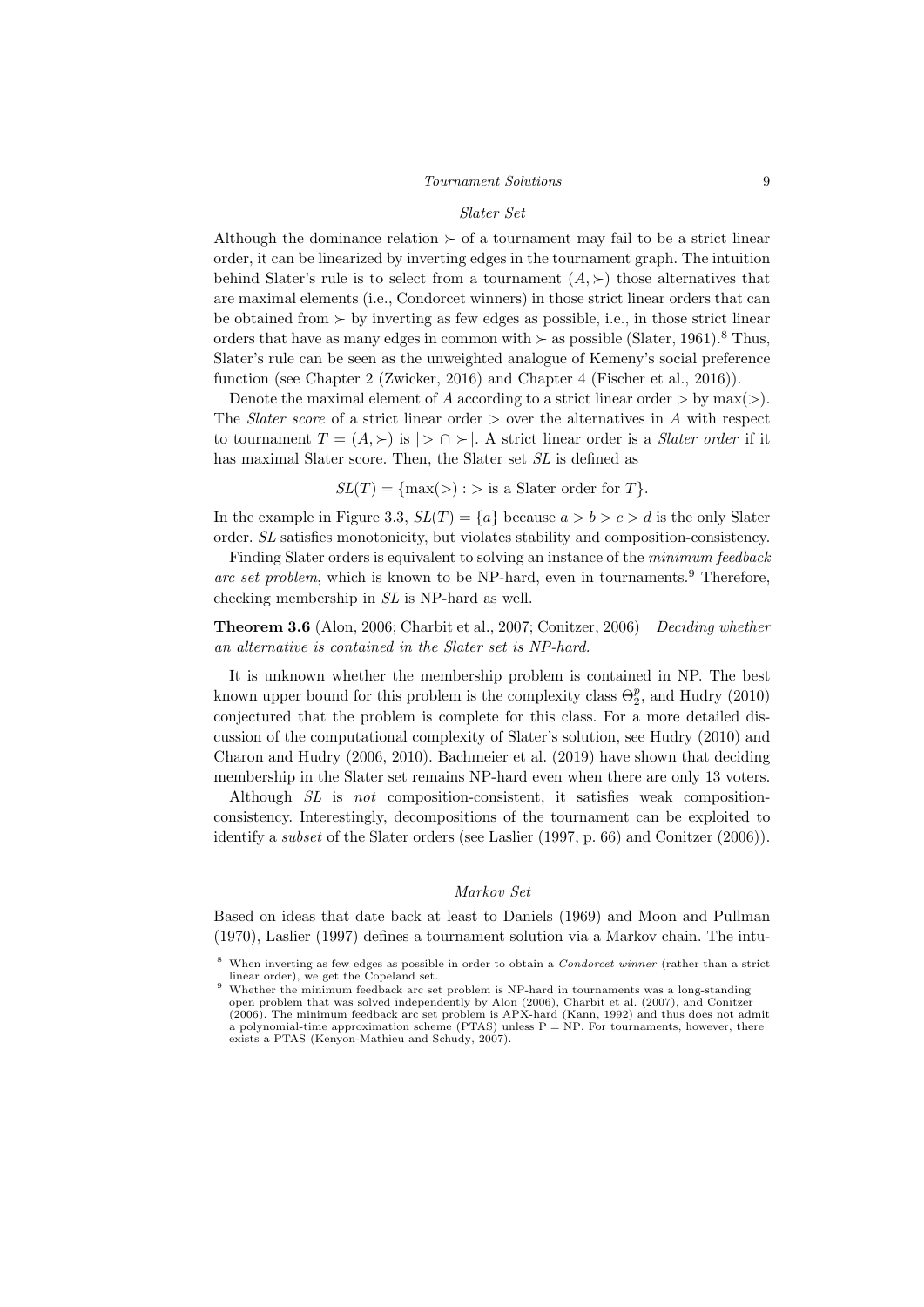ition given by Laslier is that of a table tennis tournament in which the alternatives are players who compete in a series of pairwise comparisons. If a player wins, he will stay at the table and compete in the next match. If he loses, he will be replaced with a new random player. The goal is to identify those players who, in expectation, will win most matches.

The states of the Markov chain are the alternatives and the transition probabilities are determined by the dominance relation: in every step, stay in the current state a with probability  $\frac{|D(a)|}{|T|-1}$ , and move to state b with probability  $\frac{1}{|T|-1}$  for all  $b \in \overline{D}(a)$ . The *Markov set* consists of those alternatives that have maximum probability in the chain's unique stationary distribution. Formally, the transition matrix of the Markov chain is defined as

$$
Q = \frac{1}{|T| - 1} \cdot (M(T) + diag(CO)),
$$

where  $M(T)$  is the adjacency matrix and  $diag(CO)$  is the diagonal matrix of the Copeland scores. Let  $\Delta(A)$  be the set of all probability distributions over A. The Markov set  $MA(T)$  of a tournament T is then given by

$$
MA(T) = \arg\max_{a \in A} \{p(a) : p \in \Delta(A) \text{ and } Qp = p\}.
$$

MA tends to select significantly smaller choice sets than most other tournament solutions. In the example in Figure 3.3,  $MA(T) = \{a\}$  because the stationary distribution is  $\frac{4}{10}a + \frac{3}{10}b + \frac{1}{10}c + \frac{2}{10}d$ . The Markov solution is also closely related to Google's PageRank algorithm for ranking websites (see Brandt and Fischer, 2007). It satisfies monotonicity, but violates stability and weak composition-consistency.

Computing  $p$  as the eigenvector of  $Q$  associated with the eigenvalue 1 is straightforward. Accordingly, deciding whether an alternative is in MA can be achieved in polynomial time.

## Theorem 3.7 The Markov set can be computed in polynomial time.

Moreover, Hudry (2009) has pointed out that computing MA has the same asymptotic complexity as matrix multiplication, for which the fastest known algorithm to date runs in  $O(m^{2.38})$ .

## Bipartisan Set

The last tournament solution considered in this section generalizes the notion of a Condorcet winner to lotteries over alternatives. Laffond et al. (1993a) and Fisher and Ryan  $(1995)$  have shown independently that every tournament T admits a unique maximal lottery,<sup>10</sup> i.e., a probability distribution  $p \in \Delta(A)$  such that for

<sup>10</sup> Maximal lotteries were first considered by Kreweras (1965) and studied in detail by Fishburn (1984). The existence of maximal lotteries follows from the Minimax Theorem.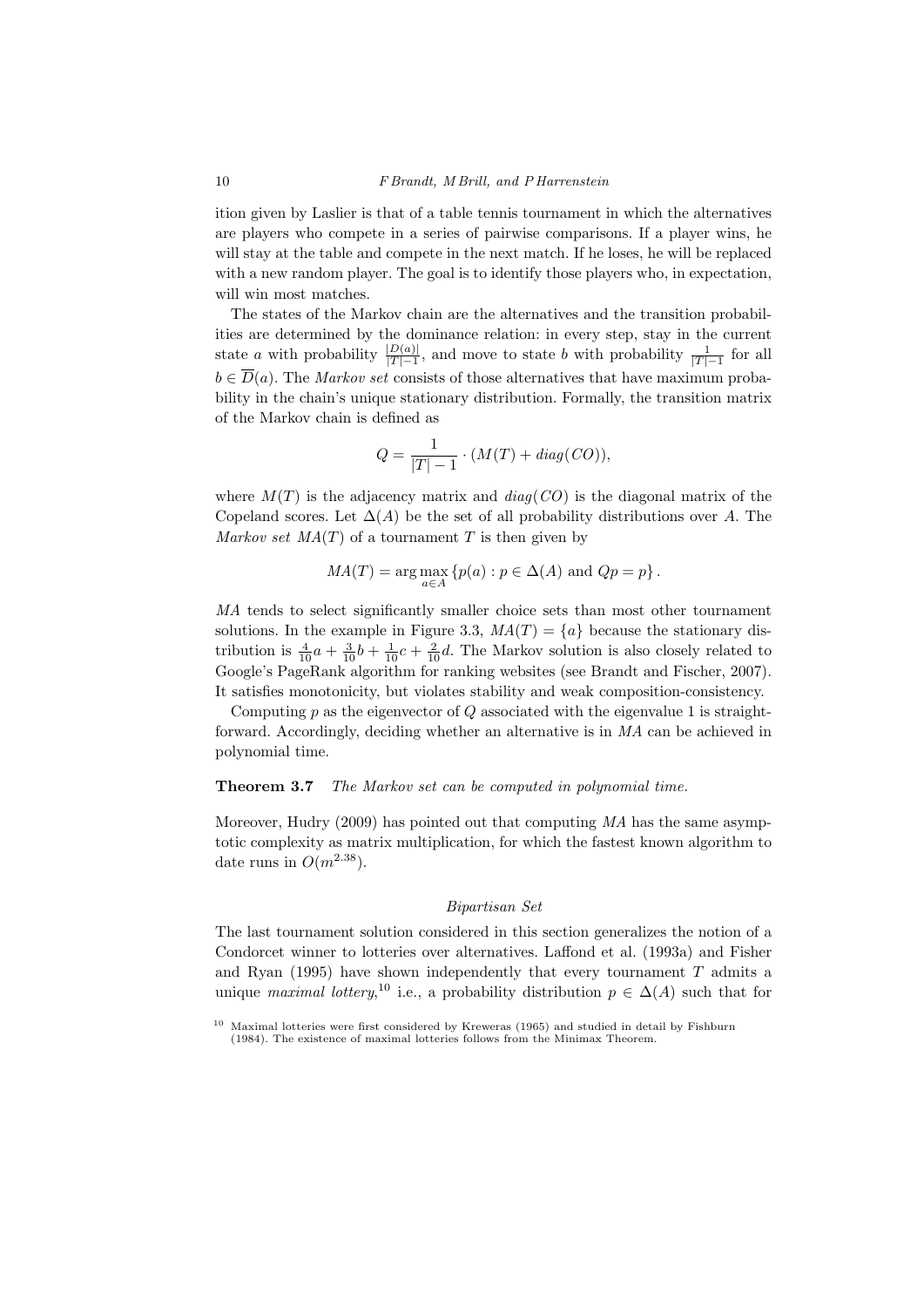$G(T) = (q_{ab})_{a, b \in A}$ 

$$
\sum_{a,b \in A} p(a)q(b)g_{ab} \ge 0 \quad \text{ for all } q \in \Delta(A).
$$

Let  $p_T$  denote the unique maximal lottery for a tournament T. Laffond et al. (1993a) define the bipartisan set  $BP(T)$  of T as the support of  $p_T$ , i.e.,

$$
BP(T) = \{a \in A : p_T(a) > 0\}.
$$

For the tournament in Figure 3.4, we have  $p_T = \frac{1}{3}a + \frac{1}{3}b + \frac{1}{3}d$  and thus  $BP(T)$  ${a, b, d}$ . It is important to realize that the probabilities do not necessarily represent the strengths of alternatives and, that, in contrast to other score-based tournament solutions, just selecting those alternatives with *maximal* probabilities results in a tournament solution that violates monotonicity (see Laslier, 1997, pp. 145–146).

To appreciate this definition, it might be illustrative to interpret the skewadjacency matrix  $G(T)$  of T as a symmetric zero-sum game in which there are two players, one choosing rows and the other choosing columns, and in which the matrix entries are the payoffs of the row player. Then, if the players respectively randomize over rows and columns according to  $p<sub>T</sub>$  this corresponds to the unique mixed Nash equilibrium of this game. An axiomatization of BP and an interpretation of mixed strategies in the context of electoral competition were provided by Laslier (1997, pp. 151–153) and Laslier  $(2000)$ , respectively.

BP satisfies monotonicity, stability, and composition-consistency. Moreover, BP can be computed in polynomial time by solving a linear feasibility problem (Brandt and Fischer, 2008).

## Theorem 3.8 The bipartisan set can be computed in polynomial time.

In weak tournaments—i.e., generalizations of tournaments where the dominance relation is not required to be antisymmetric (see Section 3.5)—deciding whether an alternative is contained in the bipartisan set is P-complete (Brandt and Fischer, 2008). Whether P-hardness also holds for tournaments is open.

## 3.3.2 Uncovered Set and Banks Set

If dominance relations were transitive in general, every tournament (and all of its subtournaments) would admit a Condorcet winner. The uncovered set and the Banks set address the lack of transitivity in two different but equally natural ways.

The uncovered set takes into account a particular transitive subrelation of the dominance relation, called the covering relation, and selects the maximal alternatives thereof, whereas the Banks set consists of maximal alternatives of inclusionmaximal transitive subtournaments.  $^\mathrm{11}$ 

<sup>&</sup>lt;sup>11</sup> As Brandt (2011) notes, the uncovered set contains exactly those alternatives that are Condorcet winners in inclusion-maximal subtournaments that admit a Condorcet winner.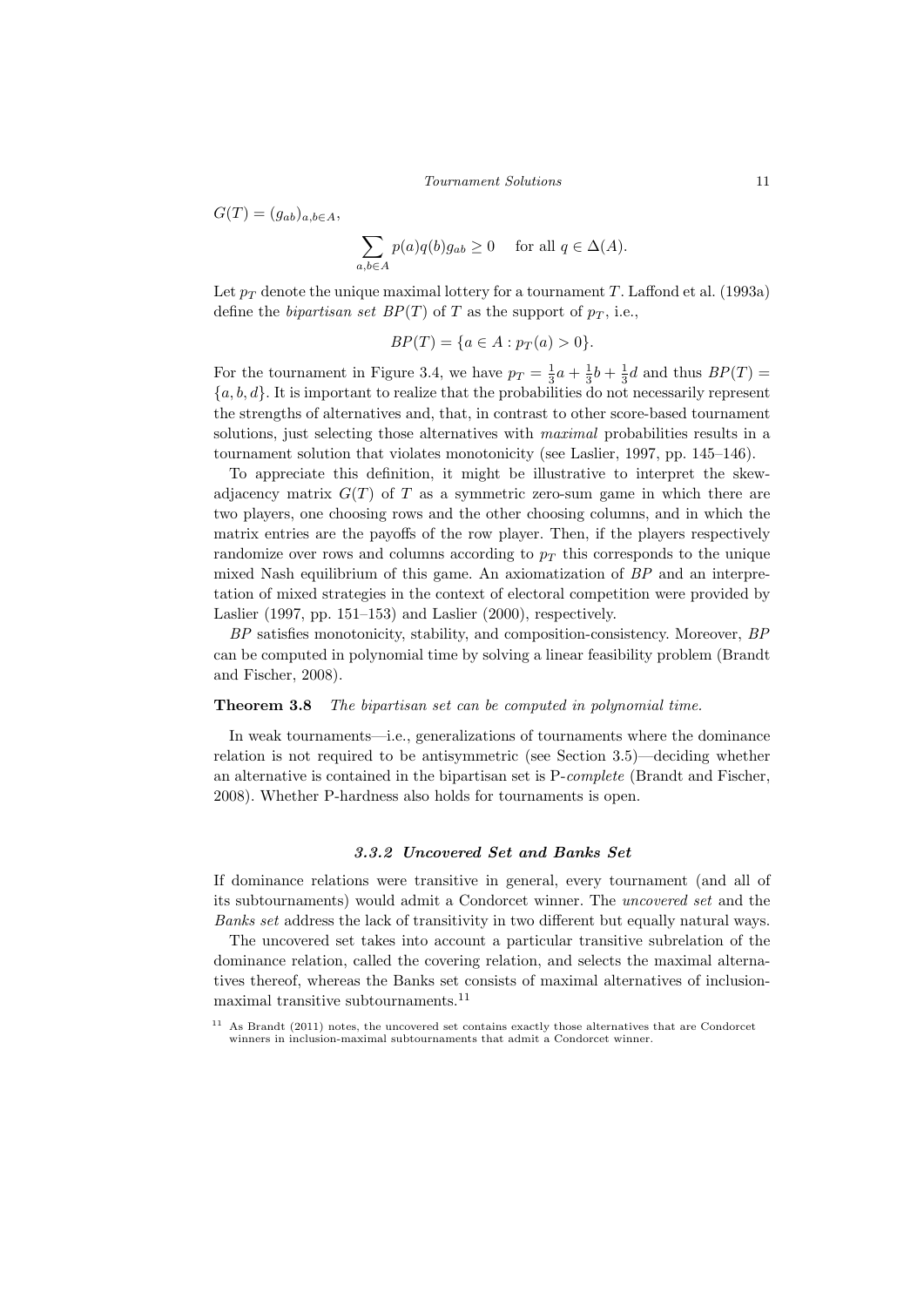## Uncovered Set

An alternative  $a$  is said to *cover* alternative  $b$  whenever every alternative dominated by b is also dominated by a. Formally, given a tournament  $T = (A, \succ)$ , the covering relation C is defined as a binary relation over A such that for all distinct  $a, b \in A$ ,

$$
a C b
$$
 if and only if  $D(b) \subseteq D(a)$ .

Observe that  $a C b$  implies that  $a \succ b$  and is equivalent to  $\overline{D}(a) \subset \overline{D}(b)$ . It is easily verified that the *covering relation*  $C$  is transitive and irreflexive, but not necessarily connex. The *uncovered set*  $UC(T)$  of a tournament  $T = (A, \succ)$  is then given by the set of maximal elements of the covering relation, i.e.,

$$
UC(T) = \{a \in A : b \ C \ a \text{ for } no \ b \in A\}.
$$

 $UC$  was independently proposed by Fishburn (1977) and Miller (1980) and goes back to a game-theoretic notion used by Gillies (1959).



Figure 3.4 Tournament T and its skew-adjacency matrix  $G(T)$ .  $CO(T) = SL(T)$  $MA(T) = \{a\}, BP = \{a, b, d\}, UC(T) = BA(T) = \{a, b, c, d\}, and TRIV(T) = CNL(T) =$  $TC(T) = \{a, b, c, d, e\}$ . All other tournament solutions considered in this chapter coincide with BP. Omitted edges point rightwards.

In the example in Figure 3.4, a covers e, as  $D(e) = \{b\}$  and  $D(a) = \{b, c, e\}.$ As this is not the case for any other two alternatives,  $UC(T) = \{a, b, c, d\}$ , UC satisfies monotonicity and composition-consistency, but violates stability. In fact, it does not even satisfy idempotency. An appealing axiomatic characterization of  $UC$  was given by Moulin (1986).

Interestingly, UC consists precisely of those alternatives that reach every other alternative on a domination path of length at most two (Shepsle and Weingast, 1984).<sup>12</sup> This equivalence can be easily seen by realizing that

 $a \in UC(T)$  if and only if there is no  $b \in A$  such that  $b C a$ if and only if for all  $b \in \overline{D}(a)$  there is some  $c \in D(a)$  such that  $c > b$ if and only if a reaches all  $b \in A \setminus \{a\}$  in at most two steps.

This characterization can be leveraged to compute  $\mathit{UC}$  via matrix multiplication

 $12$  In graph theory, these alternatives are called the *kings* of a tournament, and they constitute the center of the tournament graph.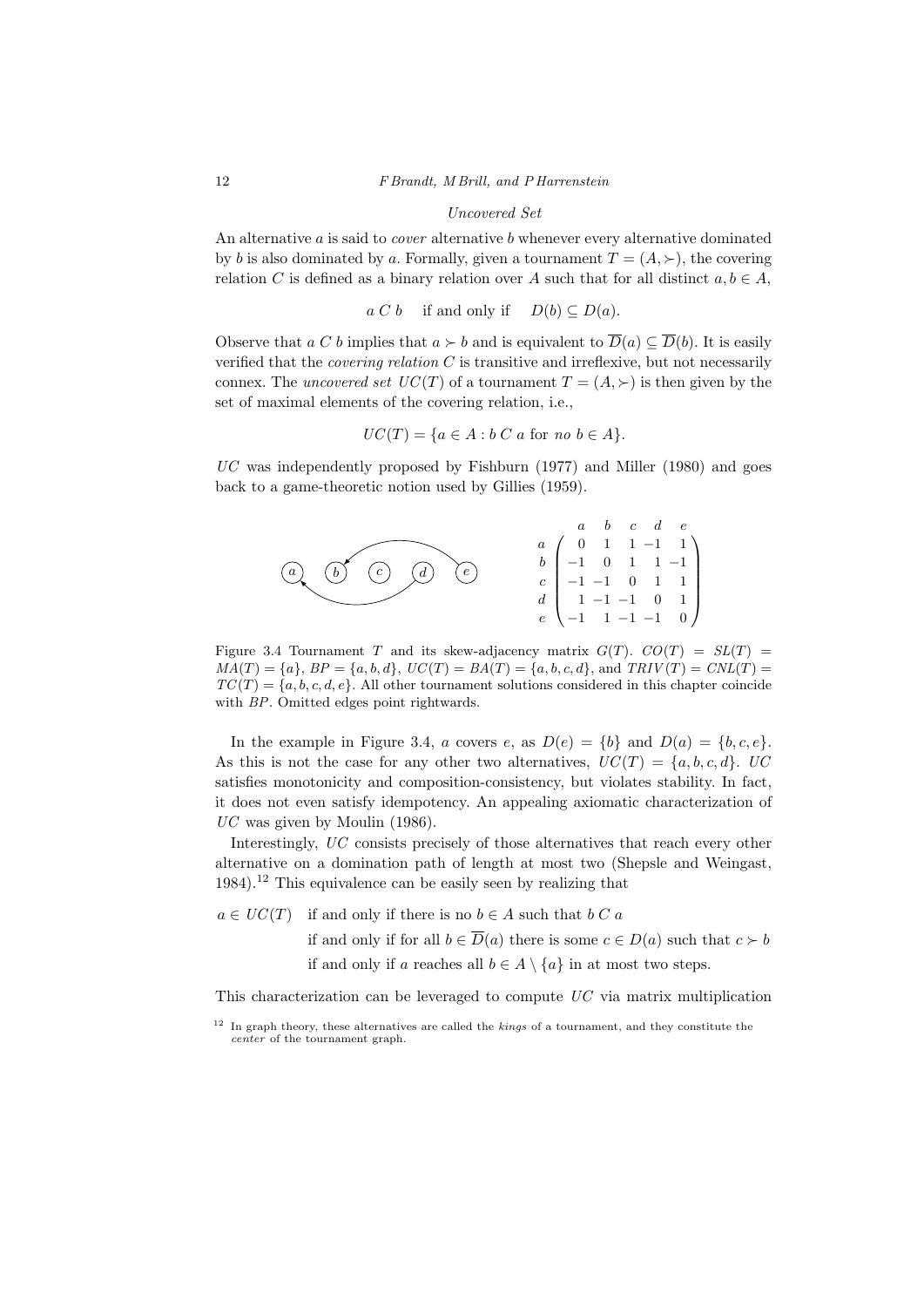#### Tournament Solutions 13

because

 $a \in UC(T)$  if and only if  $(M(T)^{2} + M(T) + I)_{ab} \neq 0$  for all  $b \in A$ ,

where I is the  $n \times n$  identity matrix (Hudry, 2009). Hence, the asymptotic running time is  $O(n^{2.38})$ .<sup>13</sup>

Theorem 3.9 The uncovered set can be computed in polynomial time.

As mentioned in Chapter 2 (Zwicker, 2016), an alternative is Pareto-optimal if there exists no other alternative such that all voters prefer the latter to the former. A tournament solution is Pareto-optimal if its associated SCF only returns Pareto-optimal alternatives. Brandt and Geist  $(2014)$  have shown that  $UC$  is the coarsest Pareto-optimal tournament solution (see also Brandt et al., 2016a). As a consequence, a tournament solution is Pareto-optimal if and only if it is a refinement of UC .

#### Banks set

The Banks set selects the maximal elements of all maximal transitive subtournaments. Formally, a transitive subtournament  $(B, \succ_B)$  of tournament T is said to be *maximal* if there is no other transitive subtournament  $(C, \succ_C)$  of T with  $B \subset C$ . The Banks set  $BA(T)$  of a tournament is then defined as

 $BA(T) = \{ \max(\succ_B) : (B, \succ_B) \text{ is a maximal transitive subtournament of } T \}.$ 



Figure 3.5 Tournament T and its dominator sets.  $BA(T) = \{a, b, c\}$ ,  $UC(T) = \{a, b, c, d\}$ , and  $TRIV(T) = CNL(T) = TC(T) = \{a, b, c, d, e, f, g\}$ . All other tournament solutions considered in this chapter coincide with BA. Omitted edges point rightwards.

The tournament in Figure 3.5 has nine maximal transitive subtournaments, induced by the following subsets of  $A: \{a, b, d, g\}$ ,  $\{a, d, f, g\}$ ,  $\{a, f, b, g\}$ ,  $\{b, c, d, e\}$ ,  ${b, d, g, e}$ ,  ${b, g, c, e}$ ,  ${c, a, d, f}$ ,  ${c, d, e, f}$ , and  ${c, e, a, f}$ . Hence,  $BA(T)$ 

<sup>&</sup>lt;sup>13</sup> Brandt and Fischer (2008) proved that the problem of computing  $UC$  is contained in the complexity class  $AC<sup>0</sup>$  by exploiting that computing the covering relation can be highly parallelized. This is interesting insofar as deciding whether an alternative lies within  $UC$  is computationally easier (in AC<sup>0</sup>) than checking whether it is contained in  $CO$  (TC<sup>0</sup>-complete), despite the fact that the fastest known algorithm for computing UC is asymptotically slower than the fastest algorithm for CO.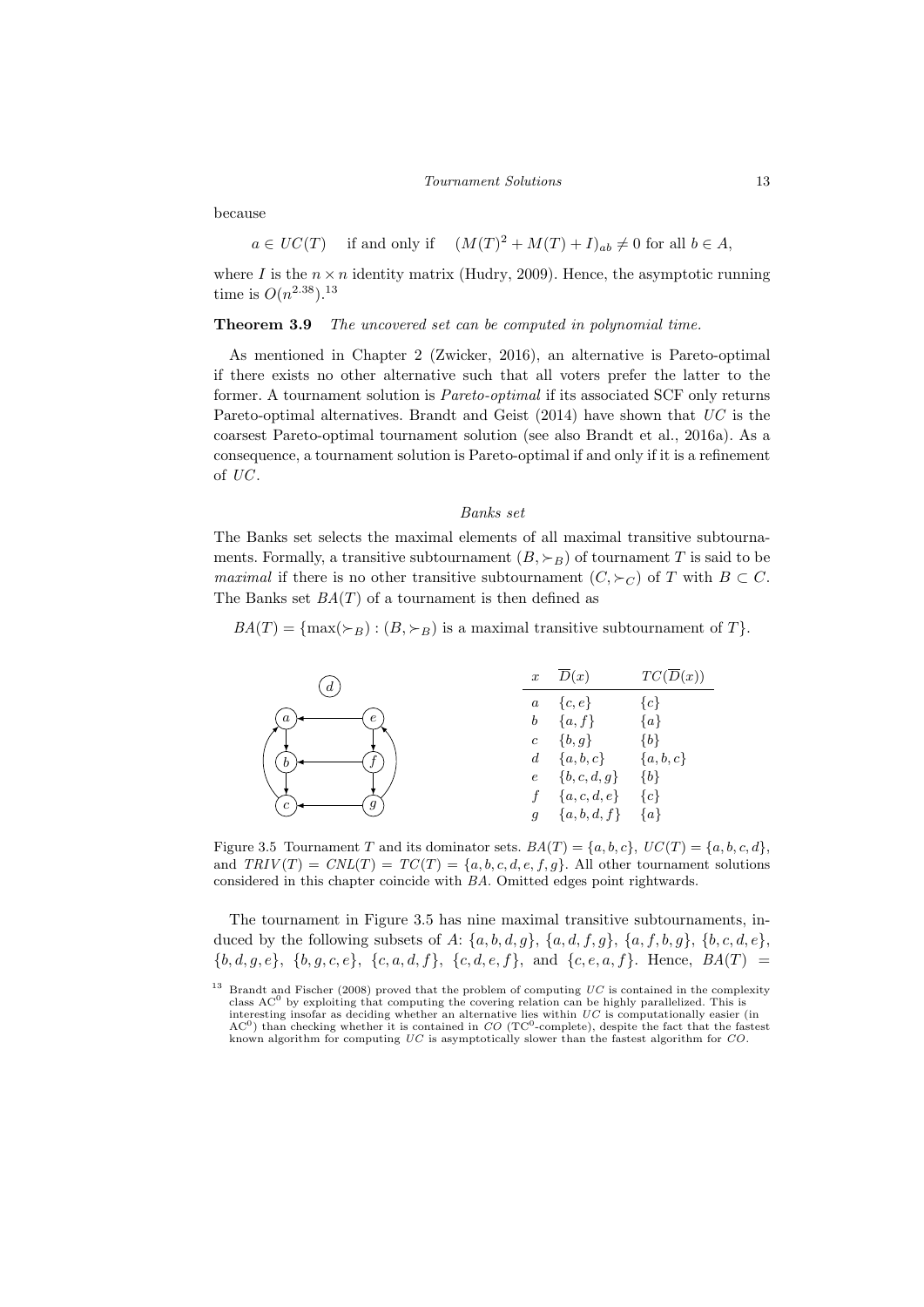${a, b, c}$ . Like UC, BA satisfies monotonicity and composition-consistency, but violates stability. BA was originally defined as the set of sophisticated outcomes under the amendment agenda (Banks, 1985). For more details see Section 3.4. An alternative axiomatization of the Banks set was given by Brandt (2011).

BA cannot be computed in polynomial time unless P equals NP.

**Theorem 3.10** (Woeginger, 2003) Deciding whether an alternative is contained in the Banks set is NP-complete.

*Proof* Membership in NP is straightforward. Given a tournament  $T = (A, \succ)$ and an alternative  $a \in A$ , simply guess a subset B of A and verify that  $(B, \succ_B)$ is a transitive subtournament of T with  $a = \max(\succ_B)$ . Then, check  $(B, \succ_B)$  for maximality.

For NP-hardness, we give the reduction from 3SAT by Brandt et al. (2010). Let  $\varphi = (x_1^1 \vee x_1^2 \vee x_1^3) \wedge \cdots \wedge (x_m^1 \vee x_m^2 \vee x_m^3)$  be a propositional formula in 3conjunctive normal form (3CNF). For literals x we have  $\bar{x} = \neg p$  if  $x = p$ , and  $\bar{x} = p$ if  $x = \neg p$ , where p is a propositional variable. We may assume that x and  $\bar{x}$  do not occur in the same clause.

We now construct a tournament  $T_{\varphi} = (A, \succ)$  with

$$
A = \{c_1, \ldots, c_{2m-1}\} \cup \{d\} \cup U_1 \cup \cdots \cup U_{2m-1},
$$

where for  $1 \leq k \leq 2m-1$ , the set  $U_k$  is defined as follows. If k is odd, let  $i = \frac{k+1}{2}$ and define  $U_k = \{x_i^1, x_i^2, x_i^3\}$ . If k is even, let  $U_k = \{u_k\}$ .

The dominance relation is defined such that  $x_i^1 \succ x_i^2 \succ x_i^3 \succ x_i^1$ . Moreover, for literals  $x_i^{\ell}$  and  $x_j^{\ell'}$  ( $1 \leq \ell, \ell' \leq 3$ ) with  $i < j$  we have  $x_i^{\ell} \succ x_j^{\ell'}$ , unless  $x_i^{\ell} = \bar{x}_j^{\ell'}$ , in which case  $x_j^{\ell'} \succ x_i^{\ell}$ . For the dominance relation on the remaining alternatives the reader is referred to Figure 3.6.

Observe that for every maximal transitive subtournament  $(B, \succ_B)$  of  $T_{\varphi}$  with  $\max(\succ_B) = d$  it holds that:

(i) B contains an alternative from each  $U_k$  with  $1 \leq k \leq 2m-1$ , and

(ii) for no literal x, the set B contains both x and  $\bar{x}$ .

For (i), assume that  $B \cap U_k = \emptyset$ . Since  $\max(\succ_B) = d$  and  $c_j \succ d$  for all  $1 \leq j \leq$  $2m-1$ , we have  $B \cap \{c_1, \ldots, c_{2m-1}\} = \emptyset$ . It follows that  $(B \cup \{c_k\}, \succ_{B \cup \{c_k\}})$  is transitive  $(c_k \succ b$  for all  $b \in B$ ), contradicting maximality of  $(B, \succ_B)$ . For  $(ii)$ , assume both  $x, \bar{x} \in B$ . By a previous assumption then  $x \in U_k$  and  $\bar{x} \in U_{k'}$  for odd k and k' with  $k \neq k'$ . Without loss of generality assume that  $k < k'$ . By (i),  $u_{k+1} \in B$ . Then, however,  $x \succ u_{k+1} \succ \overline{x} \succ x$ , contradicting transitivity of  $(B, \succ_B)$ . We now prove that

 $\varphi$  is satisfiable if and only if  $d \in BA(T_{\varphi}).$ 

First assume that  $d \in BA(T_{\varphi})$ , i.e.,  $d = \max(\succ_B)$  for some maximal transitive subtournament  $(B, \succ_B)$  of  $T_{\varphi}$ . Define assignment v such that it sets propositional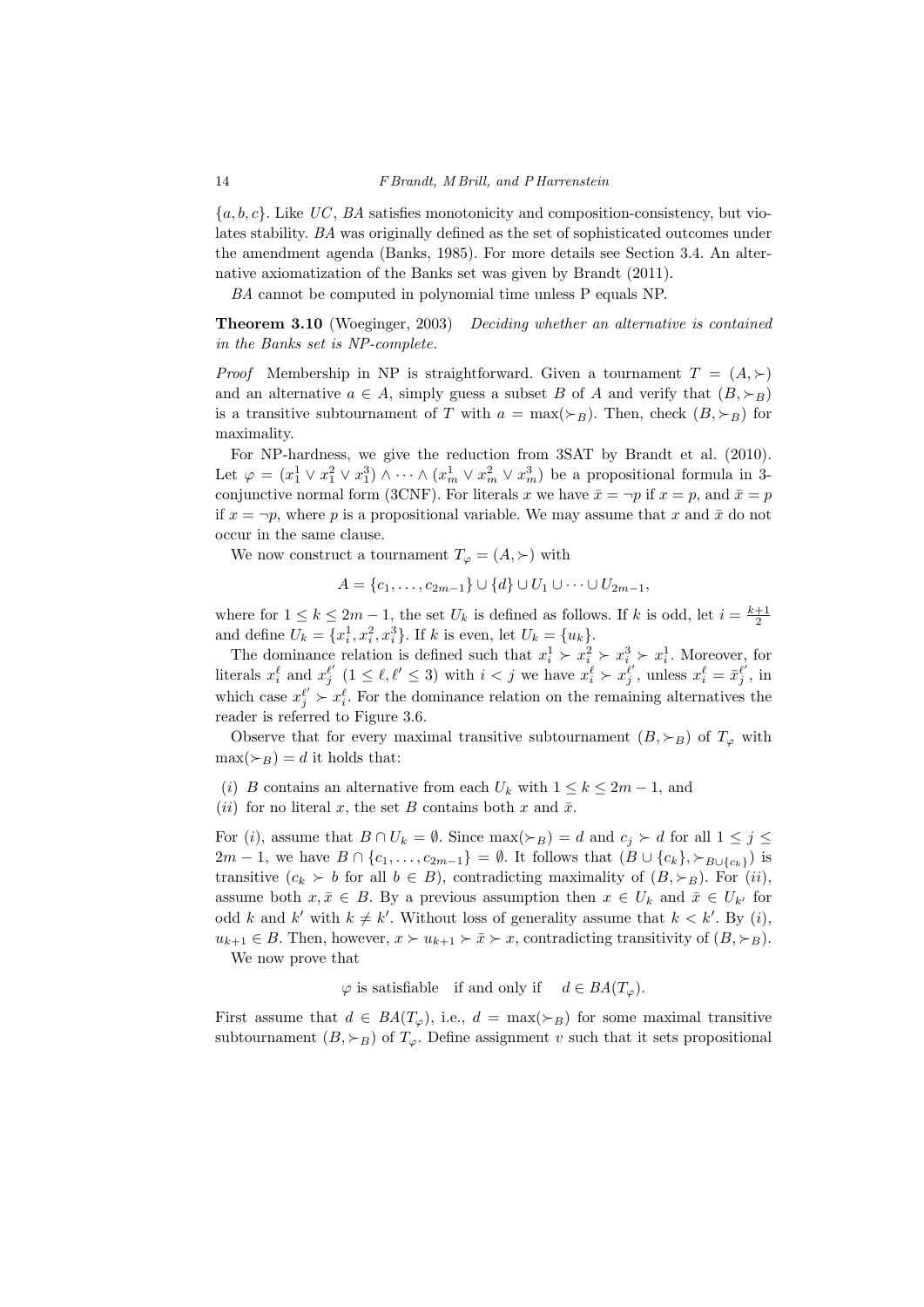Tournament Solutions 15



Figure 3.6 Tournament  $T_{\varphi}$  for the  $3CNF$  formula  $\varphi = (\neg p \lor s \lor q) \land (p \lor s \lor r) \land (p \lor q \lor \neg r)$ . Omitted edges point downwards.

variable p to true if  $p \in B$  and to false if  $\neg p \in B$ . By virtue of (*ii*), assignment v is well-defined and with (i) it follows that v satisfies  $\varphi$ .

For the opposite direction, assume that  $\varphi$  is satisfiable. Then, there are an assignment v and literals  $x_1, \ldots, x_m$  from the clauses  $(x_1^1 \vee x_1^2 \vee x_1^3), \ldots, (x_m^1 \vee x_m^2 \vee x_m^3)$ , respectively, such that v satisfies each of  $x_1, \ldots, x_m$ . Define

$$
B = \{d\} \cup \{x_1, \ldots, x_m\} \cup \{u_2, u_4, \ldots, u_{2m-2}\}.
$$

It is easily seen that  $(B, \succ_B)$  is transitive and that  $\max(\succ_B) = d$ . Observe that B contains an alternative  $u_k$  from each  $U_k$  with  $1 \leq k \leq 2m-1$ . Hence, for each  $c_k \in C$ , we have  $c_k \succ d \succ u_k \succ c_k$  and, thus,  $(B \cup \{c_k\}, \succ_{B \cup \{c_k\}})$  is not transitive. It follows that  $d = \max(\succ_{B'})$  for some maximal transitive subtournament  $(B', \succ_{B'})$ with  $B \subseteq B'$ , i.e.,  $d \in BA(T_{\varphi})$ .  $\Box$ 

By modifying the construction only slightly and using a variant of 3SAT, Bachmeier et al. (2019) have shown that this problem remains NP-complete even when there are only 5 voters. Interestingly, finding *some* alternative in  $BA(A, \geq)$  can be achieved in linear time using the following simple procedure (Hudry, 2004). Label the alternatives in A as  $a_1, \ldots, a_m$  and initialize X as the empty set. Then, starting with  $k = 1$ , successively add alternative  $a_k$  to X if and only if  $a_k$  dominates all alternatives in  $X$ . After  $m$  steps, this process terminates and the last alternative added to X can easily be seen to be a member of the Banks set. The difficulty of computing the whole Banks set is rooted in the potentially exponential number of maximal transitive subtournaments.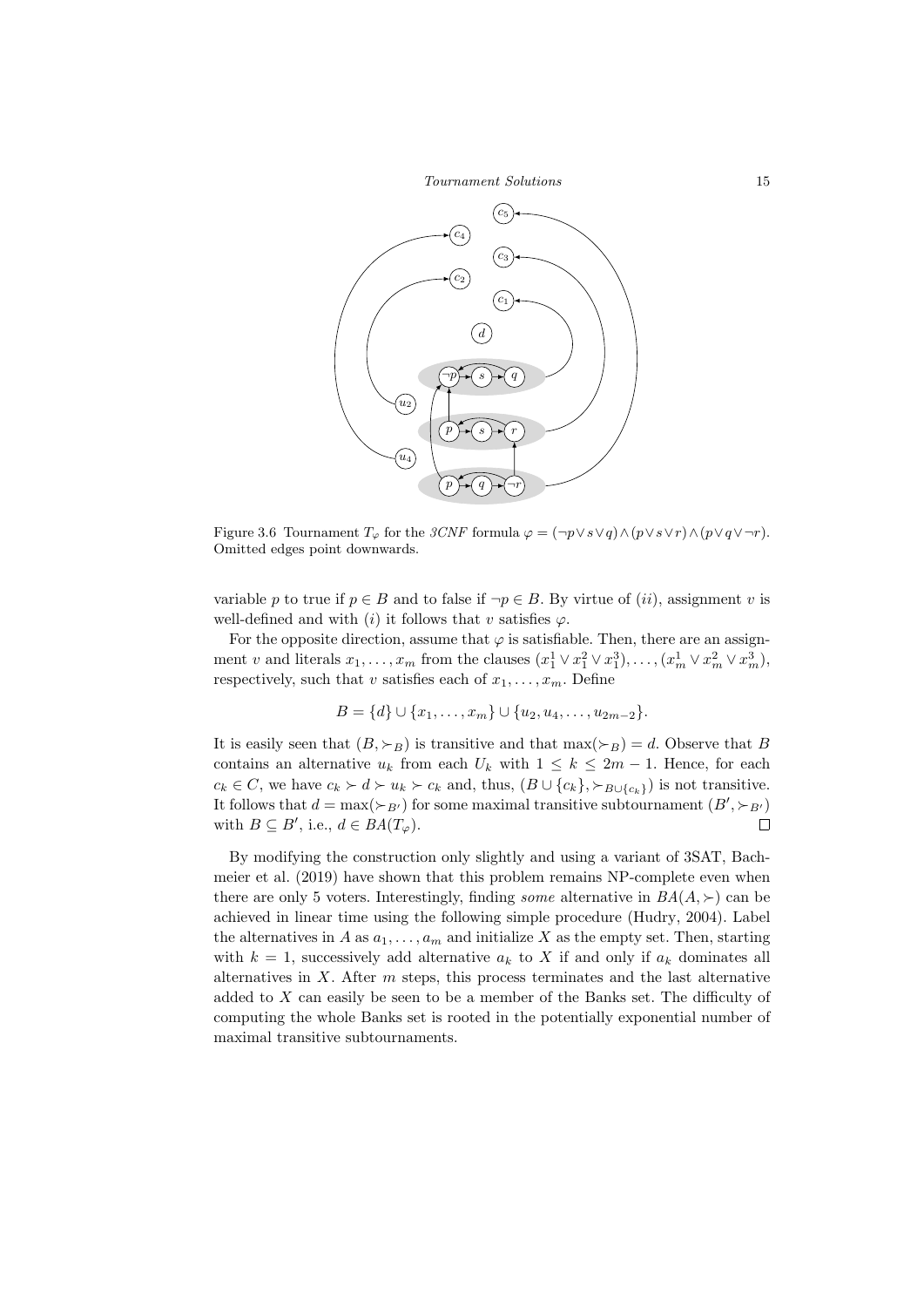#### 3.3.3 Solutions Based on Stability

Generalizing an idea by Dutta (1988), Brandt (2011) proposed a method for refining any tournament solution  $S$  by defining minimal sets that satisfy a natural stability criterion with respect to  $S$ . Given a tournament solution  $S$  and a tournament  $T$ , a subset of alternatives  $B \subseteq A$  is called S-stable in T if, for all  $a \in A \setminus B$ ,

$$
a \notin S(B \cup \{a\}).
$$

An S-stable set B is said to be *minimal* if there is no other S-stable set C in T such that  $C \subset B$ . Since the set of all alternatives is finite and trivially S-stable, minimal S-stable sets are guaranteed to exist. Now for each tournament solution  $S$ , there is a new tournament solution  $\widehat{S}$ , which returns the union of all minimal S-stable sets in a tournament  $T = (A, \succ),$  i.e.,

$$
\widehat{S}(T) = \bigcup \{ B \subseteq A : B \text{ is a minimal } S \text{-stable set in } T \}.
$$

A crucial issue in this context is whether S admits a unique minimal stable set in every tournament because this is necessary for  $\hat{S}$  to satisfy stability (Brandt et al., 2016b).

In the following, we will define three tournament solutions using the notion of stable sets: the top cycle, the minimal covering set, and the minimal extending set.

# Top Cycle

The top cycle TC can be defined as the unique minimal stable set with respect to CNL, the set of Condorcet non-losers, i.e.,

$$
TC=\widehat{CNL}.
$$

Alternatively, TC can be defined via the notion of a dominant set. A nonempty subset of alternatives  $B \subseteq A$  is called *dominant* in tournament  $T = (A, \succ)$  if  $B \succ A \backslash B$ , i.e., if each alternative in  $B$  dominates all alternatives not in  $B$ . Dominant sets are linearly ordered via set inclusion and TC returns the unique smallest dominant set. In yet another equivalent definition,  $TC$  is defined as the set of maximal elements of the transitive and reflexive closure of the dominance relation  $\succ$ . TC is a very elementary tournament solution and, in a slightly more general context (see Section 3.5), is also known as *weak closure maximality*,  $GETCHA$ , or the *Smith set* (Good, 1971; Smith, 1973; Schwartz, 1986). An appealing axiomatic characterization of the top cycle was given by Bordes (1976).

TC tends to select rather large choice sets and may even contain Paretodominated alternatives. In the example tournaments given in Figures 3.3, 3.4, and 3.5, TC selects the set of all alternatives because it is the only dominant set. TC satisfies monotonicity, stability, and weak composition-consistency, but violates the stronger notion of composition-consistency (see, e.g., Figure 3.3).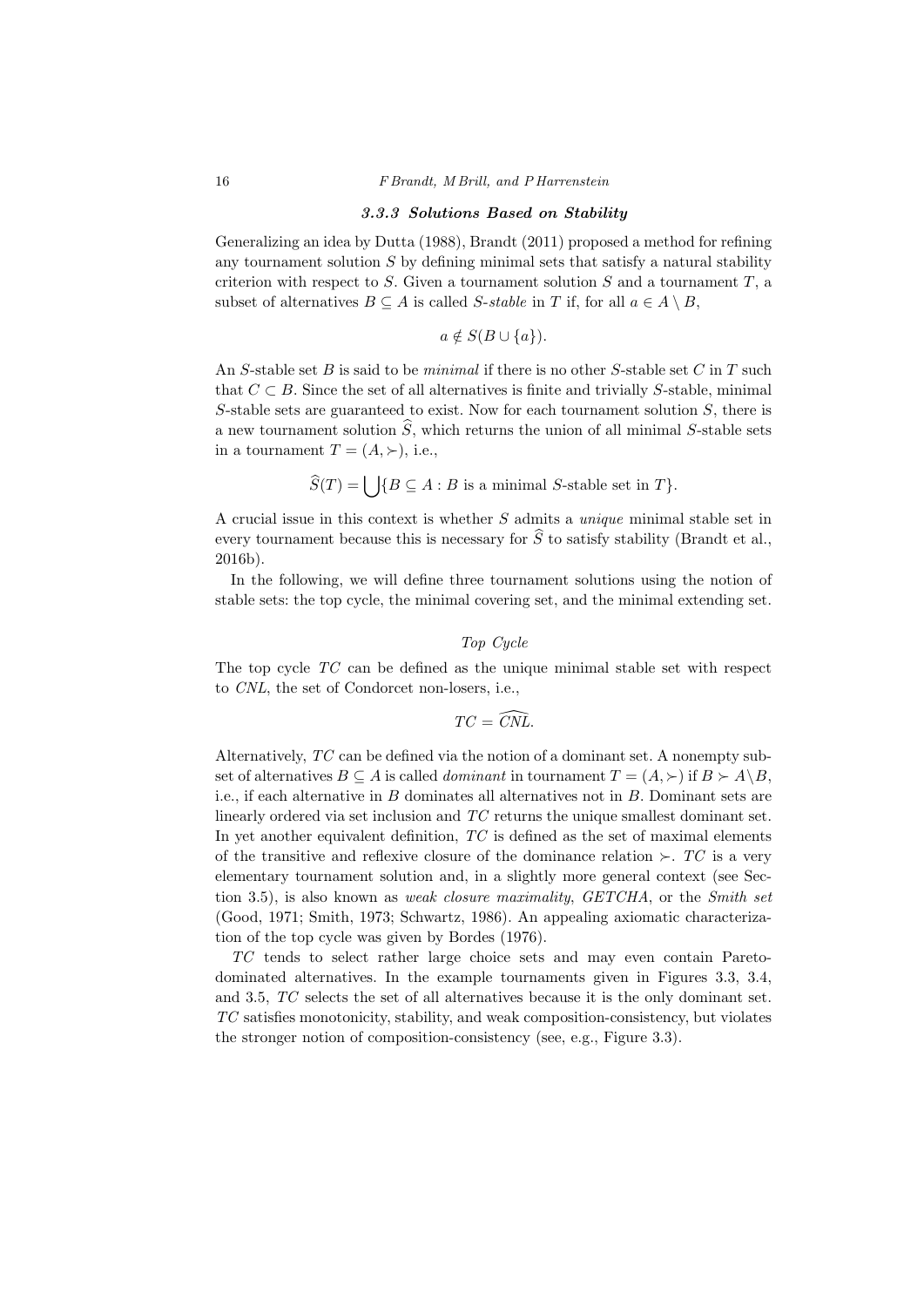Since each alternative outside TC only dominates alternatives that are also outside  $TC$  and every alternative in  $TC$  dominates all alternatives outside  $TC$ , it can easily be appreciated that each alternative in TC has a strictly greater Copeland score than each alternative outside  $TC$ . Hence,  $CO \subseteq TC$ .

Exploiting this insight,  $TC(T)$  can be computed in linear time by starting with  $CO(T)$  and then iteratively adding alternatives that are not dominated by the current set. Alternatively, one can employ an algorithm, e.g., the Kosaraju-Sharir algorithm or Tarjan's algorithm, for finding the strongly connected components of T and then output the unique strongly connected component that dominates all other strongly connected components.<sup>14</sup>

Theorem 3.11 The top cycle can be computed in linear time.

#### Minimal Covering Set

A subset  $B$  of alternatives is called a *covering set* if it is  $UC$ -stable, i.e., if every  $a \in A \backslash B$  is covered in the subtournament  $(B \cup \{a\}, \succ_{B \cup \{a\}})$ . The minimal covering set MC is defined as

$$
MC=\widehat{UC}.
$$

Dutta (1988) has shown that every tournament admits a *unique* minimal  $UC$ stable set and that  $MC \subseteq UC$ . In the example in Figure 3.4,  $MC(T) = \{a, b, d\}$ , and hence MC is a strict refinement of UC. Observe that, for instance,  $\{a, b, c\}$ is not UC-stable, as  $d \in UC{4a, b, c, d}$ . MC satisfies monotonicity, stability, and composition-consistency. Dutta also provided an axiomatic characterization of MC , which was later improved by Laslier (1997, pp. 117–120).

Laffond et al. (1993a) have shown that  $BP \subseteq MC$ . By virtue of Theorem 3.8, we can therefore efficiently compute a nonempty subset of MC . This fact can be used to compute MC by leveraging the following lemma.

**Lemma 3.12** Let  $T = (A, \succ)$  be a tournament and  $B \subseteq MC(A)$ . Define  $C =$  ${a \in A \setminus B : a \in UC(B \cup \{a\})\}.$  Then,  $MC(C) \subseteq MC(A)$ .

 $MC(T)$  can then be computed by first computing the bipartisan set  $BP(T)$  and then iteratively adding a specific subset of alternatives that lie outside the current set but do belong to  $MC(T)$ . Lemma 3.12 tells us how this subset can be found at each stage (see Algorithm 1).<sup>15</sup>

Theorem 3.13 (Brandt and Fischer, 2008) The minimal covering set can be computed in polynomial time.

<sup>14</sup> Brandt et al. (2009) have shown that the problem of deciding whether an alternative is contained in the top cycle of a tournament is in the complexity class  $AC^0$ .

 $15$  Lemma 3.12 can also be used to construct a *recursive* algorithm for computing  $MC$  without making reference to BP. However, such an algorithm has exponential worst-case running time.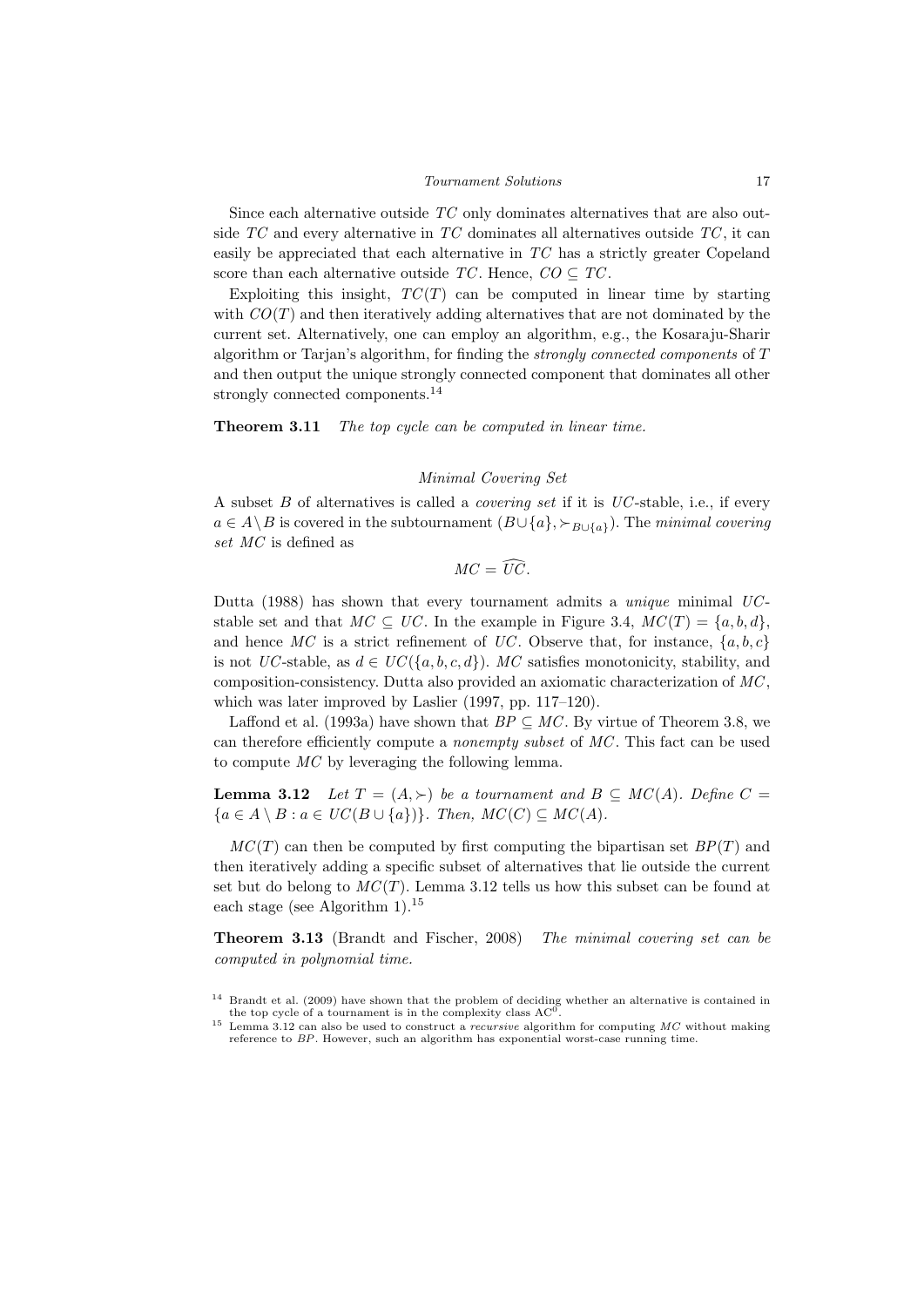```
Algorithm 1 Minimal covering set
procedure MC(A,\succ)B \leftarrow BP(A)loop
     C \leftarrow \{a \in A \setminus B : a \in UC(B \cup \{a\}\}\)if C = \emptyset then return B end if
     B \leftarrow B \cup BP(C)end loop
```
# Minimal Extending Set

A subset of alternatives is called an extending set if it is BA-stable. Brandt (2011) defined the *minimal extending set*  $ME(T)$  as the union of all minimal extending sets of a tournament  $T$ , i.e.,

 $ME = \widehat{BA}$ .

In the tournament in Figure 3.4, we find that  $ME(T) = \{a, b, d\}$ . Brandt et al. (2014b) showed that  $ME \subseteq BA$  and that computing ME is computationally intractable by using a construction similar to that of the proof of Theorem 3.10.

Theorem 3.14 (Brandt et al., 2014b) Deciding whether an alternative is contained in a minimal extending set is NP-hard.

The best known upper bound for this decision problem is the complexity class  $\Sigma_3^p$ . Bachmeier et al. (2019) have shown that the problem remains NP-hard even when there are only 7 voters. A relation-algebraic specification of minimal extending sets, which can be used to compute  $ME$  on small instances, was proposed by Berghammer (2014).

Brandt (2011) proved that ME satisfies composition-consistency, and conjectured that every tournament contains a unique minimal extending set. Even though this conjecture was later disproved, which implies that ME violates monotonicity and stability, it is unclear whether this seriously impairs the usefulness of ME (Brandt et al., 2013b, 2014b). The counterexample found by Brandt et al. consists of about  $10^{136}$  alternatives and concrete tournaments for which ME violates any of these properties have never been encountered (even when resorting to extensive computer experiments).

## 3.3.4 Solutions Based on Retentiveness

Finally, we consider an operator on tournament solutions which bears some resemblance to the notion of minimal stable sets as introduced in the previous section. The underlying idea of retentiveness was first proposed by Schwartz (1990) and studied more generally by Brandt et al. (2014c).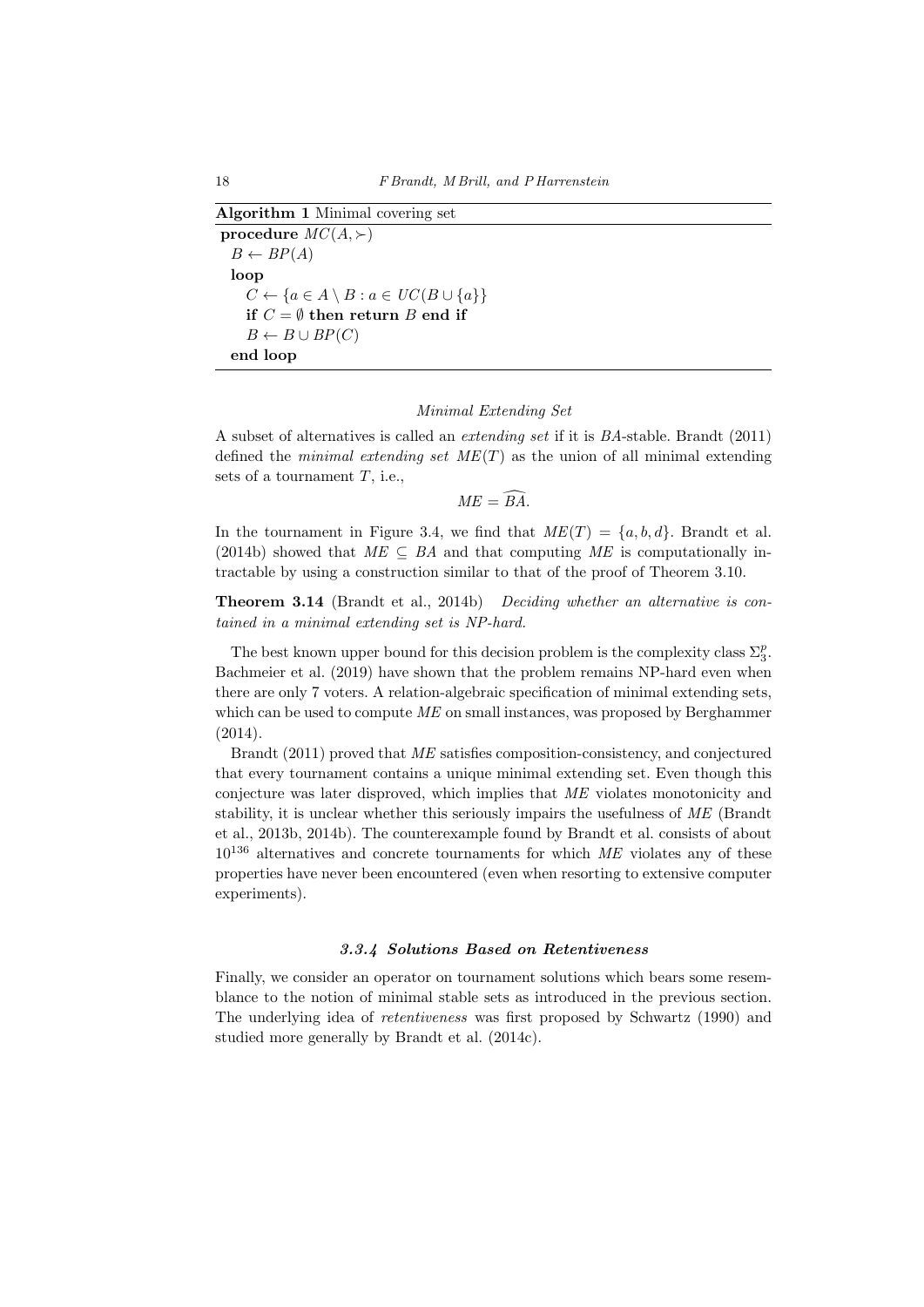For a given tournament solution  $S$ , we say that an alternative  $a$  is  $S$ -dominated by alternative b if b is chosen among a's dominators by  $S$ . Similarly, a nonempty set of alternatives is called S-retentive if none of its elements is S-dominated by some alternative outside the set. Formally, for a tournament solution  $S$  and a tournament  $T = (A, \succ)$ , a nonempty subset  $B \subseteq A$  is S-retentive in T if for all  $b \in B$  such that  $\overline{D}(b) \neq \emptyset$ ,

$$
S(\overline{D}(b)) \subseteq B.
$$

An S-retentive set B in T is said to be *minimal* if there is no other S-retentive set C in T with  $C \subset B$ . As in the case of S-stable sets, minimal S-retentive sets are guaranteed to exist because the set of all alternatives is trivially S-retentive. Thus we can define  $\mathring{S}$  as the tournament solution yielding the union of minimal Sretentive sets, i.e., for all tournaments  $T = (A, \succ),$ 

 $\mathring{S}(T) = \begin{cases} |B \subseteq A : B \text{ is a minimal } S \text{-retenitive set in } T \}. \end{cases}$ 

As with minimal stable sets, it is important for the axiomatic properties of  $\mathring{S}$ whether  $S$  admits a *unique* minimal retentive set in every tournament. It is easily verified that there always exists a unique minimal TRIV -retentive set, and that in fact  $T\ddot{R}IV = TC$ .

# The Minimal TC -Retentive Set

Brandt et al. (2014c) have shown that  $\ddot{S}$  inherits several desirable properties from S—including monotonicity and stability—whenever a unique minimal Sretentive set is guaranteed to exist. They went on to show that every tournament admits a unique TC-retentive set. As a consequence, the tournament solution  $\mathring{T}C$ which can also be written as  $T\mathring{R}IV$  —is monotonic and stable. Also,  $\mathring{T}C$  inherits efficient computability from TC and satisfies weak composition-consistency.

Theorem 3.15 (Brandt et al., 2014c) The minimal TC -retentive set can be computed in polynomial time.

In the tournament in Figure 3.5, the set  $\{a, b, c\}$  and each of its supersets is TC-retentive. Therefore,  $\overline{TC}(T) = \{a, b, c\}.$ 

#### Tournament Equilibrium Set

Schwartz (1990) defined the tournament equilibrium set (TEQ) recursively as the union of all minimal TEQ-retentive sets,

$$
TEQ = T\overset{\circ}{E}Q.
$$

This recursion is well-defined because the order of the dominator set of any alternative is strictly smaller than the order of the original tournament. In the example in Figure 3.5,  $TEQ(T) = TC(T) = \{a, b, c\}$ , because  $TEQ$  and  $TC$  coincide on all dominator sets.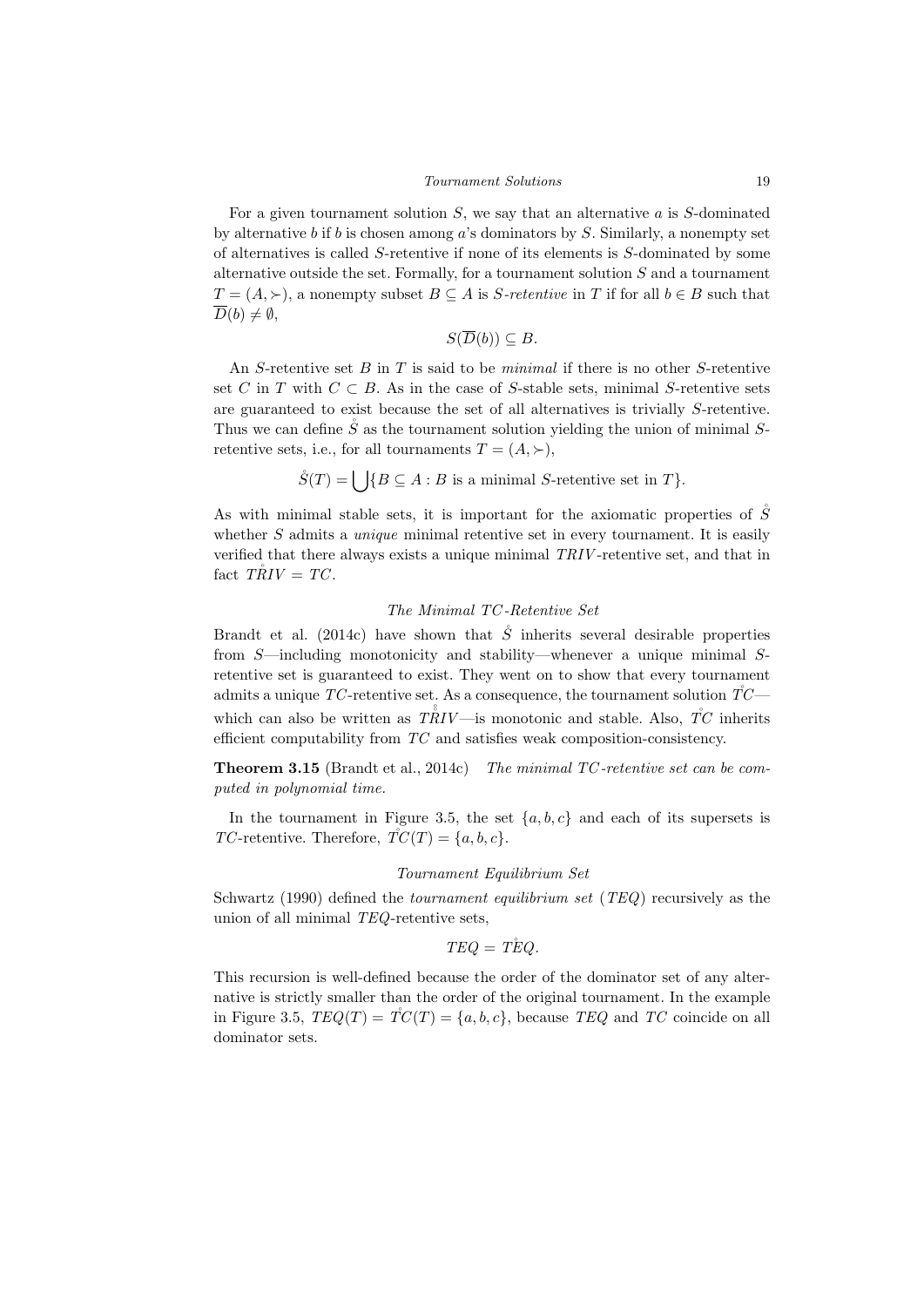TEQ is the only tournament solution defined via retentiveness that satisfies composition-consistency. Schwartz conjectured that every tournament contains a unique minimal TEQ-retentive set. As was shown by Laffond et al. (1993b) and Houy (2009b,a), TEQ satisfies any one of a number of important properties including monotonicity and stability if and only if Schwartz's conjecture holds. Brandt et al. (2013b) showed that Schwartz's conjecture does not hold by nonconstructively disproving a related weaker conjecture surrounding  $ME$ .<sup>16</sup> As a consequence, TEQ violates monotonicity and stability. However, counterexamples to Schwartz's conjecture appear to be extremely rare and it may be argued that TEQ satisfies the properties for all practical purposes.

Using a construction similar to that of the proof of Theorem 3.10, it can be shown that computing  $TEQ$  is intractable.<sup>17</sup>

**Theorem 3.16** (Brandt et al., 2010) Deciding whether an alternative is contained in the tournament equilibrium set is NP-hard.

There is no obvious reason why checking membership in TEQ should be in NP. The best known upper bound for this problem is the complexity class PSPACE. Bachmeier et al. (2019) have shown that this problem remains NP-hard even when there are only 7 voters. Brandt et al. (2010, 2011) devised practical algorithms for TEQ that run reasonably well on moderately-sized instances, even though their worst-case complexity is, of course, still exponential.

# 3.3.5 Summary

Table 3.1 summarizes the axiomatic as well as computational properties of the considered tournament solutions. There are linear-time algorithms for CO and TC . Moreover, a single element of  $BA$  can be found in linear time. Computing  $BA$ ,  $TEQ$ , and SL is intractable unless P equals NP. Apparently, MC and BP fare particularly well in terms of axiomatic properties as well as efficient computability.<sup>18</sup>

Figure 3.7 provides a graphical overview of the set-theoretic relationships between tournament solutions. It is known that  $BA$  and  $MC$  (and by the known inclusions also UC and TC ) almost always select all alternatives when tournaments are drawn uniformly at random (Fey, 2008; Scott and Fey, 2012). Experimental results suggest that the same is true for TEQ. Interestingly, despite satisfying strong inclusive

<sup>&</sup>lt;sup>16</sup> A significantly smaller counterexample for Schwartz's conjecture, consisting of only 24 alternatives, was found by Brandt and Seedig (2013). However, this smaller counterexample does not disprove the corresponding conjecture for ME.

<sup>&</sup>lt;sup>17</sup> The proof of Theorem 3.16 actually shows that the membership decision problem for *any* tournament solution that is sandwiched between  $BA$  and  $TEQ$ , i.e., computing any tournament solution S with  $TEQ \subseteq S \subseteq BA$ , is NP-hard.

<sup>&</sup>lt;sup>18</sup> Berghammer et al.  $(2013)$  have formalized the definitions of most of the considered tournament solutions using a computer algebra system, which can then be used to compute and visualize these functions. These general-purpose algorithms are however outperformed by tailor-made algorithms using matrix multiplication, linear programming, or eigenvalue decomposition (see, e.g., Seedig, 2015).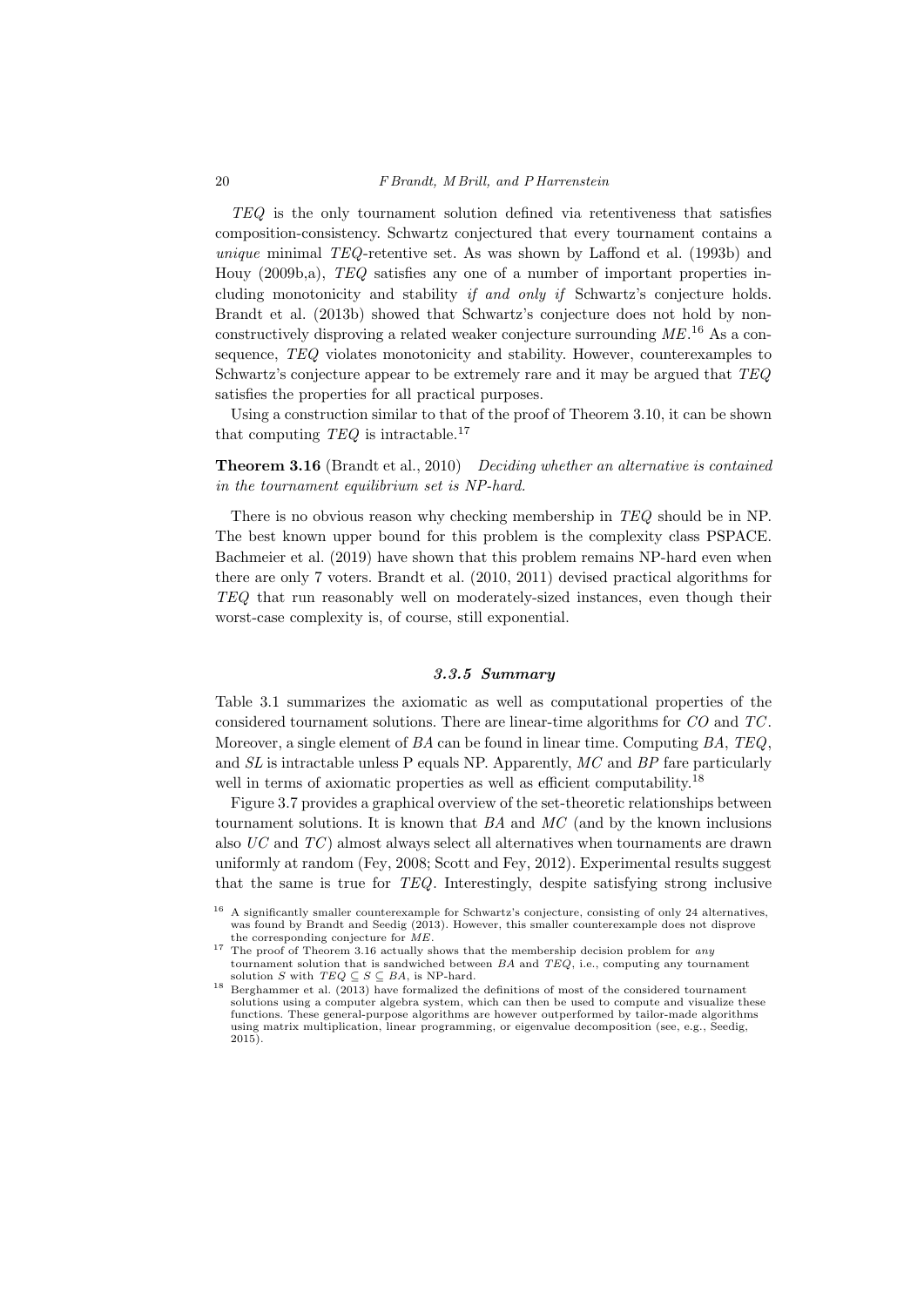Tournament Solutions 21

|                 | Monotonicity   | Stability      | Composition-<br>consistency | Computational Complexity        |
|-----------------|----------------|----------------|-----------------------------|---------------------------------|
| CO              | $^{+}$         |                |                             | $\operatorname{in}$ $\mathbf P$ |
| SL              | $^{+}$         |                | weak                        | NP-hard, in $\Theta_2^p$        |
| MA              | $^{+}$         |                |                             | $\operatorname{in}$ $\mathbf P$ |
| BP              | $^{+}$         | $^+$           | $^+$                        | in $P$                          |
| UC              | $^{+}$         |                | $^+$                        | $\operatorname{in}$ $P$         |
| BA              | $^{+}$         |                | $^{+}$                      | NP-complete                     |
| TC              | $^{+}$         | $\overline{+}$ | weak                        | $\operatorname{in}$ $P$         |
| MC              | $^{+}$         | $^+$           | $^+$                        | $\operatorname{in}$ $\mathbf P$ |
| ME              |                |                | $^{+}$                      | NP-hard, in $\Sigma_3^p$        |
| $\mathring{TC}$ | $\overline{+}$ | $^+$           | weak                        | $\operatorname{in}$ $\mathbf P$ |
| <b>TEQ</b>      |                |                | $^+$                        | NP-hard, in PSPACE              |

Table 3.1 Axiomatic and computational properties of tournament solutions. All hardness results hold even for a constant number of voters. Computing UC and TC has been shown to be in  $AC^0$  while computing CO is TC<sup>0</sup>-complete.

axiomatic properties such as stability and composition-consistency, BP is much more discriminative: For every integer  $m > 1$ , the average number of alternatives that BP selects in a labelled tournament of order m is  $\frac{m}{2}$  (Fisher and Reeves, 1995; Scott and Fey, 2012).<sup>19</sup> Analytic results concerning the uniform distribution stand in sharp contrast to empirical observations that Condorcet winners are likely to exist in real-world settings, which implies that tournament solutions are much more discriminative than these analytical results suggest (Brandt and Seedig, 2016).

# 3.4 Strategyproofness and Agenda Implementation

It is well-known from the Gibbard-Satterthwaite Theorem (see Chapter 2 (Zwicker, 2016)) that only trivial resolute SCFs are strategyproof, i.e., immune against the strategic misrepresentation of preferences. Tournament solutions are irresolute by definition (think of a 3-cycle) and therefore the Gibbard-Satterthwaite Theorem does not apply directly.<sup>20</sup>

There are two ways to obtain weak forms of strategyproofness that are partic-

<sup>&</sup>lt;sup>19</sup> Brandt et al. (2016b) have shown that there is no more discriminative stable tournament solution than BP. In particular, there is no stable refinement of BP.

<sup>&</sup>lt;sup>20</sup> However, the Gibbard-Satterthwaite Theorem does imply that no *resolute refinement* of any of the tournament solutions discussed in this chapter—except  $TRIV$ —is strategyproof. There are important extensions of the Gibbard-Satterthwaite Theorem to irresolute SCFs such as the Duggan-Schwartz Theorem (see Chapter 2 (Zwicker, 2016)). We will focus on more positive results for tournament solutions in this chapter.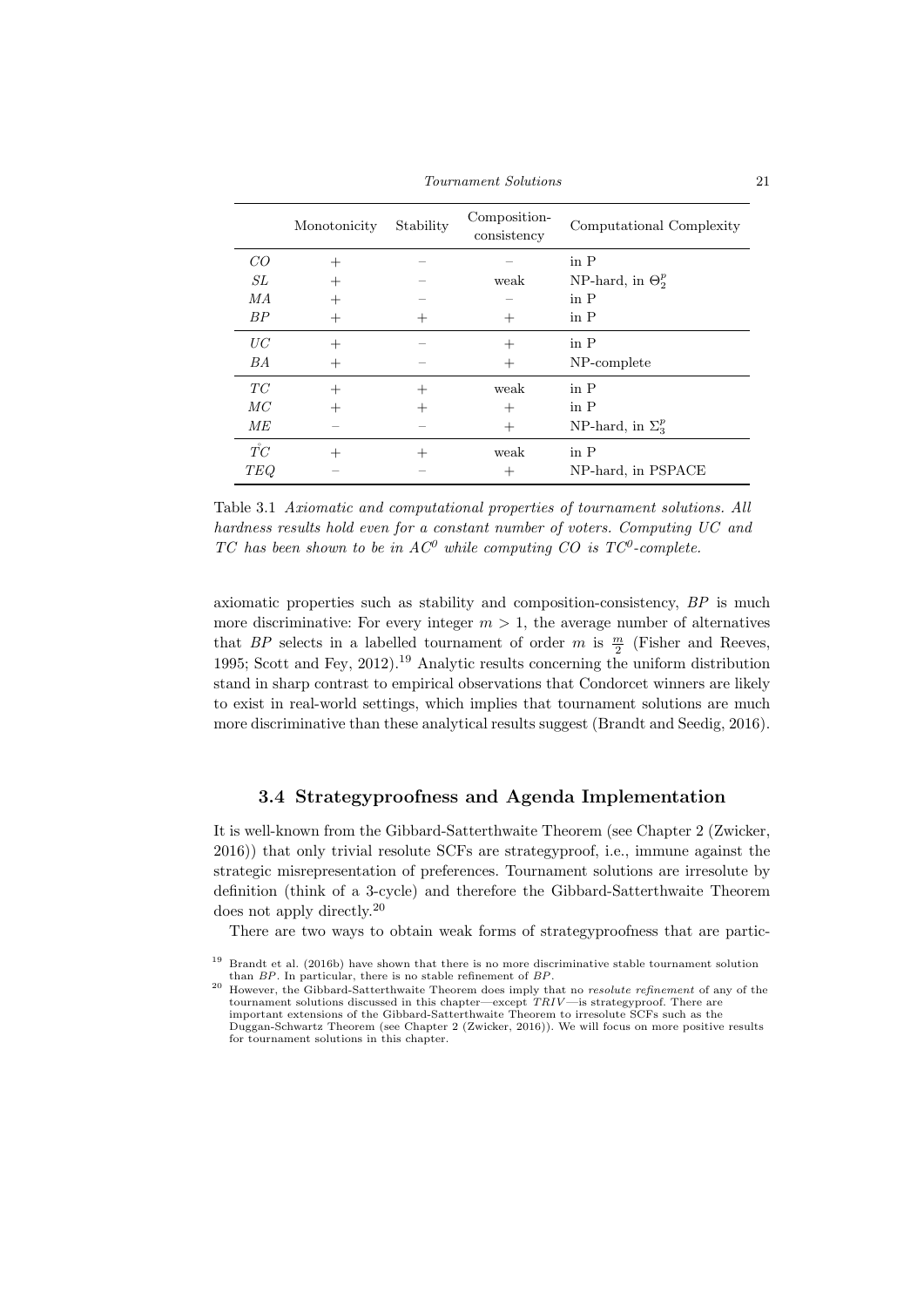

Figure 3.7 The set-theoretic relationships between tournament solutions are depicted in this Venn-like diagram. If the ellipses of two tournament solutions  $S$  and  $S'$  intersect, then  $S(T) \cap S'(T) \neq \emptyset$  for all tournaments T. If the ellipses for S an S' are disjoint, however, this signifies that  $S(T) \cap S'(T) = \emptyset$  for some tournament T. Thus, BA and MC are not included in each other, but they always have a nonempty intersection (see, e.g., Laslier, 1997). CO, MA, and SL are contained in UC but may be disjoint from MC and BA. The exact location of  $BP$  in this diagram is unknown but it intersects with  $TEQ$  in all known instances and is contained in MC. TEQ and ME are contained in BA, but their inclusion in MC is uncertain. Hence, the ellipses for TEQ, ME, and BP are dashed.  $\mathring{T}C$  is omitted in this figure because very little is known apart from the inclusion in TC (see Brandt et al., 2015, for more details).

ularly well-suited for tournament solutions. The first one concerns the traditional notion of strategyproofness with respect to weakly dominant strategies, but incomplete preference relations over sets of alternatives, and the second one deals with the implementation of tournament solutions by means of sequential binary agendas and subgame-perfect Nash equilibrium. Each of these methods allows for rather positive results, but also comes at a cost: the first one requires a high degree of uncertainty among the voters as to how ties are broken, whereas the second one requires common knowledge of all preferences and may result in impractical voting procedures.

## 3.4.1 Strategyproofness

A proper definition of strategyproofness for irresolute SCFs requires the specification of preferences over sets of alternatives. One way to obtain such preferences is to extend the preferences that voters have over individual alternatives to (not necessarily complete) preference relations over sets. A function that yields a preference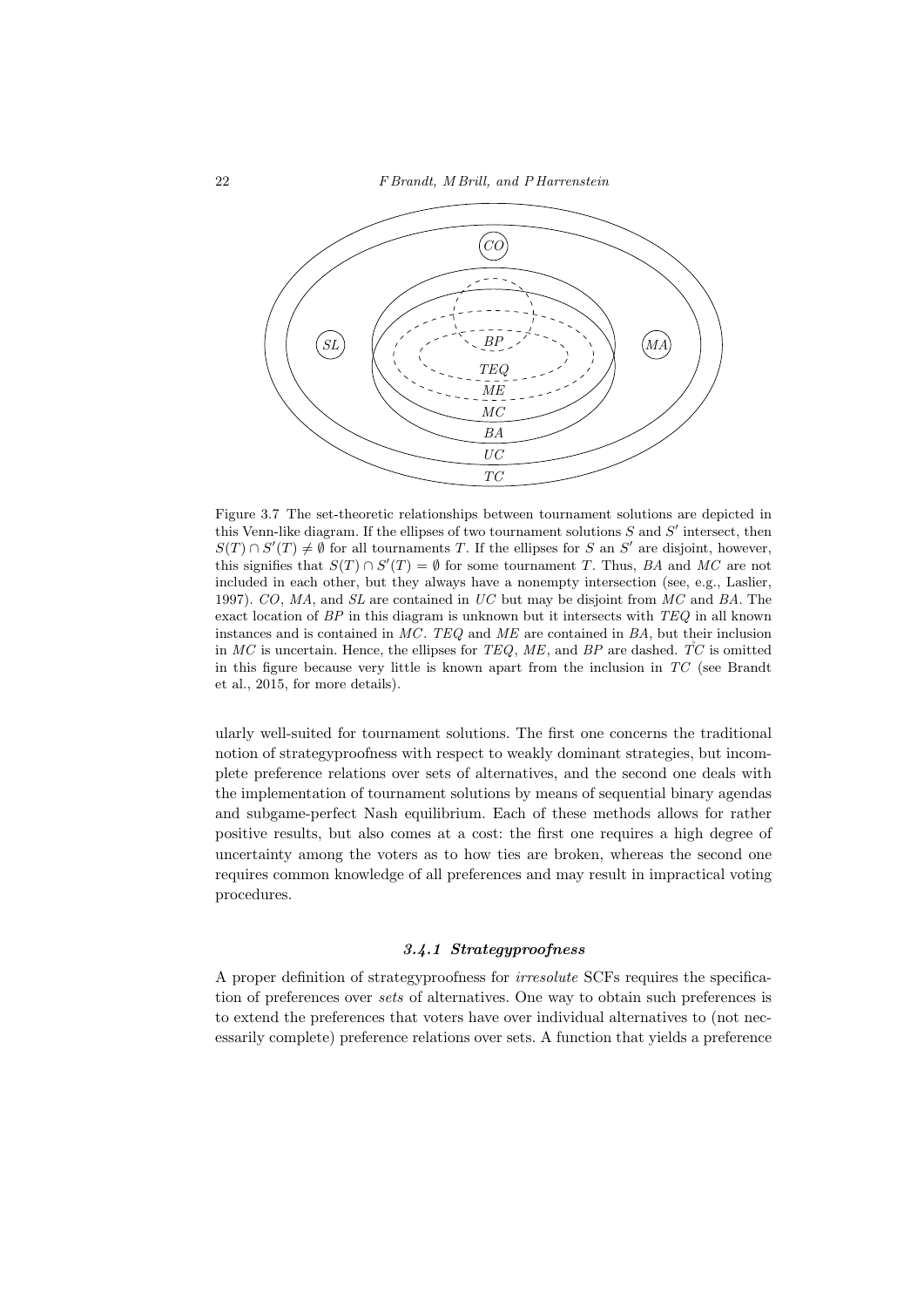relation over subsets of alternatives when given a preference relation over single alternatives is called a set extension. Of course, there are various set extensions, each of which leads to a different class of strategyproof  $SCFs$  (see, e.g., Gärdenfors, 1979; Barber`a et al., 2004; Taylor, 2005; Brandt, 2015; Brandt and Brill, 2011).

Here, we will concentrate on two natural and well-studied set extensions due to Kelly (1977) and Fishburn (1972), respectively.<sup>21</sup> Let  $\sum_{i}$  be the preference relation of voter  $i$  and let  $B$  and  $C$  be two nonempty sets of alternatives. Then, Kelly's extension is defined by letting

$$
B \succsim_i^K C \quad \text{if and only if} \quad b \succsim_i c \text{ for all } b \in B \text{ and } c \in C.
$$

One interpretation of this extension is that voters are completely unaware of the tiebreaking mechanism (for example, a lottery) that will be used to pick the winning alternative.

Fishburn's extension is defined by letting

$$
B \succsim_i^F C \quad \text{if and only if} \quad b \succsim_i c \text{ for all } b \in B \text{ and } c \in C \setminus B \text{ and}
$$

$$
b \succsim_i c \text{ for all } b \in B \setminus C \text{ and } c \in C.
$$

One interpretation of this extension is that ties are broken according to some unknown linear order (e.g., the preferences of a chairman). It is easily seen that  $B \succsim_i^K C$  implies  $B \succsim_i^F C$ .

Each set extension induces a corresponding notion of strategyproofness. An SCF  $f$  is *Kelly-strategyproof* if there is no voter  $i$  and no pair of preference profiles R and R' with  $\sum_{j}=\sum'_{j}$  for all  $j \neq i$  such that  $f(R') > K$   $f(R)$ . If such profiles exist, we say that voter  $i$  can manipulate  $f$ . Fishburn-strategyproofness is defined analogously. Note that in this definition of strategyproofness, set extensions are interpreted as fully specified preference relations according to which many choice sets are incomparable (and changing the outcome to an incomparable choice set does not constitute a manipulation). Clearly, since  $B \succeq^K_i C$  implies  $B \succeq^F_i C$ , Fishburn-strategyproofness is stronger than Kelly-strategyproofness.

Kelly-strategyproofness may seem like an extremely weak notion of strategyproofness as only few pairs of sets can actually be compared. Nevertheless, almost all common SCFs fail to satisfy Kelly-strategyproofness because they can already be manipulated on profiles where these functions are resolute (Taylor, 2005, pp. 44– 51). Brandt (2015) has shown that stability and monotonicity are sufficient for Kelly-strategyproofness. Virtually all SCFs of interest that satisfy these conditions are tournament solutions (or weighted tournament solutions). We therefore only state the result for tournament solutions rather than for SCFs.

Theorem 3.17 (Brandt, 2015) Every monotonic and stable tournament solution

Gärdenfors (1979) attributed the second extension to Fishburn because it is the coarsest extension that satisfies a certain set of axioms proposed by Fishburn (1972).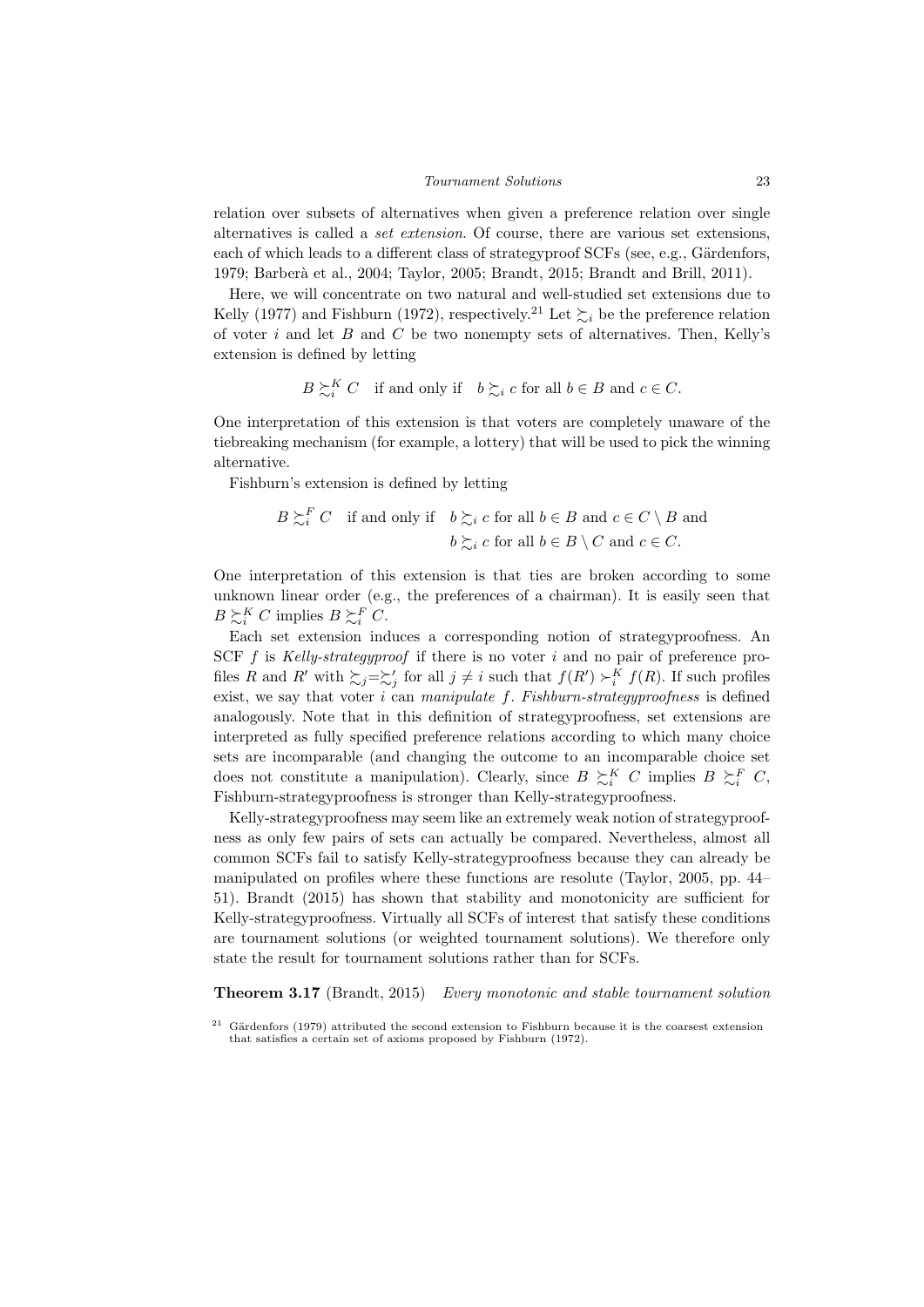is Kelly-strategyproof. Moreover, every Condorcet-consistent coarsening of a Kellystrategyproof tournament solution is Kelly-strategyproof.

As a consequence, BP, each of its Condorcet-consistent coarsenings (such as MC, UC, and TC), and  $\overline{TC}$  are Kelly-strategyproof.<sup>22</sup> On the other hand, it can be shown that every Condorcet-consistent tournament solution that may return a single alternative in the absence of a Condorcet winner is Kelly-manipulable. It follows that CO, SL, and MA fail to be Kelly-strategyproof. More involved arguments can be used to show that ME and TEQ are not Kelly-strategyproof.

The results for Fishburn-strategyproofness are less encouraging. While it is known that TC is Fishburn-strategyproof (Brandt and Brill, 2011; Sanver and Zwicker, 2012), a computer-aided proof has shown that no refinement of  $\overline{UC}$  is Fishburnstrategyproof. Since  $UC$  is the coarsest Pareto-optimal tournament solution, we have the following theorem.

# Theorem 3.18 (Brandt and Geist, 2014) There is no Pareto-optimal Fishburnstrategyproof tournament solution.

As a consequence of this theorem, the set-theoretic relationships depicted in Figure 3.7, and other observations (Brandt and Brill, 2011),  $TC$  is the finest Fishburnstrategyproof tournament solution considered in this chapter.

## 3.4.2 Agenda Implementation

An important question—which has enjoyed considerable attention from social choice theorists and political scientists since the work of Black (1958) and Farquharson  $(1969)$ —is whether simple procedures exists that *implement* a particular tournament solution. This in particular concerns procedures that are based on a series of binary choices and eventually lead to the election of a single alternative. The binary choices may depend on one another and need not exclusively be between two alternatives. Such procedures are in wide use by actual committees and institutions at various levels of democratic decision-making. The most prominent among these are the *simple agenda* (or *successive procedure*) and the *amendment* procedure, both of which were initially studied in their own right by political scientists. The former is prevalent in civil law or Euro-Latin legal systems, whereas the latter is more firmly entrenched in the common law or Anglo-American legal tradition (see, e.g., Apesteguia et al., 2014).

With the simple agenda, the alternatives are ordered in a sequence  $a_1, \ldots, a_m$ and subsequently successively being voted up or down by majority voting: First alternative  $a_1$  is brought up for consideration; if  $a_1$  is carried by a majority, it is

 $22$  In fact, the proof even shows that these functions are *group*-strategyproof with respect to Kelly's extension.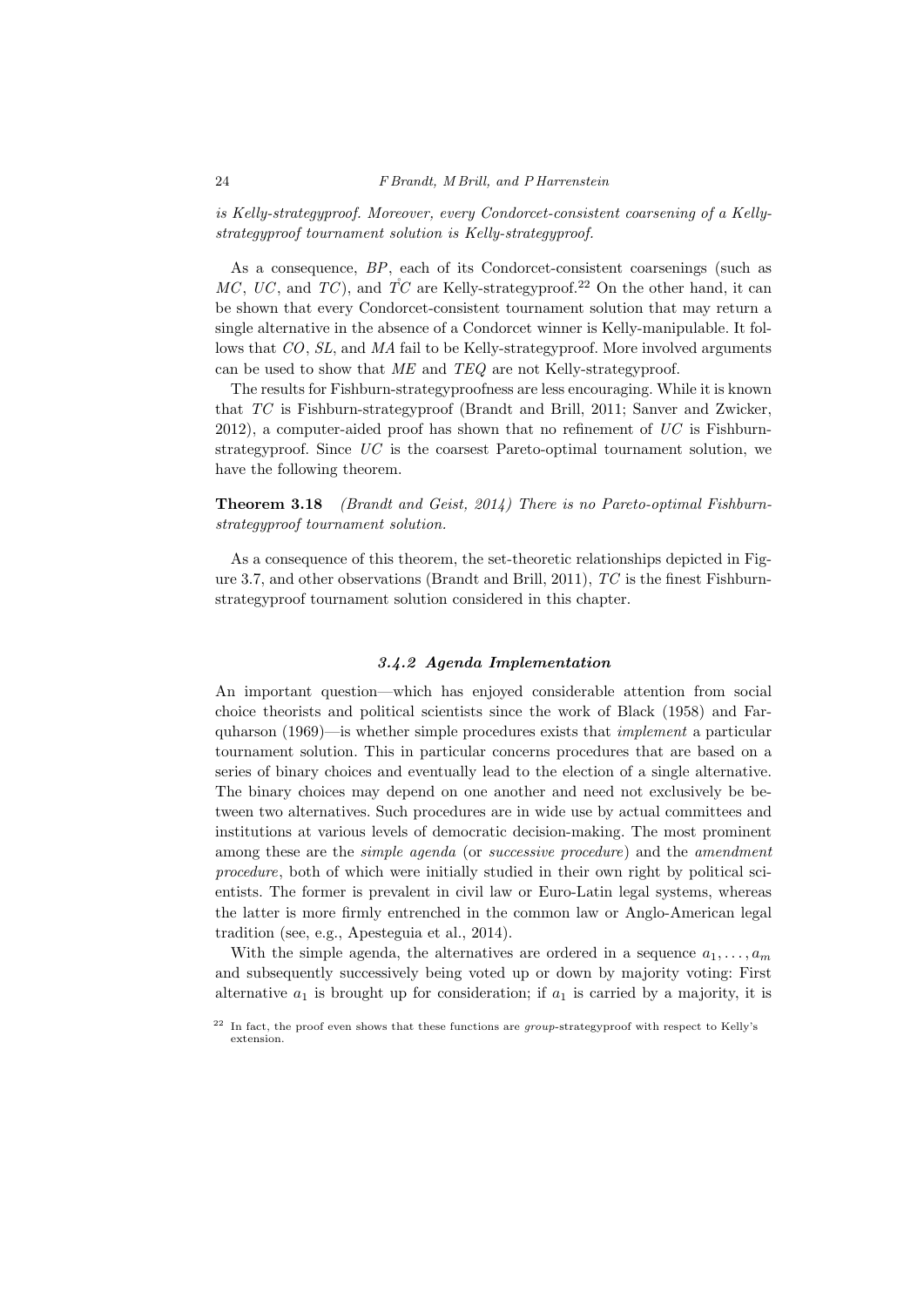accepted as the final decision; otherwise,  $a_1$  is rejected and  $a_2$  is brought up for consideration, etc.

With the amendment agenda, the alternatives are again ordered in a sequence  $a_1, \ldots, a_m$  and voting then takes place in  $m-1$  rounds. In the first round, a majority comparison is made between  $a_1$ , the status quo, and  $a_2$ , the amendment. The winner then goes through to the next round as the new status quo and is put in a majority contest with  $a_3$ , and so on. Figure 3.8 illustrates how these procedures can be depicted as binary trees, the leaves of which are associated with alternatives.



Figure 3.8 The simple agenda and the amendment agenda for four alternatives ordered as  $a_1, a_2, a_3, a_4$ .

More generally, every binary tree with alternatives at its leaves could be seen as defining a multi-stage voting procedure. Formally, an agenda of order m is defined as a binary tree whose leaves are labelled by an index set I. A seeding of a set of alternatives A of size  $|I|$  is a surjective function from A to I.

For the analysis of voting procedures defined by such agendas and seedings, voters can either be sincere or sophisticated. Sincere voters myopically and nonstrategically vote "directly according to their preferences" whenever the agenda calls for a binary decision. If these choices are invariably between two alternatives, as in the amendment procedure, sincere voting simply comes down to voting for the more preferred alternative at each stage. We refer to Chapter 19 (Vassilevska-Williams, 2016) on knockout tournaments for this setting.

By contrast, sophisticated voters are forward looking and vote strategically. Hence, a more game-theoretic approach and 'backward inductive' reasoning is appropriate. For the remainder of this section, we assume voters to adopt sophisticated voting strategies, meaning that the binary tree can be "solved" by successively propagating the majority winner among two siblings to their parent, starting at the leaves and going upwards. Multi-stage sophisticated voting yields the same outcome as the one obtained by solving the extensive-form game as defined by the agenda using backwards induction (McKelvey and Niemi, 1978), in an important sense leveraging the strategyproofness of majority rule in settings with more than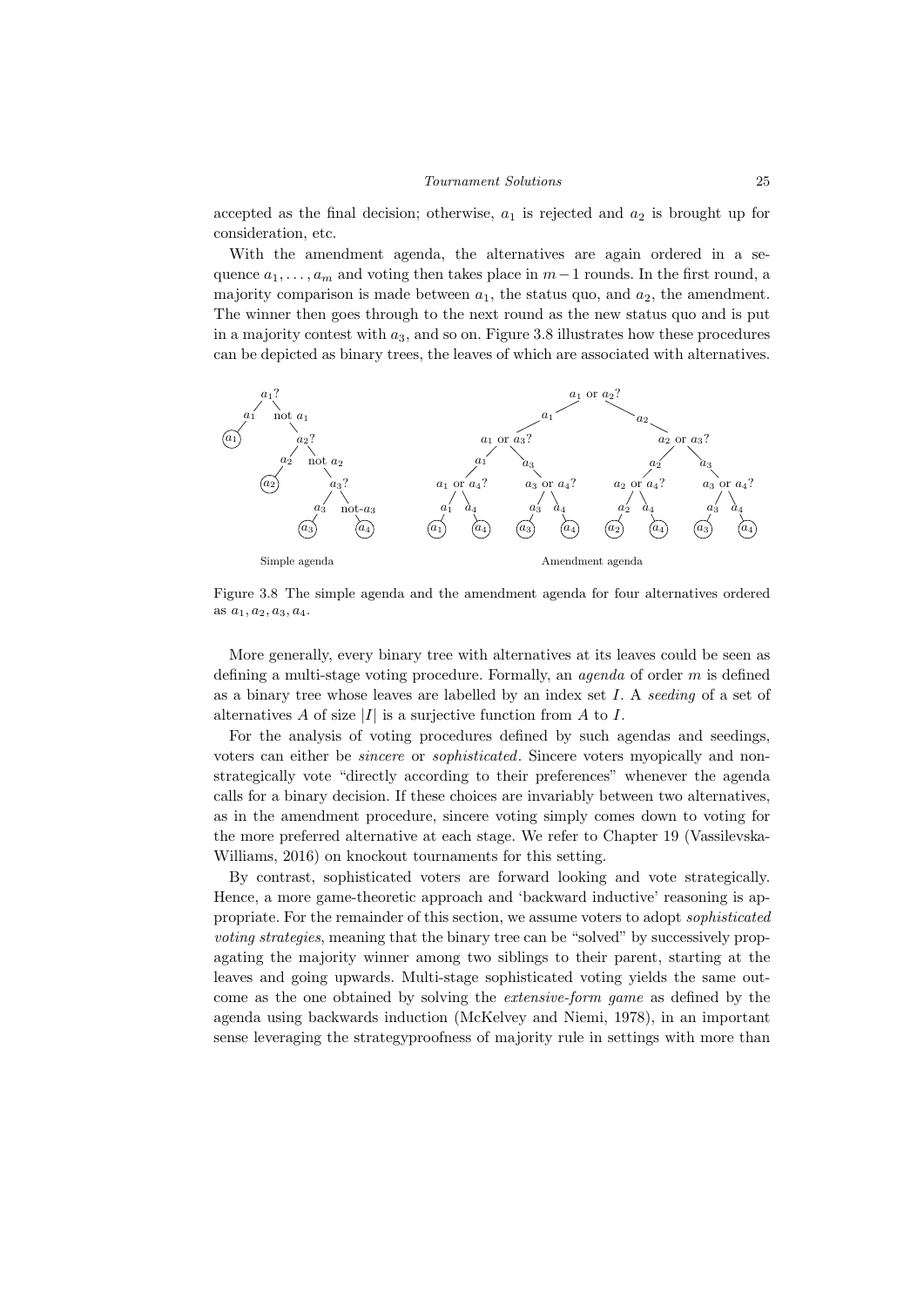two alternatives. Similarly, the sophisticated outcome is the alternative that survives iterated elimination of weakly dominated strategies in the strategic form game induced by the agenda (Farquharson, 1969; Moulin, 1979).

In order to define agenda-implementability, one defines a class of agendas (one for each order  $m$ ) and considers all possible seedings for each agenda. A tournament solution S is then said to be *agenda-implementable* if there exists a class of agendas such that for every tournament  $T, a \in S(T)$  if and only if there is a seeding for the agenda of size  $|T|$  such that its sophisticated outcome is a.

Early results on agenda implementation demonstrated that the class of simple agendas implements TC and the class of amendment agendas implements BA (Miller, 1977, 1980; Banks, 1985; Moulin, 1986). Moulin (1986), moreover, showed that agenda-implementable tournament solutions have to be weakly compositionconsistent refinements of TC . As a consequence, CO and MA are not agendaimplementable. A complete characterization of agenda-implementable tournament solutions, however, had long remained elusive before Horan (2013) obtained sufficient conditions for agenda-implementability that cover a wide range of tournament solutions and almost match Moulin's necessary conditions.<sup>23</sup>

Theorem 3.19 (Horan, 2013) Every weakly composition-consistent tournament solutions that chooses from among the top cycle of every component is agendaimplementable.

As a corollary to this result it follows that—besides  $TC$  and  $BA$ —also  $SL$ ,  $UC$ ,  $MC$ ,  $ME$ ,  $BP$ , and  $TEQ$  are agenda-implementable. It should be observed, however, that the agendas actually implementing these tournament solutions may be extremely large. The size of the amendment agenda, for instance, is already exponential in the number of alternatives.<sup>24</sup> Moreover, Horan's proof is non-constructive and no concrete classes of agendas that implement any of the tournament solutions considered in this chapter—except the simple agenda and the amendment agenda are known.

The fact that CO fails to be agenda-implementable has sparked some research on approximating Copeland winners via binary agendas. Fischer et al. (2011) showed that agenda-implementability is unachievable for any tournament solution that, from tournaments of order m, only chooses alternatives with a Copeland score at least as high as  $\frac{3}{4} + O(\frac{1}{m})$  of the maximum Copeland score. Horan (2013) demonstrated the existence of agenda-implementable tournament solutions that only select alternatives whose Copeland score is at least  $\frac{2}{3}$  of the maximum Copeland score, improving previous results by Fischer et al. (2011).

<sup>23</sup> A weaker version of Theorem 3.19 simply states that every composition-consistent refinement of TC is agenda-implementable.

<sup>&</sup>lt;sup>24</sup> As an extreme case consider the agendas that Coughlan and Le Breton (1999) introduced to implement a refinement of the iterated Banks set (see also Laslier, 1997). The corresponding agenda of order 6 has already  $2^{720!} - 1$  nodes!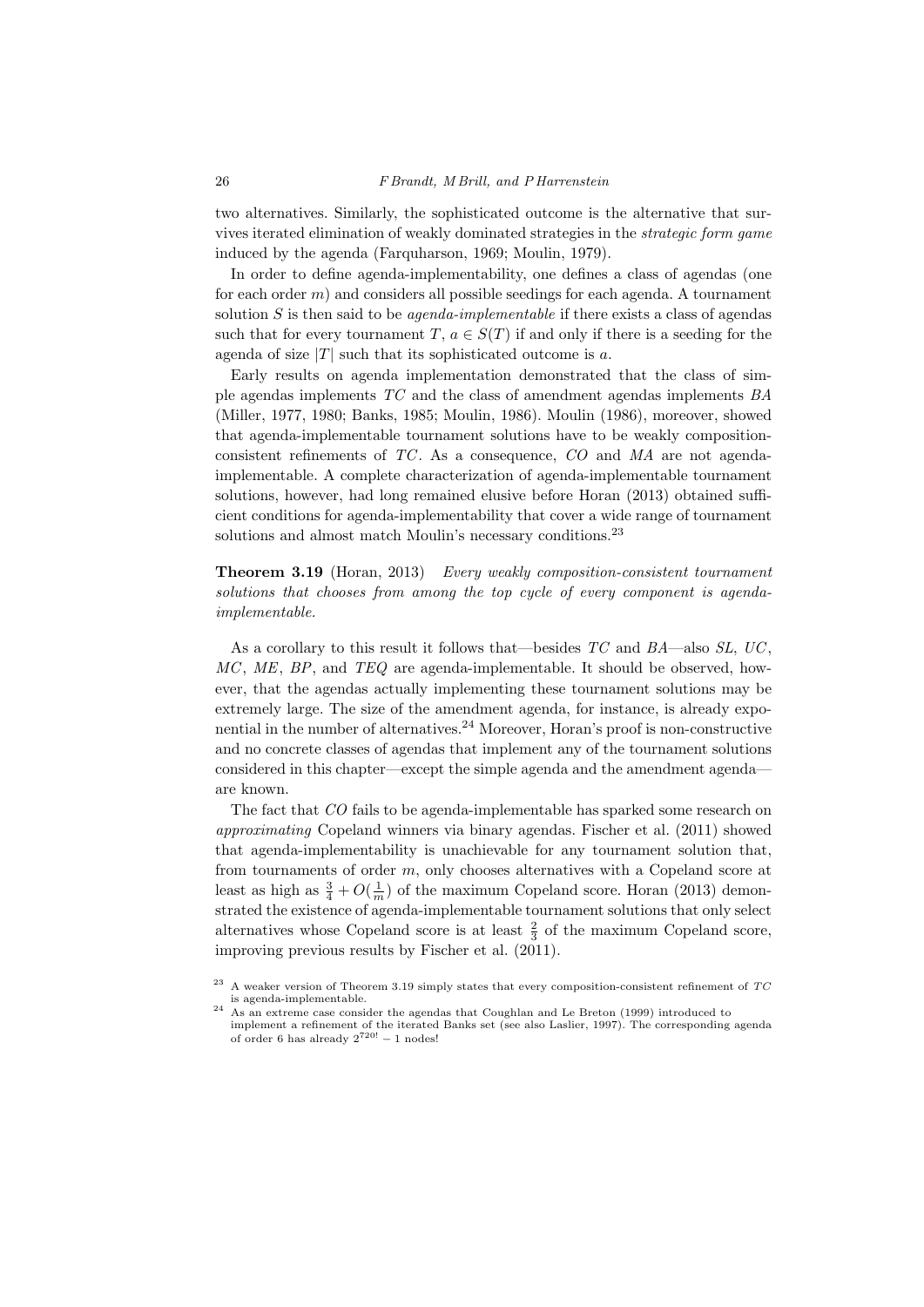Tournament Solutions 27

|                 | Kelly-<br>strategyproofness | Fishburn-<br>strategyproofness | Agenda-<br>implementability |
|-----------------|-----------------------------|--------------------------------|-----------------------------|
| CO              |                             |                                |                             |
| SL              |                             |                                |                             |
| MA              |                             |                                |                             |
| BP              |                             |                                |                             |
| UC              | $^+$                        |                                | $^{+}$                      |
| BA              | ?                           |                                | $+$ (amendment)             |
| TC              |                             | $^+$                           | $+$ (simple)                |
| MC              |                             |                                |                             |
| ME              |                             |                                | $^+$                        |
| $\mathring{TC}$ |                             |                                | ?                           |
| <b>TEQ</b>      |                             |                                |                             |

Table 3.2 Strategic properties of tournament solutions. It is unknown whether BA is Kelly-strategyproof and whether  $\overline{TC}$  is agenda-implementable. Interestingly,  $\overline{TC}$ falls exactly between the necessary and sufficient conditions given by Moulin (1986) and Horan (2013).

# 3.4.3 Summary

Table 3.2 summarizes which of the considered tournament solutions are Kellystrategyproof, Fishburn-strategyproof, and agenda-implementable, respectively. Again, it turns out that BP represents a decent compromise between discriminative power and attractive axiomatic properties.

# 3.5 Generalizations to Weak Tournaments

So far, we assumed the majority relation to be antisymmetric, which can be justified, for instance, by assuming that there is an odd number of voters. In general, however, there may be majority ties. These can be accounted for by considering weak tournaments  $(A, \succeq)$ , i.e., directed graphs that represent the complete, but not necessarily antisymmetric, majority relation.<sup>25</sup>

For most of the tournament solutions defined in Section 3.3, generalizations or extensions to weak tournaments have been proposed. Often, it turns out that there are several sensible ways to generalize a tournament solution and it is unclear whether there exists a unique "correct" generalization. A natural criterion for evaluating the

<sup>&</sup>lt;sup>25</sup> Alternatively, one can consider the strict part of the majority relation  $\succ$ , which is asymmetric, but not necessarily connex.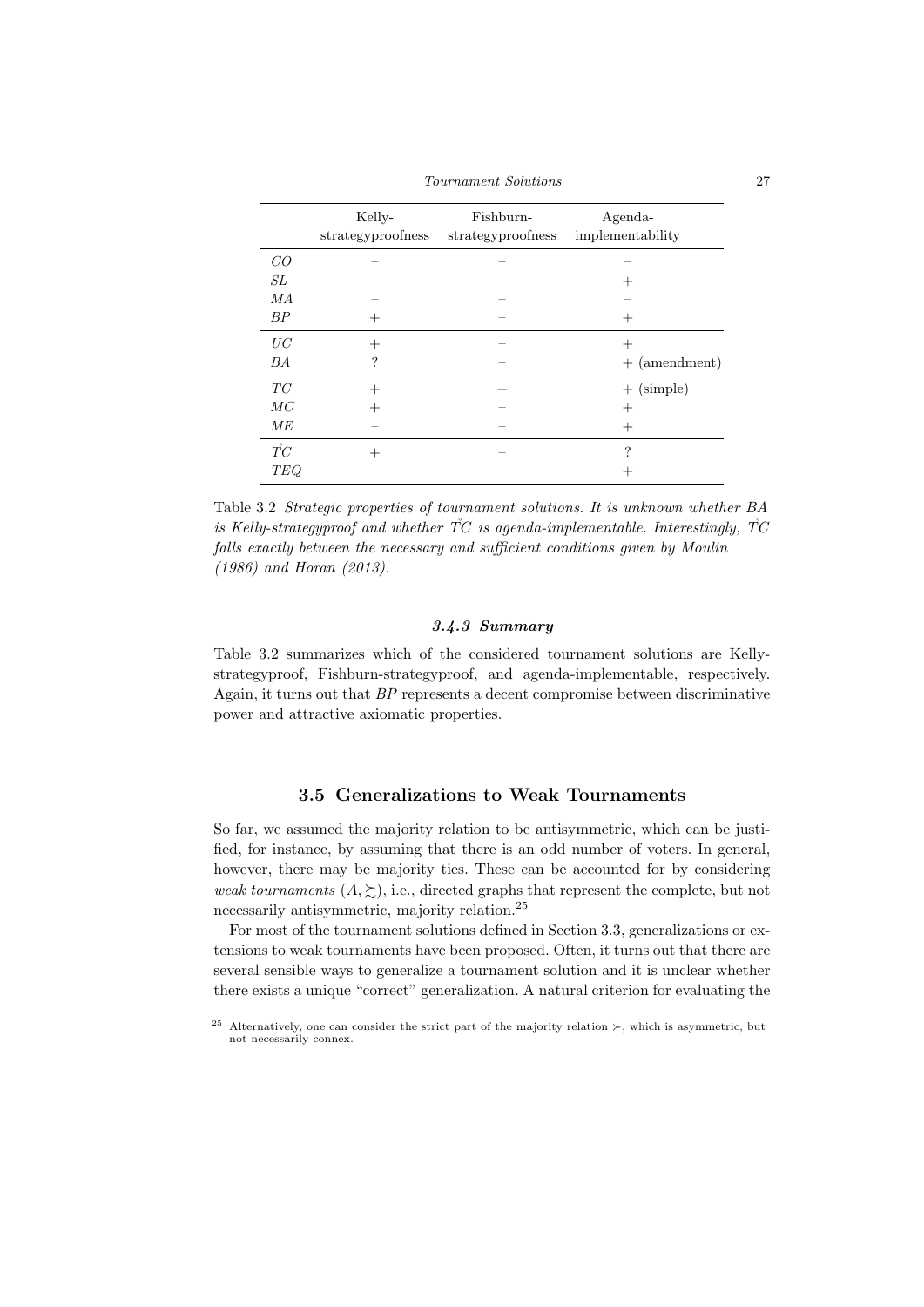different proposals is whether the extension satisfies (appropriate generalizations of) the axiomatic properties that the original tournament solution satisfies.

## 3.5.1 The Conservative Extension

A *generic* way to generalize any given tournament solution  $S$  to weak tournaments is by selecting all alternatives that are chosen by  $S$  in some orientation of the weak tournament. Formally, a tournament  $T = (A, \succ)$  is an *orientation* of a weak tournament  $W = (A, \succeq')$  if  $a \succ b$  implies  $a \succeq' b$  for all  $a, b \in A$ . The conservative extension of  $S$ , denoted  $[S]$ , is defined such that, for every weak tournament  $W$ ,

$$
[S](W) = \bigcup_{T \in [W]} S(T),
$$

where  $[W]$  denotes the set of all orientations of W. Brandt et al. (2014a) have shown that  $[S]$  inherits several natural properties from S, including monotonicity, stability, and composition-consistency.

An alternative interpretation of weak tournaments is in terms of a partial information setting, where the symmetric and irreflexive part of the dominance relation represents unknown comparisons rather than actual ties (see Chapter 10 (Boutilier and Rosenschein, 2016)). In this setting, the set of winners according to the conservative extension exactly corresponds to the set of possible winners of the partially specified tournament. The computational complexity of possible and necessary winners of partially specified tournaments has been studied by Aziz et al. (2012), who showed that for a number of tractable tournament solutions (such as  $CO$ ,  $UC$ , and  $TC$ ), possible winners—and thus the conservative extension—can be computed efficiently.

#### 3.5.2 Extensions of Common Tournament Solutions

For many tournament solutions, *ad hoc* extensions have been proposed in the literature. In this section, we give an overview of these extensions and compare them to the conservative extension.

The *Copeland set CO* gives rise to a whole class of extensions that is parameterized by a number  $\alpha$  between 0 and 1. The solution  $CO^{\alpha}$  selects all alternatives that maximize the variant of the Copeland score in which each tie contributes  $\alpha$ points to an alternative's score (see, e.g., Faliszewski et al., 2009). Henriet (1985) axiomatically characterized  $CO^{\frac{1}{2}}$ , arguably the most natural variant in this class. The conservative extension [CO] does not coincide with any of these solutions. Furthermore,  $[CO] \not\subseteq CO^{\alpha}$  for all  $\alpha \in [0,1]$  and  $CO^{\alpha} \subseteq [CO]$  if and only if  $\frac{1}{2} \leq \alpha \leq 1$ .

When moving from tournaments to weak tournaments, maximal lotteries are no longer unique. Dutta and Laslier (1999) have shown that the appropriate generalization of the *bipartisan set BP* is the *essential set ES*, which is given by the set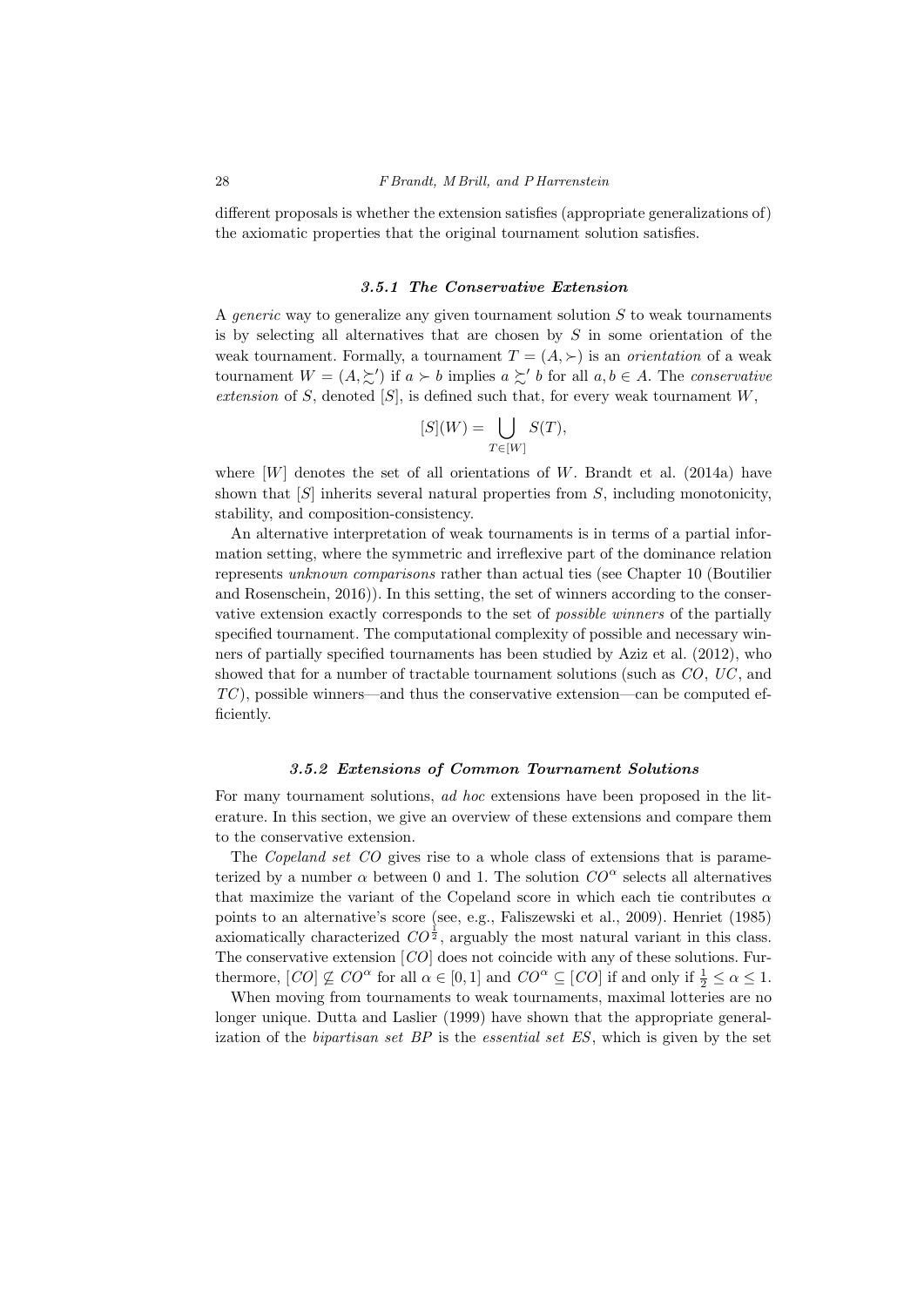of all alternatives that are contained in the support of some maximal lottery. The essential set coincides with the support of any quasi-strict Nash equilibrium of the game defined by the skew-adjacency matrix. It is easy to construct tournaments where  $ES$  is strictly smaller than  $[BP]$ , and there are also weak tournaments in which  $[BP]$  is strictly contained in ES.

Duggan (2013) surveyed several extensions of the covering relation to weak tournaments. Any such relation induces a generalization of the *uncovered set UC*. The so-called *deep covering* and *McKelvey covering* relations are particularly interesting extensions. Duggan showed that for all other generalizations of the covering relation he considered, the corresponding uncovered set is a refinement of the deep uncovered set  $UC_D$ . Another interesting property of  $UC_D$  is that it coincides with the conservative extension of  $UC$ . It follows that all other  $UC$  generalizations considered by Duggan are refinements of  $[UC]$ .

Banks and Bordes (1988) discussed four different generalizations of the Banks set BA to weak tournaments. Each of these generalizations is a refinement of the conservative extension [BA].

For the top cycle TC , Schwartz (1972; 1986) defined two different generalizations (see also Sen, 1986).  $GETCHA$  (or the *Smith set*) contains the maximal elements of the transitive closure of  $\gtrsim$ , whereas GOCHA (or the Schwartz set) contains the maximal elements of the transitive closure of  $\succ$ . GOCHA is always contained in GETCHA, and the latter coincides with  $[TC]$ . A game-theoretical interpretation of TC gives rise to a further generalization. Duggan and Le Breton (2001) observed that the top cycle of a tournament T coincides with the unique mixed saddle  $MS(T)$ of the game  $G(T)$ , and showed that the mixed saddle is still unique for games corresponding to weak tournaments. The solution MS is nested between GOCHA and GETCHA. The computational complexity of GETCHA and GOCHA was analyzed by Brandt et al. (2009), and the complexity of mixed saddles was studied by Brandt and Brill (2012).

Generalizations of the minimal covering set MC using the McKelvey covering relation and the deep covering relation are known to satisfy stability. There exist weak tournaments in which  $[MC]$  is strictly contained in both the McKelvey minimal covering set  $MC_M$  and the deep minimal covering set  $MC_D$ . There are also weak tournaments in which  $MC_M$  is strictly contained in  $[MC]$ . Computational aspects of generalized minimal covering sets have been analyzed by Brandt and Fischer (2008) and Baumeister et al. (2013).

Schwartz (1990) suggested six ways to extend the tournament equilibrium set TEQ—and the notion of retentiveness in general—to weak tournaments. However, all of those variants can easily be shown to lead to disjoint minimal retentive sets even in very small tournaments, and none of the variants coincides with [TEQ].

It is noteworthy that, in contrast to the conservative extension, some of the extensions discussed above fail to inherit properties from their corresponding tournament solutions. For instance, GOCHA violates stability.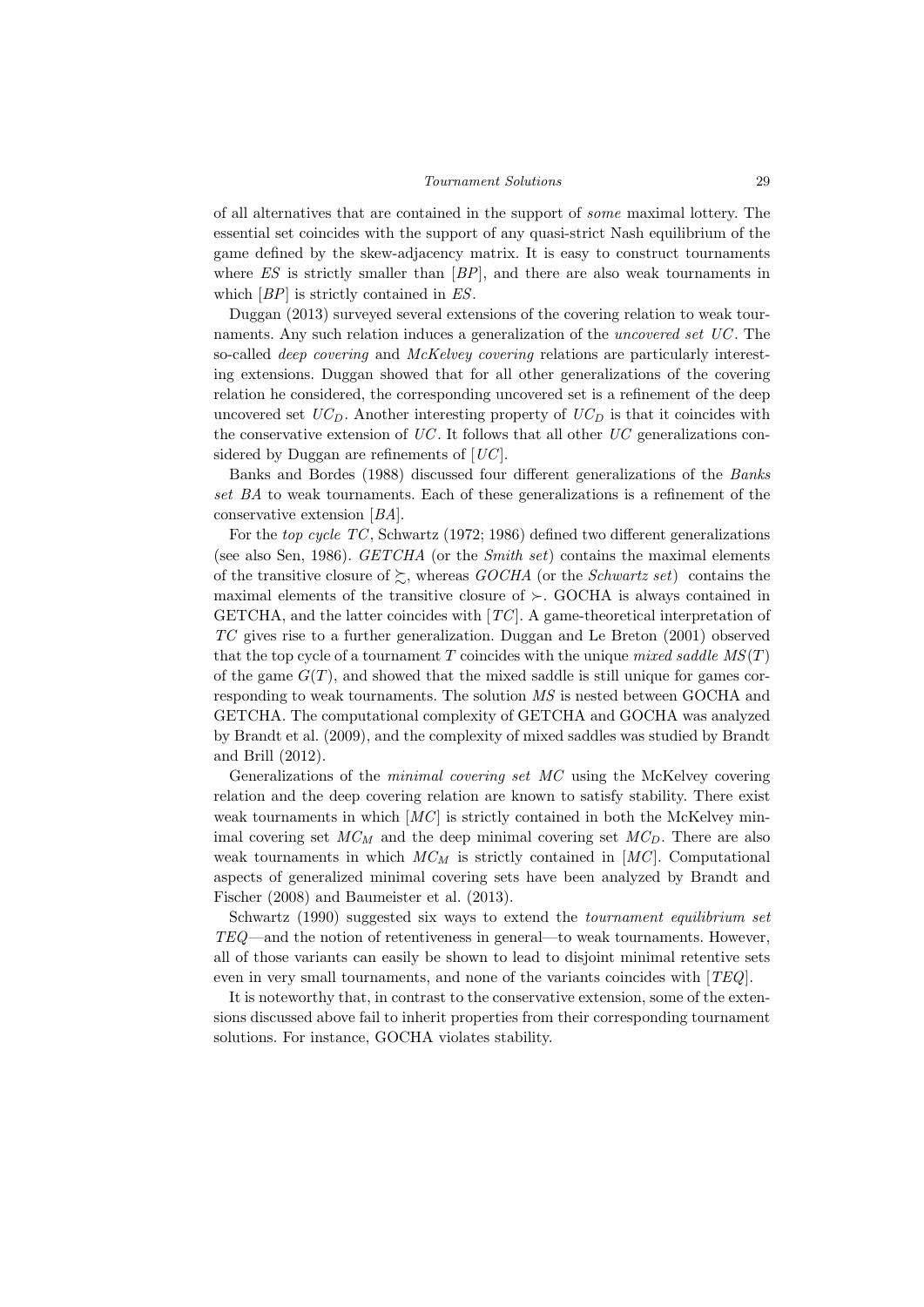A further generalization of tournaments (and weak tournaments) are weighted tournaments, which take the size of pairwise majorities into account. Weighted tournament solutions are studied in detail in Chapter 4 (Fischer et al., 2016). Dutta and Laslier (1999) have generalized several common tournament solutions to weighted tournaments.

# 3.6 Further Reading

The monograph by Moon (1968) provides an excellent, but slightly outdated, overview of mathematical results about tournaments, which is nicely complemented by more recent book chapters on tournament graphs (Reid and Beineke, 1978; Reid, 2004).

The formal study of tournament solutions in the context of social choice was initiated by Moulin (1986) and sparked a large number of research papers, culminating in the definitive monograph by Laslier (1997). More recent overviews of tournament solutions, which also focus on their computational properties, were given by Brandt (2009) and Hudry (2009). There are also comprehensive studies that exclusively deal with tournament solutions based on covering (Duggan, 2013), stability (Brandt, 2011; Brandt and Harrenstein, 2011; Brandt et al., 2016b), and retentiveness (Brandt et al., 2014c), respectively. For some tournament solutions, continuous generalizations to the general spatial model are available (see, e.g., Banks et al., 2006; Duggan, 2013).

For a more extensive introduction to the vast literature on agendaimplementability, the reader is referred to Moulin (1988, Chapter 9), Laslier (1997, Chapter 8), Austen-Smith and Banks (2005, Chapter 4), and Horan (2013). For an overview of the literature on and a discussion of simple and amendment procedures, see, e.g., Apesteguia et al. (2014).

This chapter focusses on choosing from a tournament. For the related—but different—problem of ranking alternatives in a tournament, finding a ranking that agrees with as many pairwise comparisons as possible (i.e., Slater's rule) has enjoyed widespread acceptance (see, e.g., Charon and Hudry, 2010). Clearly, scorebased tournament solutions such as CO and MA can easily be turned into ranking functions. Bouyssou (2004) has studied ranking functions that are defined via the successive application of tournament solutions and found that monotonic and stable tournament solutions yield particularly attractive ranking functions.

# Acknowledgments

We would like to thank Florian Brandl, Martin Bullinger, Johannes Hofbauer, Sean Horan, Olivier Hudry, Jean-François Laslier, Michel Le Breton, Hervé Moulin, Rolf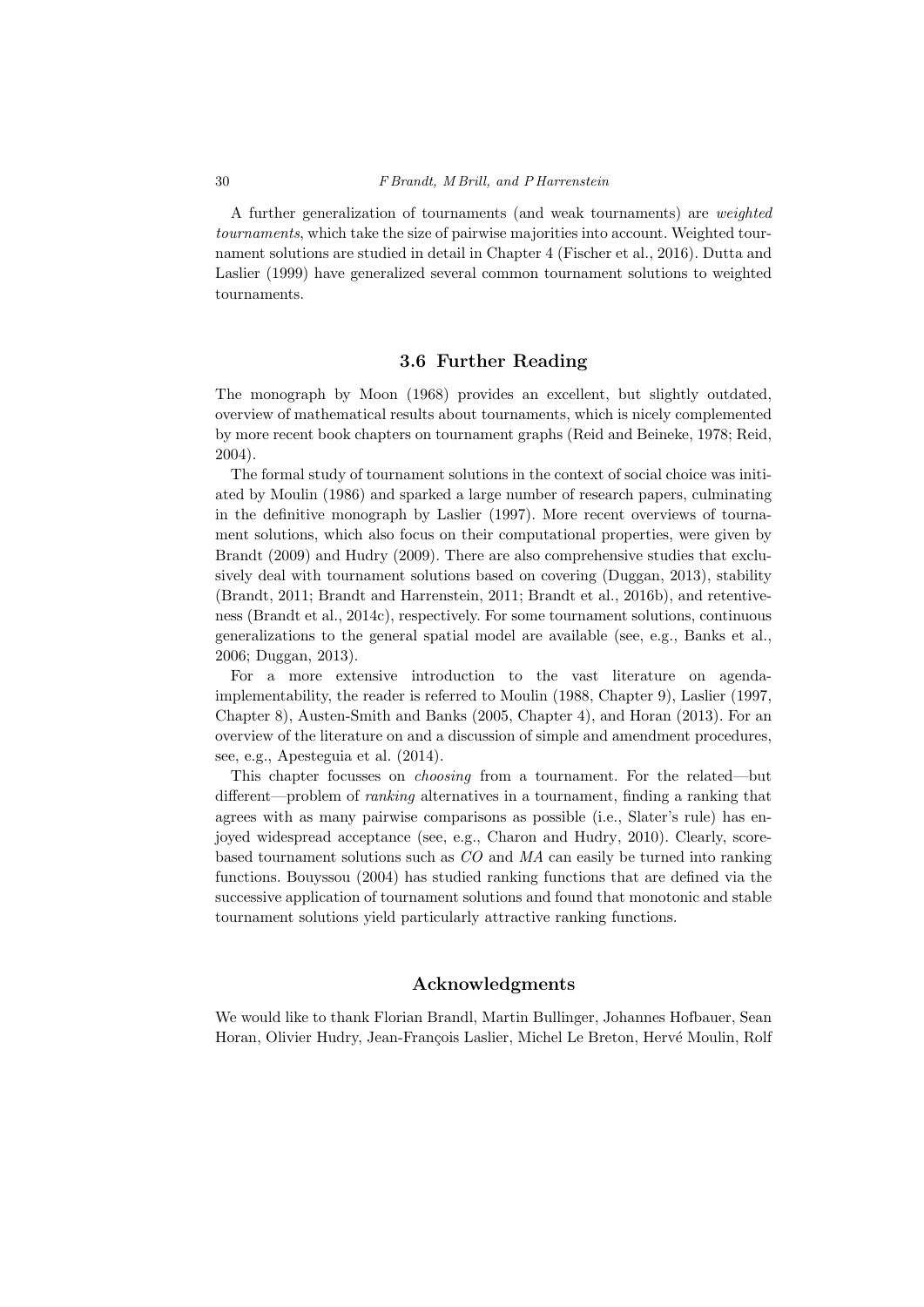Niedermeier, Hans Georg Seedig, and the co-editors Ulle Endriss, Jérôme Lang, and Ariel Procaccia for very helpful feedback.

Felix Brandt is supported by a Heisenberg professorship of the Deutsche Forschungsgemeinschaft under grant BR 2312/7-2. Markus Brill is supported by a Feodor Lynen research fellowship of the Alexander von Humboldt Foundation. Paul Harrenstein is supported by the European Research Council under Advanced Grant 291528 ("RACE").

# References

- Aizerman, M., and Aleskerov, F. 1995. Theory of Choice. Studies in Mathematical and Managerial Economics, vol. 38. North-Holland.
- Alon, N. 2006. Ranking Tournaments. SIAM Journal on Discrete Mathematics,  $20(1)$ , 137–142.
- Apesteguia, J., Ballester, M. A., and Masatlioglu, Y. 2014. A Foundation for Strategic Agenda Voting. Games and Economic Behavior, 87, 91–99.
- Arrow, K. J. 1951. Social Choice and Individual Values. 1st edn. New Haven: Cowles Foundation. 2nd edition 1963.
- Arrow, K. J., and Raynaud, H. 1986. Social Choice and Multicriterion Decision-Making. MIT Press.
- Austen-Smith, D., and Banks, J. S. 2005. Positive Political Theory II: Strategy and Structure. University of Michigan Press.
- Aziz, H., Brill, M., Fischer, F., Harrenstein, P., Lang, J., and Seedig, H. G. 2012. Possible and Necessary Winners of Partial Tournaments. Pages 585–592 of: Conitzer, V., and Winikoff, M. (eds), Proceedings of the 11th International Conference on Autonomous Agents and Multiagent Systems (AAMAS). IFAA-MAS.
- Bachmeier, G., Brandt, F., Geist, C., Harrenstein, P., Kardel, K., Peters, D., and Seedig, H. G. 2019. k-Majority Digraphs and the Hardness of Voting with a Constant Number of Voters. Journal of Computer and System Sciences, 105, 130–157.
- Banks, J. S. 1985. Sophisticated Voting Outcomes and Agenda Control. Social Choice and Welfare,  $1(4)$ , 295–306.
- Banks, J. S., and Bordes, G. A. 1988. Voting Games, Indifference, and Consistent Sequential Choice Rules. Social Choice and Welfare, 5, 31–44.
- Banks, J. S., Duggan, J., and Le Breton, M. 2006. Social choice and electoral competition in the general spatial model. Journal of Economic Theory, 126, 194–234.
- Barberà, S., Bossert, W., and Pattanaik, P. K. 2004. Ranking Sets of Objects. Chap. 17, pages 893–977 of: Barberà, S., Hammond, P. J., and Seidl, C. (eds), Handbook of Utility Theory, vol. II. Kluwer Academic Publishers.
- Baumeister, D., Brandt, F., Fischer, F., Hoffmann, J., and Rothe, J. 2013. The Complexity of Computing Minimal Unidirectional Covering Sets. Theory of Computing Systems,  $53(3)$ ,  $467-502$ .
- Berghammer, R. 2014. Computing minimal extending sets by relation-algebraic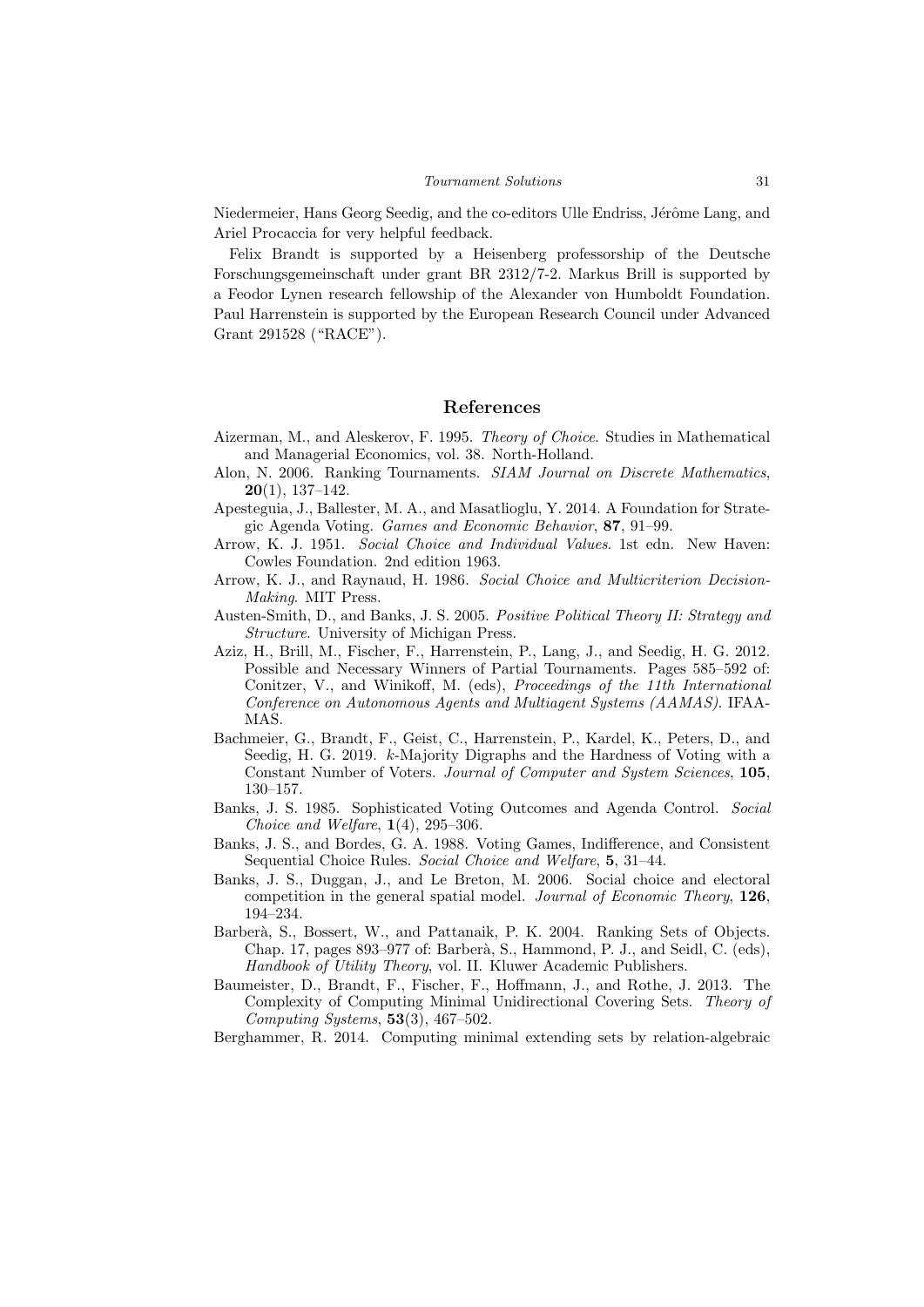modeling and development. Journal of Logic and Algebraic Programming, 83(2), 103–119.

- Berghammer, R., Rusinowska, A., and de Swart, H. 2013. Computing tournament solutions using relation algebra and RelView. European Journal of Operational Research, 226(3), 636–645.
- Black, D. 1958. The Theory of Committees and Elections. Cambridge University Press.
- Bordes, G. 1976. Consistency, Rationality and Collective Choice. Review of Economic Studies, 43(3), 451–457.
- Bordes, G. 1979. Some more results on consistency, rationality and collective choice. Chap. 10, pages 175–197 of: Laffont, J. J. (ed), Aggregation and Revelation of Preferences. North-Holland.
- Boutilier, C., and Rosenschein, J. 2016. Incomplete Information and Communication in Voting. Chap. 10 of: Brandt, F., Conitzer, V., Endriss, U., Lang, J., and Procaccia, A. D. (eds), *Handbook of Computational Social Choice*. Cambridge University Press.
- Bouyssou, D. 2004. Monotonicity of 'ranking by choosing': A progress report. Social *Choice and Welfare,* **23**(2), **249–273**.
- Bouyssou, D., Marchant, T., Pirlot, M., Tsoukiàs, A., and Vincke, P. 2006. Evaluation and Decision Models: Stepping Stones for the Analyst. Springer-Verlag.
- Brandt, F. 2009. Tournament Solutions Extensions of Maximality and Their Applications to Decision-Making. Habilitation Thesis, Faculty for Mathematics, Computer Science, and Statistics, University of Munich.
- Brandt, F. 2011. Minimal Stable Sets in Tournaments. Journal of Economic Theory, 146(4), 1481–1499.
- Brandt, F. 2015. Set-Monotonicity Implies Kelly-Strategyproofness. Social Choice and Welfare, 45(4), 793–804.
- Brandt, F., and Brill, M. 2011. Necessary and Sufficient Conditions for the Strategyproofness of Irresolute Social Choice Functions. Pages 136–142 of: Proceedings of the 13th Conference on Theoretical Aspects of Rationality and Knowledge (TARK). ACM Press.
- Brandt, F., and Brill, M. 2012. Computing Dominance-Based Solution Concepts. Page 233 of: Proceedings of the 13th ACM Conference on Electronic Commerce  $(ACM-EC)$ . ACM Press.
- Brandt, F., and Fischer, F. 2007. PageRank as a Weak Tournament Solution. Pages 300–305 of: Proceedings of the 3rd International Workshop on Internet and Network Economics (WINE). Lecture Notes in Computer Science (LNCS), vol. 4858. Springer-Verlag.
- Brandt, F., and Fischer, F. 2008. Computing the Minimal Covering Set. Mathematical Social Sciences, 56(2), 254–268.
- Brandt, F., and Geist, C. 2014. Finding Strategyproof Social Choice Functions via SAT Solving. Pages 1193–1200 of: Proceedings of the 13th International Conference on Autonomous Agents and Multiagent Systems (AAMAS). IFAA-MAS.
- Brandt, F., and Harrenstein, P. 2010. Characterization of Dominance Relations in Finite Coalitional Games. Theory and Decision, 69(2), 233–256.
- Brandt, F., and Harrenstein, P. 2011. Set-Rationalizable Choice and Self-Stability. Journal of Economic Theory, 146(4), 1721–1731.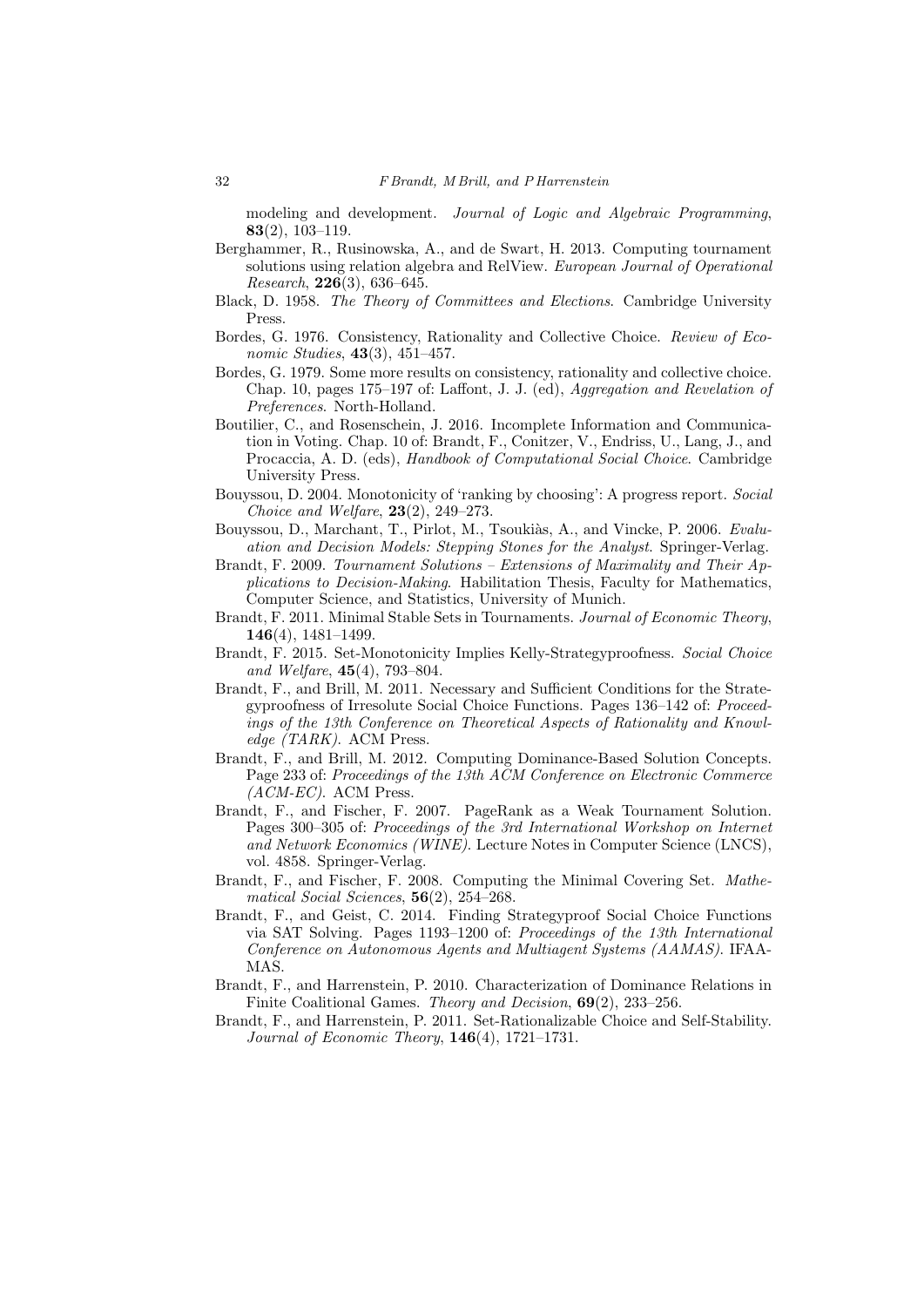- Brandt, F., and Seedig, H. G. 2013. A tournament of order 24 with two disjoint TEQ-retentive sets. Tech. rept. http://arxiv.org/abs/1302.5592.
- Brandt, F., and Seedig, H. G. 2016. On the Discriminative Power of Tournament Solutions. Pages 53–58 of: Selected Papers of the International Conference on Operations Research, OR2014. Operations Research Proceedings. Springer-Verlag.
- Brandt, F., Fischer, F., and Harrenstein, P. 2009. The Computational Complexity of Choice Sets. Mathematical Logic Quarterly, 55(4), 444–459. Special Issue on Computational Social Choice.
- Brandt, F., Fischer, F., Harrenstein, P., and Mair, M. 2010. A Computational Analysis of the Tournament Equilibrium Set. Social Choice and Welfare, 34(4), 597–609.
- Brandt, F., Brill, M., and Seedig, H. G. 2011. On the Fixed-Parameter Tractability of Composition-Consistent Tournament Solutions. Pages 85–90 of: Proceedings of the 22nd International Joint Conference on Artificial Intelligence (IJCAI). AAAI Press.
- Brandt, F., Conitzer, V., and Endriss, U. 2013a. Computational Social Choice. Chap. 6, pages 213–283 of: Weiß, G. (ed), Multiagent Systems, 2nd edn. MIT Press.
- Brandt, F., Chudnovsky, M., Kim, I., Liu, G., Norin, S., Scott, A., Seymour, P., and Thomassé, S. 2013b. A counterexample to a conjecture of Schwartz. Social Choice and Welfare,  $40(3)$ , 739–743.
- Brandt, F., Brill, M., and Harrenstein, P. 2014a. Extending Tournament Solutions. Pages 580–586 of: Proceedings of the 28th AAAI Conference on Artificial Intelligence (AAAI). AAAI Press.
- Brandt, F., Harrenstein, P., and Seedig, H. G. 2014b. Minimal Extending Sets in Tournaments. Pages 1539–1540 of: Proceedings of the 13th International Conference on Autonomous Agents and Multiagent Systems (AAMAS). IFAA-MAS.
- Brandt, F., Brill, M., Fischer, F., and Harrenstein, P. 2014c. Minimal Retentive Sets in Tournaments. Social Choice and Welfare, 42(3), 551–574.
- Brandt, F., Dau, A., and Seedig, H. G. 2015. Bounds on the Disparity and Separation of Tournament Solutions. Discrete Applied Mathematics, 187, 41–49.
- Brandt, F., Geist, C., and Harrenstein, P. 2016a. A Note on the McKelvey Uncovered Set and Pareto Optimality. Social Choice and Welfare, 46(1), 81–91.
- Brandt, F., Brill, M., Seedig, H. G., and Suksompong, W. 2016b. On the structure of stable tournament solutions. Working paper.
- Charbit, P., Thomassé, S., and Yeo, A. 2007. The Minimum Feedback Arc Set Problem is NP-Hard for Tournaments. Combinatorics, Probability and Computing,  $16(1), 1-4.$
- Charon, I., and Hudry, O. 2006. A branch-and-bound algorithm to solve the linear ordering problem for weighted tournaments. Discrete Applied Mathematics, 154(15), 2097–2116.
- Charon, I., and Hudry, O. 2010. An updated survey on the linear ordering problem for weighted or unweighted tournaments. Annals of Operations Research,  $175(1), 107-158.$
- Chernoff, H. 1954. Rational Selection of Decision Functions. Econometrica, 22(4), 422–443.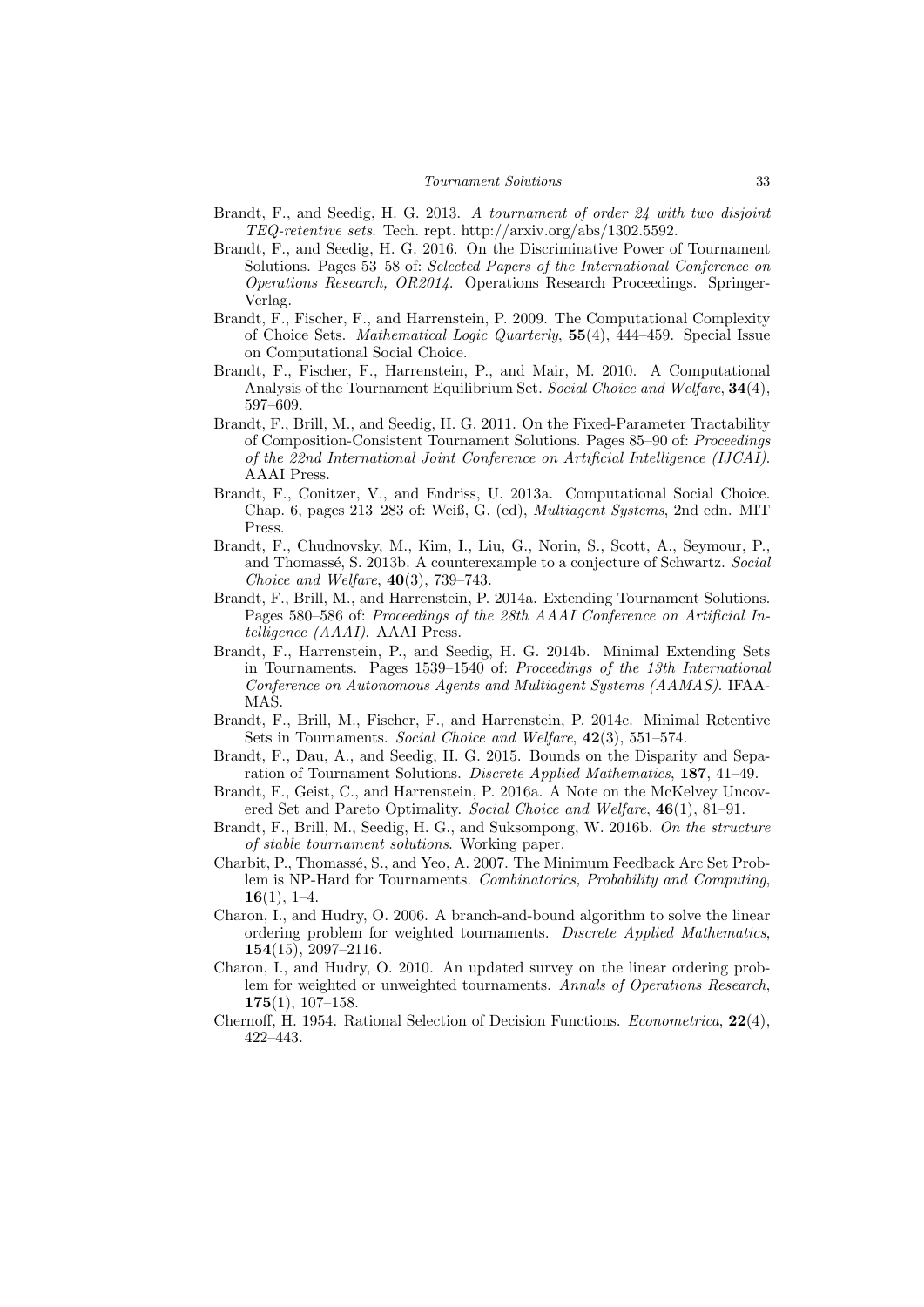- Conitzer, V. 2006. Computing Slater Rankings Using Similarities among Candidates. Pages 613–619 of: Proceedings of the 21st National Conference on Artificial Intelligence (AAAI). AAAI Press.
- Copeland, A. H. 1951. A 'reasonable' social welfare function. Mimeo, University of Michigan Seminar on Applications of Mathematics to the Social Sciences.
- Coughlan, P. J., and Le Breton, M. 1999. A social choice function implementable via backward induction with values in the ultimate uncovered set. Review of Economic Design, 4(2), 153–160.
- Daniels, H. E. 1969. Round-robin tournament scores. Biometrika, 56(2), 295–299.

Duggan, J. 2013. Uncovered Sets. Social Choice and Welfare, 41(3), 489–535.

- Duggan, J., and Le Breton, M. 1996. Dutta's Minimal Covering Set and Shapley's Saddles. Journal of Economic Theory,  $70(1)$ ,  $257-265$ .
- Duggan, J., and Le Breton, M. 2001. Mixed Refinements of Shapley's Saddles and Weak Tournaments. Social Choice and Welfare, 18(1), 65–78.
- Dutta, B. 1988. Covering Sets and A New Condorcet Choice Correspondence. Journal of Economic Theory, 44(1), 63–80.
- Dutta, B., and Laslier, J.-F. 1999. Comparison Functions and Choice Correspondences. Social Choice and Welfare, 16(4), 513–532.
- Erdős, P., and Moser, L. 1964. On the representation of directed graphs as unions of orderings. Publications of the Mathematical Institute of the Hungarian Academy of Science, 9, 125–132.
- Faliszewski, P., Hemaspaandra, E., Hemaspaandra, L., and Rothe, J. 2009. Llull and Copeland Voting Computationally Resist Bribery and Constructive Control. Journal of Artificial Intelligence Research, 35, 275–341.
- Farquharson, R. 1969. Theory of Voting. Yale University Press.
- Fey, M. 2008. Choosing From a Large Tournament. Social Choice and Welfare,  $31(2)$ , 301–309.
- Fischer, F., Procaccia, A. D., and Samorodnitsky, A. 2011. A New Perspective on Implementation by Voting Trees. Random Structures and Algorithms, 39(1), 59–82.
- Fischer, F., Hudry, O., and Niedermeier, R. 2016. Weighted Tournament Solutions. Chap. 4 of: Brandt, F., Conitzer, V., Endriss, U., Lang, J., and Procaccia, A. D. (eds), Handbook of Computational Social Choice. Cambridge University Press.
- Fishburn, P. C. 1972. Even-chance lotteries in social choice theory. Theory and Decision, 3(1), 18–40.
- Fishburn, P. C. 1977. Condorcet Social Choice Functions. SIAM Journal on Applied Mathematics, 33(3), 469–489.
- Fishburn, P. C. 1984. Probabilistic Social Choice Based on Simple Voting Comparisons. Review of Economic Studies, 51(4), 683–692.
- Fisher, D. C., and Reeves, R. B. 1995. Optimal Strategies for Random Tournament Games. Linear Algebra and its Applications, 217, 83–85.
- Fisher, D. C., and Ryan, J. 1995. Tournament Games and Positive Tournaments. Journal of Graph Theory,  $19(2)$ ,  $217-236$ .
- Gärdenfors, P. 1979. On definitions of manipulation of social choice functions. In: Laffont, J. J. (ed), *Aggregation and Revelation of Preferences*. North-Holland.
- Gillies, D. B. 1959. Solutions to General Non-zero-sum Games. Pages 47–85 of: Tucker, A. W., and Luce, R. D. (eds), Contributions to the Theory of Games

IV. Annals of Mathematics Studies, vol. 40. Princeton University Press.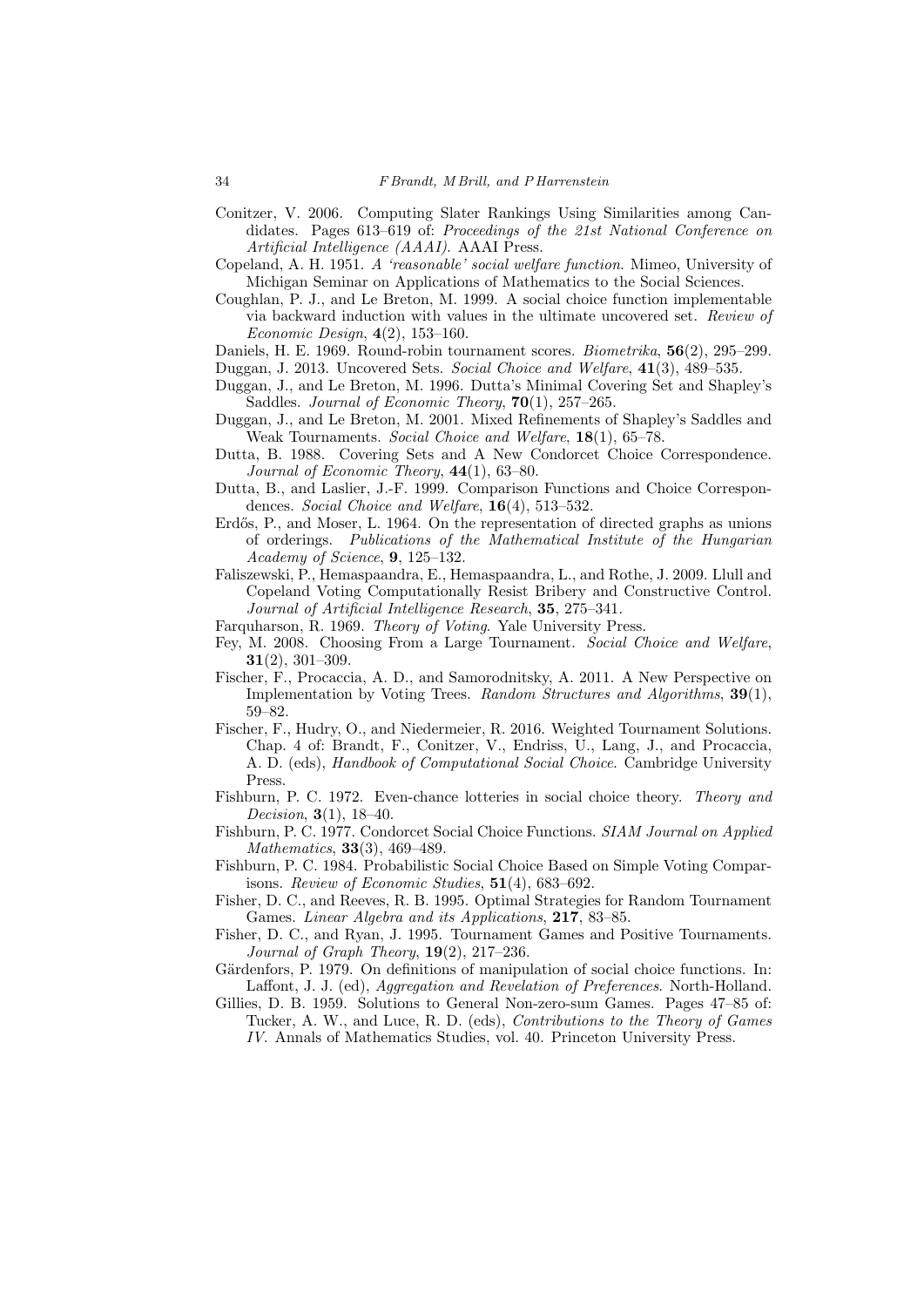Good, I. J. 1971. A Note on Condorcet Sets. Public Choice, 10(1), 97–101.

- Henriet, D. 1985. The Copeland choice function: an axiomatic characterization. Social Choice and Welfare, 2(1), 49–63.
- Horan, S. 2013. Implementation of Majority Voting Rules. Working paper.
- Houy, N. 2009a. A few new results on TEQ. Mimeo.
- Houy, N. 2009b. Still More on the Tournament Equilibrium Set. Social Choice and Welfare, 32, 93–99.
- Hudry, O. 2004. A Note on "Banks Winners in Tournaments are Difficult to Recognize" by G. J. Woeginger. Social Choice and Welfare, 23(1), 113–114.
- Hudry, O. 2009. A survey on the complexity of tournament solutions. Mathematical Social Sciences, 57(3), 292–303.
- Hudry, O. 2010. On the complexity of Slater's problems. European Journal of Operational Research,  $203(1)$ ,  $216-221$ .
- Kann, V. 1992. On the Approximability of NP-complete Optimization Problems. Ph.D. thesis, Royal Institute of Technology, Stockholm.
- Kelly, J. S. 1977. Strategy-Proofness and Social Choice Functions Without Single-Valuedness.  $Econometrica$ ,  $45(2)$ ,  $439-446$ .
- Kenyon-Mathieu, C., and Schudy, W. 2007. How to rank with few errors: A PTAS for weighted feedback arc set on tournaments. Pages 95–103 of: Proceedings of the 39th Annual ACM Symposium on Theory of Computing (STOC). ACM Press.
- Kreweras, G. 1965. Aggregation of Preference Orderings. Pages 73–79 of: Mathematics and Social Sciences I: Proceedings of the seminars of Menthon-Saint-Bernard, France  $(1-27 \text{ July } 1960)$  and of Gösing, Austria  $(3-27 \text{ July } 1962)$ .
- Laffond, G., Laslier, J.-F., and Le Breton, M. 1993a. The Bipartisan Set of a Tournament Game. Games and Economic Behavior, 5(1), 182–201.
- Laffond, G., Laslier, J.-F., and Le Breton, M. 1993b. More on the Tournament Equilibrium Set. Mathématiques et sciences humaines, 31(123), 37-44.
- Laslier, J.-F. 1997. Tournament Solutions and Majority Voting. Springer-Verlag.
- Laslier, J.-F. 2000. Interpretation of electoral mixed strategies. Social Choice and Welfare, 17, 283–292.
- Masatlioglu, Y., Nakajima, D., and Ozbay, E. Y. 2012. Revealed Attention. American Economic Review, 102(5), 2183–2205.
- May, K. 1952. A Set of Independent, Necessary and Sufficient Conditions for Simple Majority Decisions. Econometrica, 20(4), 680–684.
- McGarvey, D. C. 1953. A Theorem on the Construction of Voting Paradoxes. Econometrica, 21(4), 608–610.
- McKelvey, R. D., and Niemi, R. G. 1978. A Multistage Game Representation of Sophisticated Voting for Binary Procedures. Journal of Economic Theory, 18, 1–22.
- Miller, N. R. 1977. Graph-Theoretic Approaches to the Theory of Voting. American Journal of Political Science, 21(4), 769–803.
- Miller, N. R. 1980. A New Solution Set for Tournaments and Majority Voting: Further Graph-Theoretical Approaches to the Theory of Voting. American Journal of Political Science, 24(1), 68-96.
- Monjardet, B. 2008. Statement of precedence and a comment on IIA terminology. Games and Economic Behavior, 62, 736–738.
- Moon, J. W. 1968. Topics on Tournaments. Holt, Reinhard and Winston.